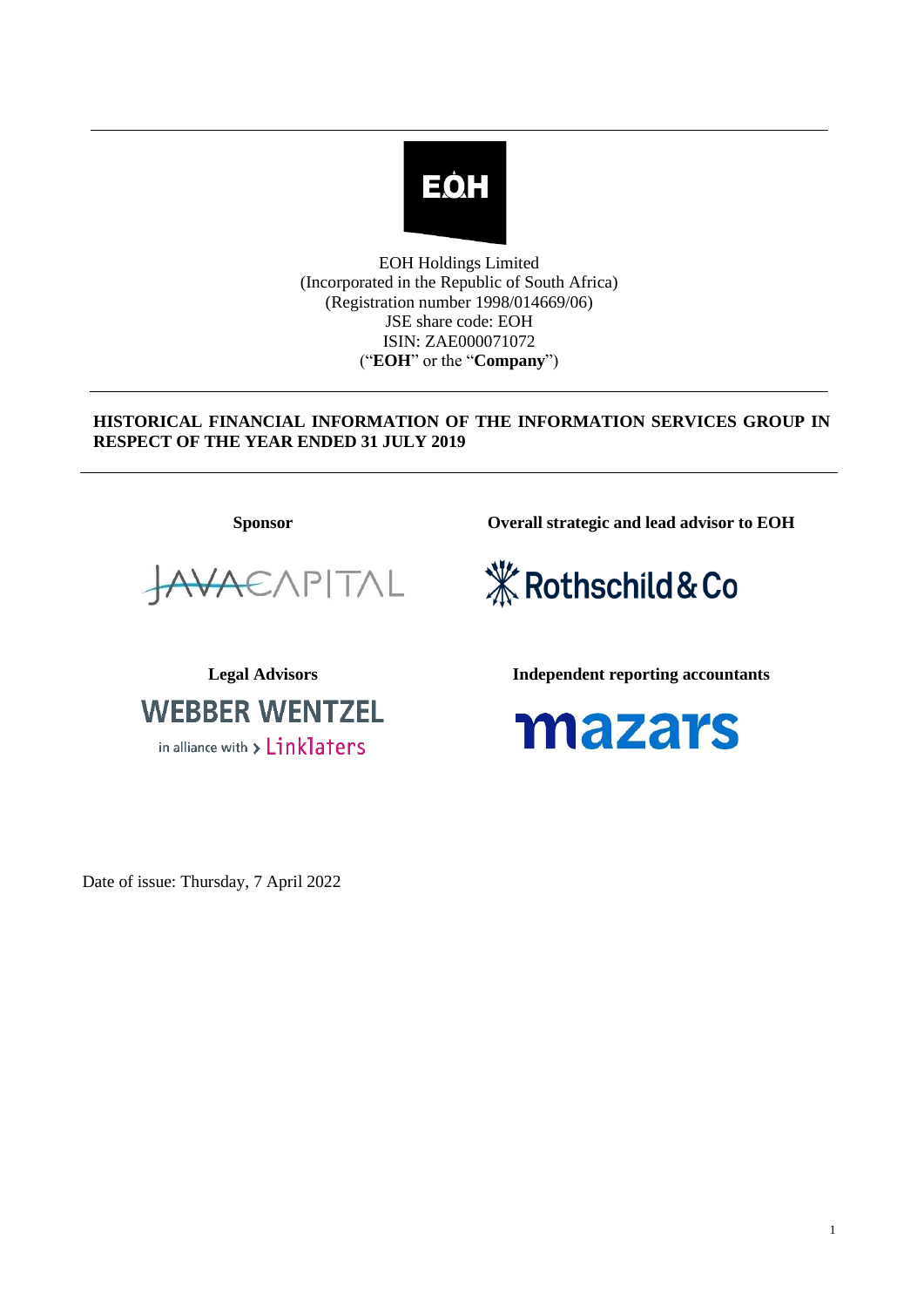### **COMBINED HISTORICAL FINANCIAL INFORMATION OF THE INFORMATION SERVICES GROUP FOR THE YEAR ENDED 31 JULY 2019**

#### **Background to the combined financial information**

The combined financial information of the Information Services Group consists of the assets, liabilities, revenue and expense transactions of four legal entities within the EOH Group, collectively comprising the group of companies identified for disposal ("**the Information Services Group**"). Further details on the nature of operations of the Information Services Group entities can be found in the Statement of Compliance (refer note 1). The Information Services Group did not historically consolidate into a separate legal holding entity. Accordingly, the combined financial information for the Information Services Group was derived from the accounting records of the four individual businesses for the year ended 31 July 2019, which was prepared in accordance with International Financial Reporting Standards ("**IFRS**"), except for the deviation permitted by the JSE in respect to the treatment of financial guarantee contracts (refer to details of deviation from IFRS as set out in the "Basis of Preparation" on page 8). The combined financial information has been prepared for the purpose of presenting the aggregated financial position, results of operations and cash flows of the Information Services Group. The combined financial information contains certain intangible asset and goodwill balances that have been allocated from the ultimate holding company, while the remaining assets, liabilities, revenue and expenses are directly attributable to the Information Services Group.

The board of directors of each of the four legal entities described above are responsible for the preparation and fair presentation of these entities' financial statements in accordance with International Financial Reporting Standards, and for such internal controls as the directors determine is necessary to enable the preparation of financial statements that are free from material misstatement, whether due to fraud or error.

The directors of EOH are responsible for the preparation, contents and presentation of the circular and are responsible for ensuring that EOH complies with the JSE Listings Requirements.

The combined financial information of the Information Services Group for the year ended 31 July 2019 was reviewed by Mazars Inc. in accordance with the International Standards on Auditing. Mazars Inc. issued an unqualified opinion on this financial information.

The independent reporting accountant's report on the combined financial information is included in **Annexure 4** to this circular.

#### **Commentary on the combined financial information**

The Information Services Group originally comprised five entities that had, over time, been separately acquired by EOH Mthombo, a subsidiary of EOH, and which had been brought together as an operational cluster as the entities all had a core offering that was largely centred around data. One of the entities within the original the Information Services Group cluster has been sold in a separate disposal transaction effective 30 September 2021, leaving the remaining four entities described above as part of the Information Services Group. During 2019, the Information Services Group has been working towards aligning its strategies and where possible consolidating its operations to best and more efficiently service its customers. The Information Services Group has also been working on diversifying its core, traditional and transactional credit bureau and employment verification products to include a range of data driven technology solutions. The business operates predominantly from offices based in Gauteng, South Africa and largely services customers in South Africa, with limited services being offered to customers in the rest of Africa.

The combined financial information for the year ended 31 July 2019 can be described as follows:

The 2019 financial year was a very good year for the Information Services Group, with the introduction of biometric solutions being a key driver for growth in this year. The business continued to leverage its work with partners to develop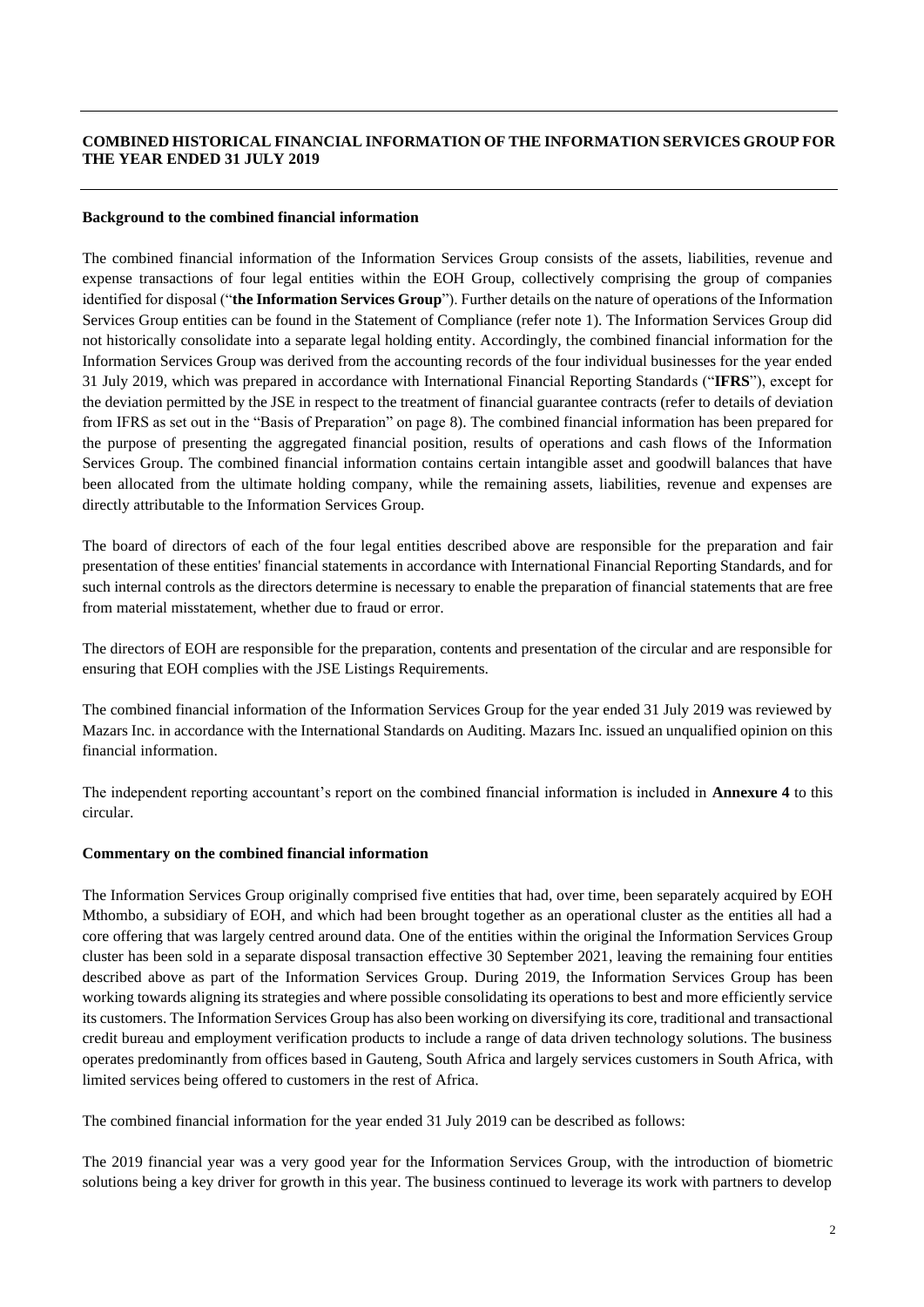and enhance solutions it had built to expand the Information Services Group's new solutions offering. During this year the business also repositioned its big data and development lab and analytics consulting businesses to be the primary development and analytics support companies for the Information Services Group, with each of these businesses largely servicing the needs of the remaining entities within the Information Services Group.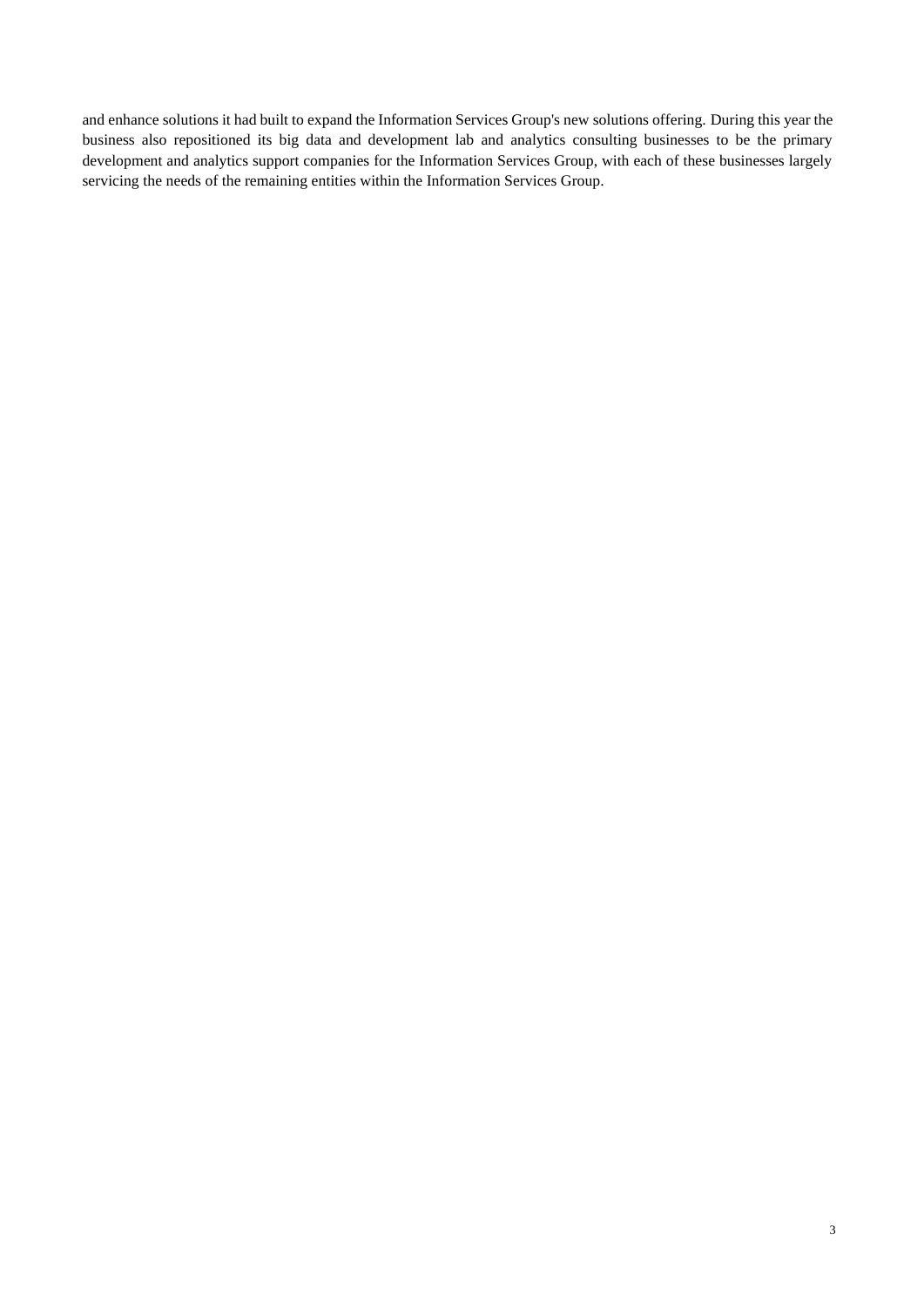## **Combined Statement of Financial Position**

as at 31 July

|                                                       |              | 2019        |
|-------------------------------------------------------|--------------|-------------|
| Figures in Rand                                       | <b>Notes</b> | (Reviewed)  |
| <b>ASSETS</b>                                         |              |             |
| Property, plant and equipment and right of use assets | 4            | 12 685 029  |
| Intangible assets                                     | 5            | 107 786 429 |
| Goodwill                                              | 6            | 208 100 627 |
| Deferred taxation                                     | 7            | 1 407 736   |
| <b>NON-CURRENT ASSETS</b>                             |              | 329 979 821 |
|                                                       |              |             |
| Loans to group companies                              | 8            | 179 874 169 |
| Other financial assets                                | 9            | 1 003 448   |
| Current tax receivables                               |              | 15 860 833  |
| <b>Inventories</b>                                    | 10           | 150 177     |
| Trade and other receivables                           | 11           | 72 153 538  |
| Cash and cash equivalents                             | 12           | 15 822 635  |
| <b>CURRENT ASSETS</b>                                 |              | 284 864 800 |
|                                                       |              |             |
| <b>TOTAL ASSETS</b>                                   |              | 614 844 621 |
| <b>EQUITY AND LIABILITIES</b>                         |              |             |
| Net parent investment                                 |              | 427 303 160 |
| <b>TOTAL EQUITY</b>                                   |              | 427 303 160 |
|                                                       |              |             |
| Other financial liabilities                           | 13           | 1 696 145   |
| Deferred taxation                                     | 7            | 23 784 846  |
| <b>NON-CURRENT LIABILITIES</b>                        |              | 25 480 991  |
|                                                       |              |             |
| Loans from group companies                            | 8            | 110 601 029 |
| Current tax payable                                   |              | 7           |
| Lease liabilities                                     | 14           | 3 603 189   |
| Trade and other payables                              | 15           | 47 856 245  |
| <b>CURRENT LIABILITIES</b>                            |              | 162 060 470 |
|                                                       |              |             |
| <b>TOTAL LIABILITIES</b>                              |              | 187 541 461 |
|                                                       |              |             |
| <b>TOTAL EQUITY AND LIABILITIES</b>                   |              | 614 844 621 |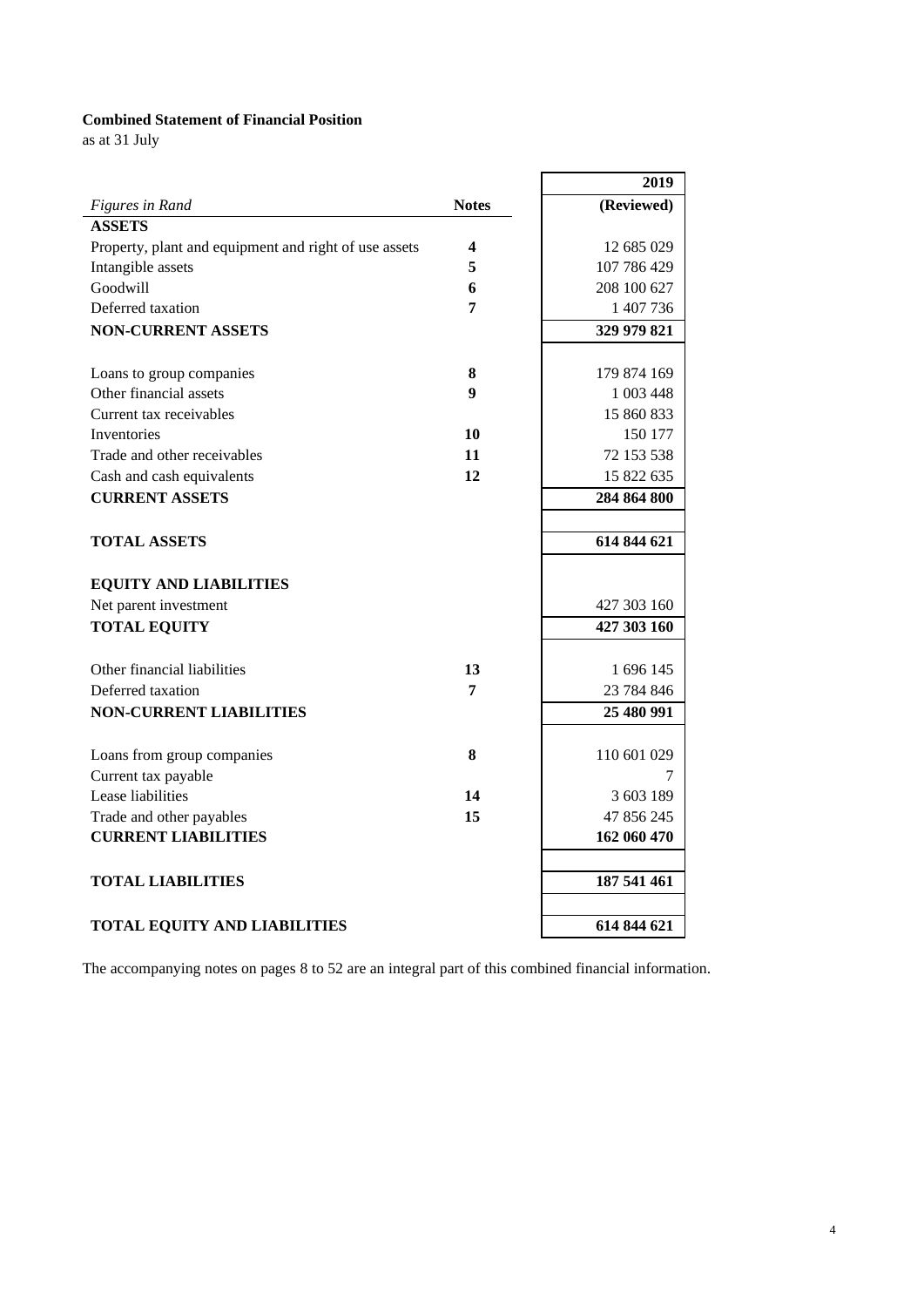# **Combined Statement of Profit or Loss and Other Comprehensive Income**

for the year ended 31 July

|                                                  |              | 2019          |
|--------------------------------------------------|--------------|---------------|
| <i>Figures in Rand</i>                           | <b>Notes</b> | (Reviewed)    |
|                                                  |              |               |
| Revenue                                          | 16           | 416 124 776   |
| Cost of Sales                                    | 17           | (233 389 968) |
| <b>Gross Profit</b>                              |              | 182 734 808   |
| Operating expenses                               | 18           | (134373844)   |
| Net financial asset impairment losses            | 19           | (6943176)     |
| <b>Operating Profit</b> / (Loss)                 |              | 41 417 788    |
| Interest income                                  | 20           | 314 095       |
| -Finance costs                                   | 21           | (595 565)     |
| <b>Profit / (Loss) Before Taxation</b>           |              | 41 136 318    |
| Taxation                                         | 22           | (18999306)    |
| <b>Profit</b> / (Loss) for the year              |              | 22 137 012    |
| Other comprehensive income                       |              |               |
| Total comprehensive income / (loss) for the year |              | 22 137 012    |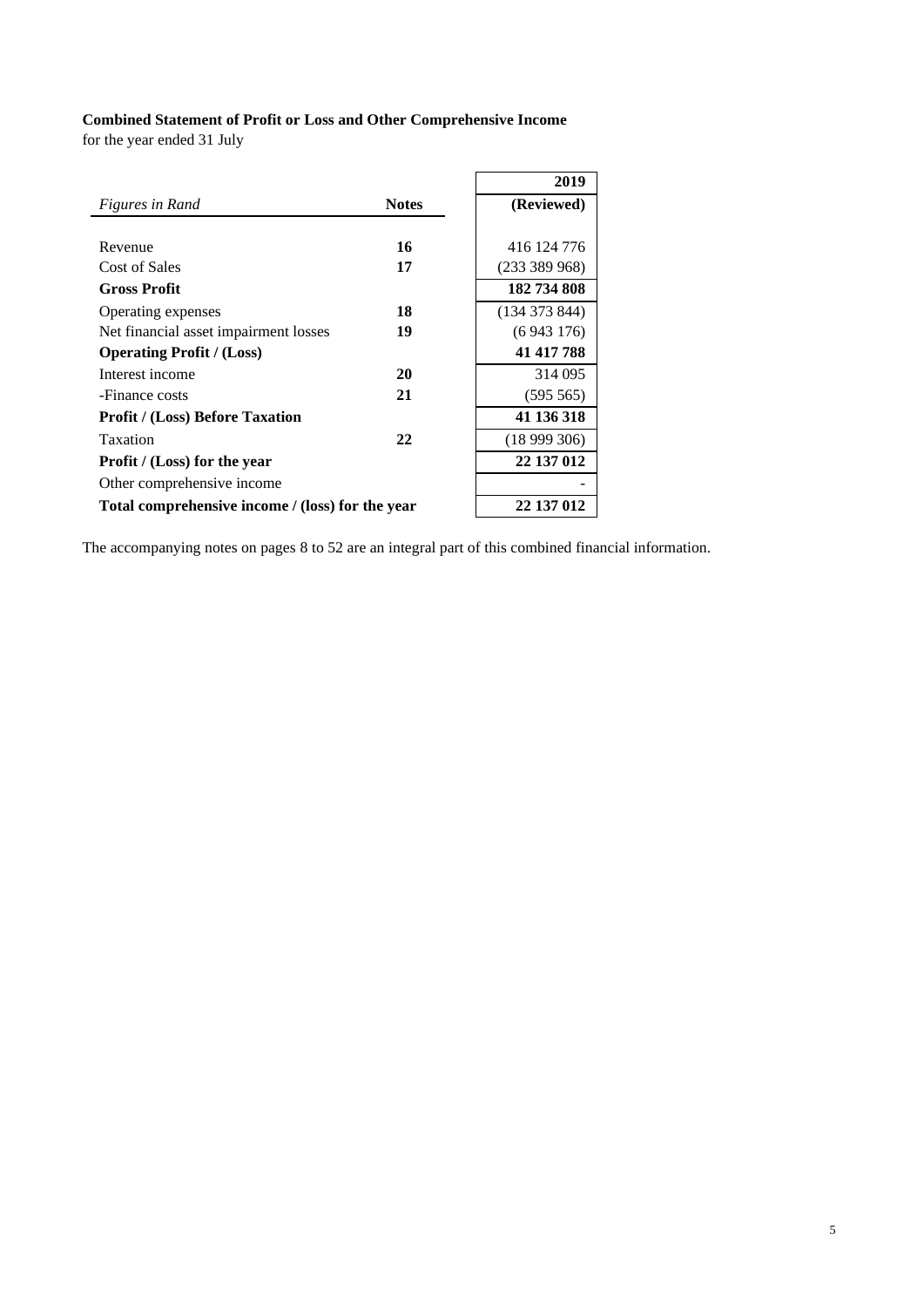# **Combined Statement of Changes in Net Parent Investment** for the year ended 31 July

|                                         | <b>Contribution from</b> |                |                     |
|-----------------------------------------|--------------------------|----------------|---------------------|
| <i>Figures in Rand</i>                  | parent                   | Other reserves | <b>Total equity</b> |
| <b>Balance at 1 August 2018</b>         | 402 149 890              | 3 632 869      | 405 782 759         |
| Profit for the year                     | 22 137 012               |                | 22 137 012          |
| IFRS 9 adoption adjustment              | (2794475)                |                | (2794475)           |
| Share-based payments                    |                          | 2 177 864      | 2 177 864           |
| <b>Reviewed balance at 31 July 2019</b> | 421 492 427              | 5 810 733      | 427 303 160         |

Note 26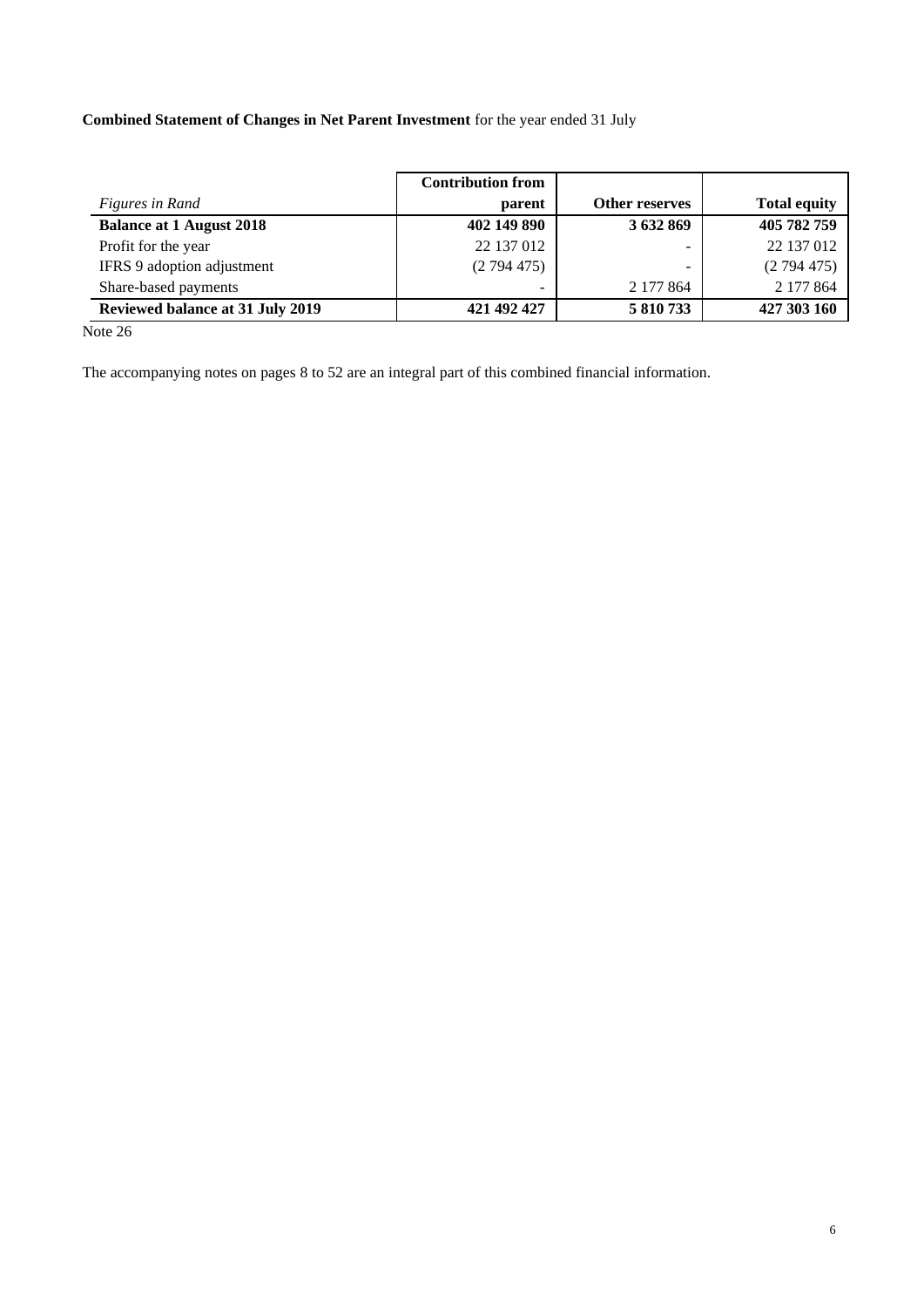## **Statement of Cash Flows**

for the year ended 31 July

|                                                             |                         | 2019        |
|-------------------------------------------------------------|-------------------------|-------------|
| Figures in Rand                                             | <b>Notes</b>            | (Reviewed)  |
| <b>Cash flows from operating activities</b>                 |                         |             |
| Cash generated from operations                              | 23                      | 108 085 925 |
| Interest received                                           | 20                      | 314 095     |
| Interest paid                                               | 21                      | (426 264)   |
| Taxation paid                                               | 24                      | (20846133)  |
| Net cash inflow from operating activities                   |                         | 87 127 623  |
| <b>Cash flows from investing activities</b>                 |                         |             |
| Purchase of property, plant and equipment                   | $\overline{\mathbf{4}}$ | (1334170)   |
| Purchase of intangible assets                               | 5                       | (56637031)  |
| Sale of property, plant and equipment and intangible assets |                         | 34 143      |
| Loans advanced to group companies                           | 28.1                    | (77508762)  |
| Loan repayments from group companies                        | 28.1                    | 9703014     |
| Loans advanced to other parties                             | 28.1                    | (1145013)   |
| Loan repayments from other parties                          | 28.1                    | 2052334     |
| Net cash inflow / (outflow) from investing activities       |                         | (124835485) |
| <b>Cash flows from financing activities</b>                 |                         |             |
| Loans received from group companies                         | 28.2                    | 36 533 213  |
| Principal elements of lease payments                        | 14                      | (2737223)   |
| Net cash (outflow) / inflow from financing activities       |                         | 33 795 990  |
|                                                             |                         |             |
| Net decrease in cash and cash equivalents                   |                         | (3911872)   |
| Cash and cash equivalents at the beginning of the year      |                         | 19 734 507  |
| Cash and cash equivalents at the end of the year            |                         | 15 822 635  |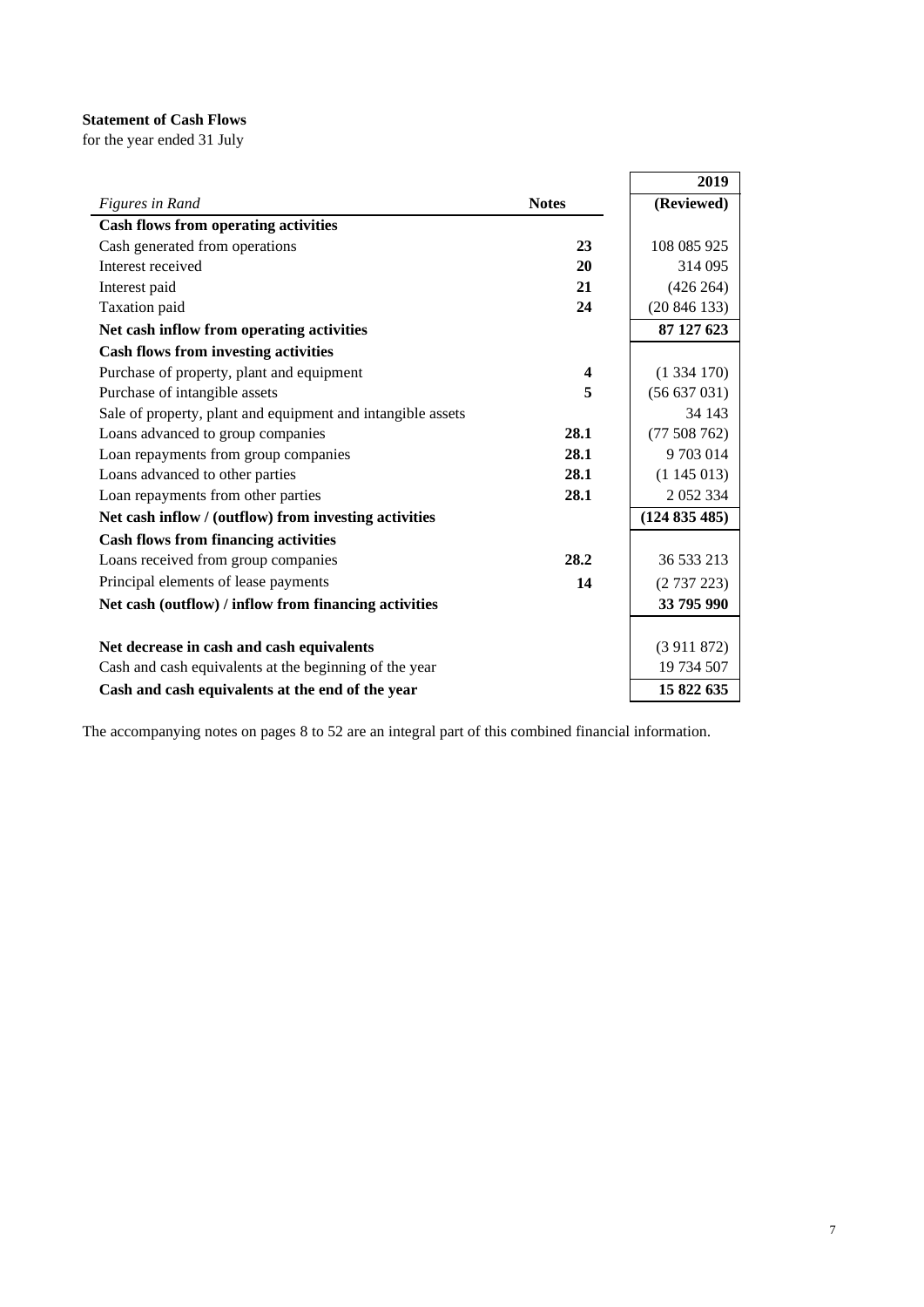### **Notes to Combined Financial Information**

## **1. Statement of Compliance**

### **Background**

EOH Mthombo, a wholly owned subsidiary of EOH, is in the process of finalising an agreement to dispose of four of its subsidiaries, collectively referred to as the Information Services Group.

The combined financial information of the Information Services Group represents the activities, assets and liabilities of four separate legal entities within the EOH Group. While these businesses have historically operated as a combined cluster, there are other subsidiaries that are also held by EOH Mthombo and that do not form part of the Information Services Group, and accordingly:

- The Information Services Group entities have not previously existed as a separate reporting group or segment, as defined by International Financial Reporting Standards ("**IFRS**");
- No separate consolidated financial statements have previously been prepared for the Information Services Group entities; and
- The parent company, EOH Mthombo, will not form part of the disposal transaction

Further details on the Information Services Group entities have been included below:

| Company                     | <b>Nature of operations</b>                          | <b>EOH Mthombo's</b> |
|-----------------------------|------------------------------------------------------|----------------------|
|                             |                                                      | shareholding as at   |
|                             |                                                      | 31 July 2019         |
| <b>Xpert Decision</b>       | The company is a credit bureau and provides fraud    | 100%                 |
| <b>Systems Proprietary</b>  | prevention services which includes a range of smart  |                      |
| Limited                     | information solutions that help businesses minimise  |                      |
|                             | risk and enable growth.                              |                      |
| Managed Integrity           | The company is engaged in the business of background | 100%                 |
| Evaluations                 | screening of employees.                              |                      |
| Proprietary Limited         |                                                      |                      |
| Hoonar Tekwurks             | The company is engaged in information technology and | 100\%                |
| <b>Consulting South</b>     | management consulting services.                      |                      |
| Africa Proprietary          |                                                      |                      |
| Limited                     |                                                      |                      |
| <b>Zenaptix Proprietary</b> | The company is engaged in the business of software   | 100\%                |
| Limited                     | development and the provision of system integration  |                      |
|                             | services.                                            |                      |

#### **Basis of preparation**

#### *IFRS Compliance*

The combined financial statements of the Information Services Group is prepared by aggregating the historical financial information of the entities listed above, as disclosed in the annual financial statements of each of the respective entities, together with attributable goodwill and intangible assets, previously recognised in the ultimate holding company at time of acquisition, as at and for the year 31 July 2019 ("**the Reporting Period**").

These combined financial statements are presented in accordance with, and comply with IFRS, as issued by the International Accounting Standards Board ("**IASB**"), except for the deviation permitted by the JSE on request for dispensation and further described below. The combined financial information complies with the South African Institute of Chartered Accountants ("**SAICA**") Financial Reporting Guides as issued by the Accounting Practices Committee ("**APC**"), Financial Reporting Pronouncements as issued by the Financial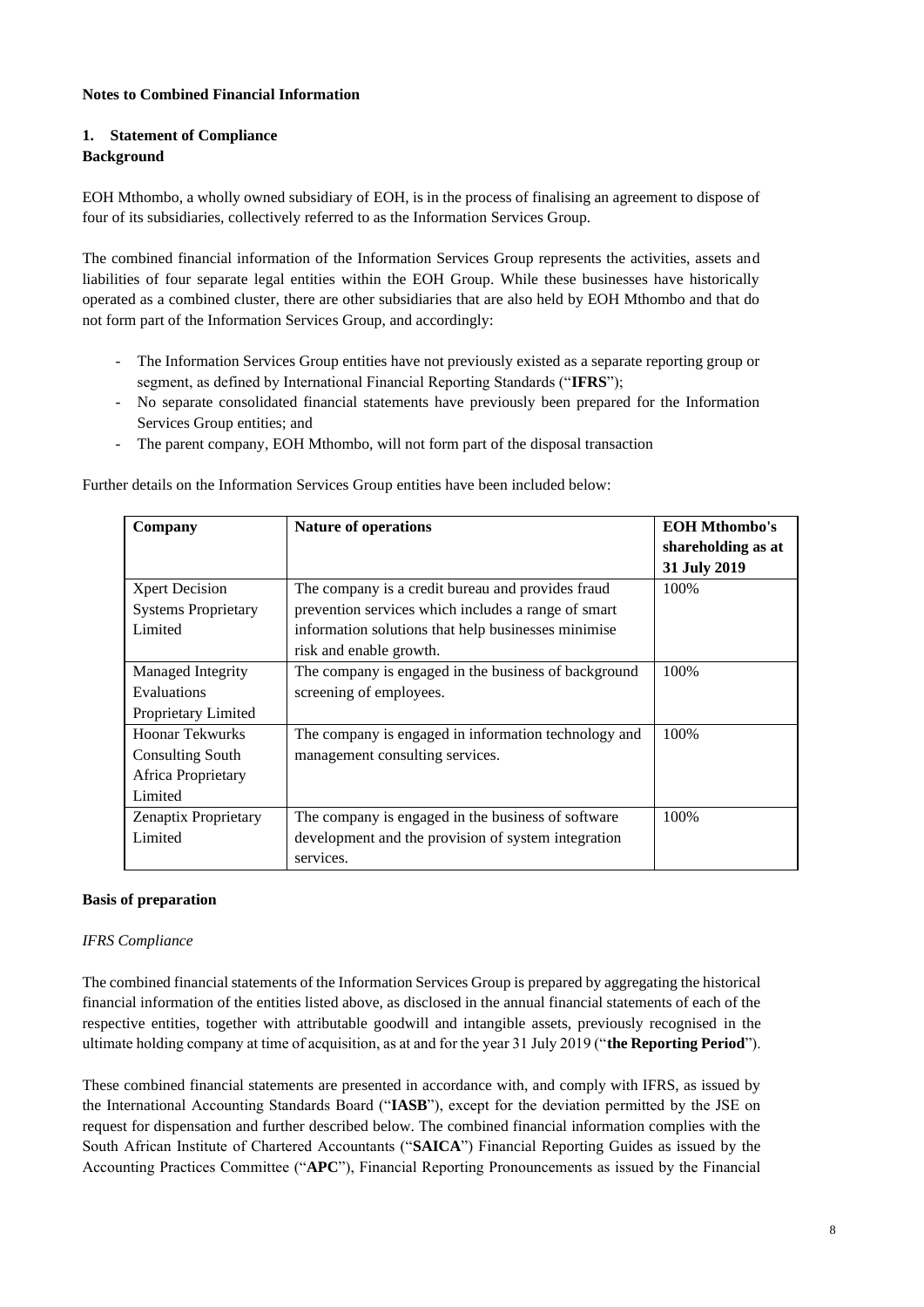Reporting Standards Council ("**FRSC**"), the JSE Listing requirements and the requirements of the South African Companies Act, No 71 of 2008 ("**the Companies Act**").

The combined financial statements are prepared using the historical cost basis apart from cash-settled sharebased payment scheme liabilities stated at fair-value.

IFRS does not provide specific guidance for the preparation of combined financial statements, and accordingly in preparing the combined financial statements, certain accounting conventions commonly used in the preparation of combined historical financial statements for inclusion in circulars, have been applied in accordance with IAS 8 Accounting Policies, Changes in Accounting Estimates and Errors ("**IAS 8**"), which are discussed in more detail below. The combined financial statements have consequently been prepared as a combination of the historic financial information recognised in each of the four separate legal entities listed above, adjusted by eliminating intra-group balances and transactions. The recognised assets of the Information Services Group include goodwill and intangible assets previously only recognised in the books of the ultimate holding company.

The combined financial statements are presented in South African Rand (ZAR). The combined financial statements were authorised for issue by the Board of Directors of EOH Group on 30 March 2022.

### *Deviation from IFRS*

Although the underlying financial statements from which the combined financial statements were prepared are in compliance with IFRS, the combined financial statements exclude accounting for financial guarantee contracts due to the circumstances set out below.

Two of the Information Services Group entities have issued financial guarantees to certain EOH Group lenders, in terms of which the entities would be liable to these lenders to the extent that EOH Group companies, to which the funding has been provided, fails to make payments to the lenders when due in terms of the EOH Group loan agreements. In accordance with IFRS 9 Financial Instruments ("**IFRS 9**"), such financial guarantees should be recognised as a financial liability in the respective entity's annual financial statements. However, in the 2020 financial year, when the Information Services Group was identified as being held for sale, the value of these financial guarantee contracts was assessed to be nil, as the probability of the EOH Group's lenders calling on the pledged assets in favour of the more tangible realisation of the sale proceeds from this transaction, was assessed to be nil.

To provide users with a more comparable view of the financial position and performance across the three-year reporting period, the financial guarantee liabilities that were raised in profit and loss and reflected as "Remeasurement of financial guarantee liability" on the face of the statement of profit and loss in the standalone entity annual financial statements at the end of 2019 and reversed through profit and loss in 2020 was not accounted for in the combined financial statements i.e. the effect of the financial guarantee liability being raised in 2019 financial statements and the subsequent reversal in 2020 was treated as an eliminating adjustment in the preparation of the combined financial statements.

Accordingly, the combined financial statements does not comply in all respects with IFRS and is therefore not described as being in compliance with IFRS. Instead, the combined financial statements have been prepared on a 'basis of preparation' basis, notwithstanding the fact that all other recognition, measurement and disclosure principles in IFRS have been applied in the combined financial statements.

#### *Limitations inherent to carve-out*

As the combined financial statements of the Information Services Group have been prepared on a combined basis, it may not be indicative of the future performance of the Information Services Group and does not necessarily reflect what its results of operations, financial position and cash flows would have been, had the Information Services Group operated as an independent entity during the periods presented.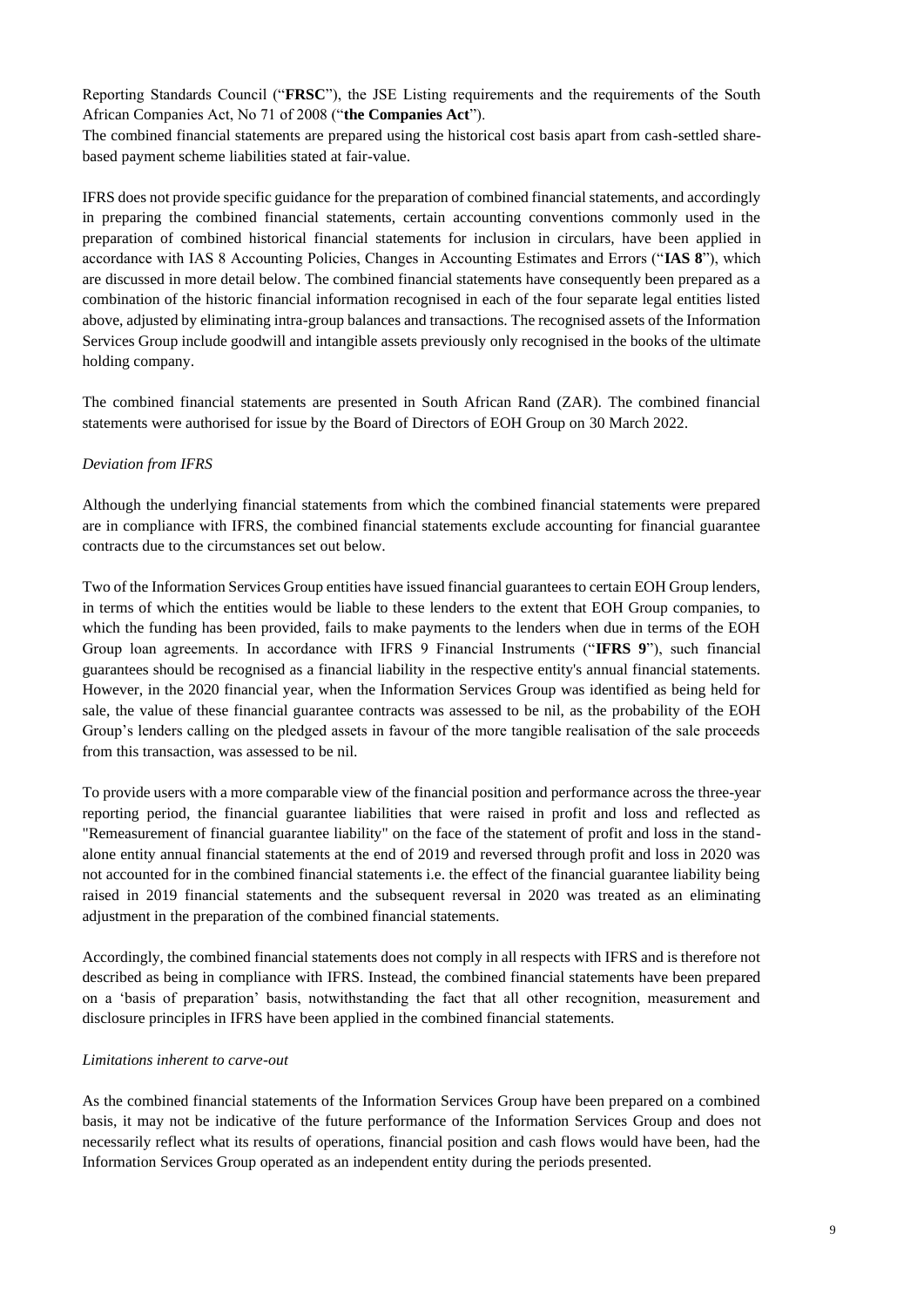The following principles were applied in the preparation of the combined financial statements:

*Equity*

• Share capital and earnings per share – As the Information Services Group did not historically constitute a combined legal group there is no issued share capital.

The information on earnings per share for the Information Services Group, pursuant to IAS 33 Earnings per share, has not been presented, as these entities do not have publicly traded shares.

• Contribution from parent – The contribution from EOH Mthombo is recognised at the carrying value of the net assets contributed to the Information Services

Group at the beginning of the earliest comparative period presented. This contribution represents the aggregated combined share capital and retained earnings of the entities included in the combined historical financial statements of the Information Services Group at the beginning of the earliest comparative period presented. The opening balance and movements in aggregated combined share capital and retained earnings of the entities included in the combined historical financial information of the Information Services Group has been described as 'Contribution from parent' in the combined statement of changes in net parent investment of the Information Services Group

• Other reserves – Other reserves relates mainly to share-based payment reserves. Share-based payment reserves reflects the value of equity settled share options issued to certain employees of the Information Services Group through participation in EOH Group share options schemes.

#### *Goodwill and intangible assets*

Goodwill and intangible assets (comprising customer relationships, customer contracts and intellectual property) included in the combined financial statements reflect goodwill and amortised intangible assets balances that arose when EOH Mthombo acquired control of the entities comprising the Information Services Group.

During the reporting period presented such goodwill and intangible assets were tested for impairment at the level of the cash-generating unit, which in respect of the Information Services Group was the combination of all of the four legal entities noted above. The combined goodwill and intangible assets for these four entities were regarded by EOH Holdings as an appropriate level for testing of goodwill and intangible assets impairment.

#### *Impairments*

The Information Services Group have adopted the following approach with respect to impairment of assets:

- Impairment of financial assets The loss allowance for estimated credit losses (ECLs) is based on assumptions about risk of default and expected loss rates. The Information Services Group uses judgement in making these assumptions and selecting the inputs to the impairment calculation, which is based on past history, existing market conditions and forward-looking estimates at the end of each reporting period. Financial assets are assessed for impairment at an individual asset level.
- Impairment of non-financial assets (excluding goodwill) When such indicators exist, management determine the recoverable amount by performing value in use and fair value calculations. These calculations require the use of estimates and assumptions. When it is not possible to determine the recoverable amount for an individual asset, management assesses the recoverable amount for the cash generating unit to which the asset belongs.
- Impairment of non-financial assets (goodwill) Goodwill is allocated to cash-generating units ("**CGUs**") for the purpose of impairment testing. For goodwill impairment testing, the Information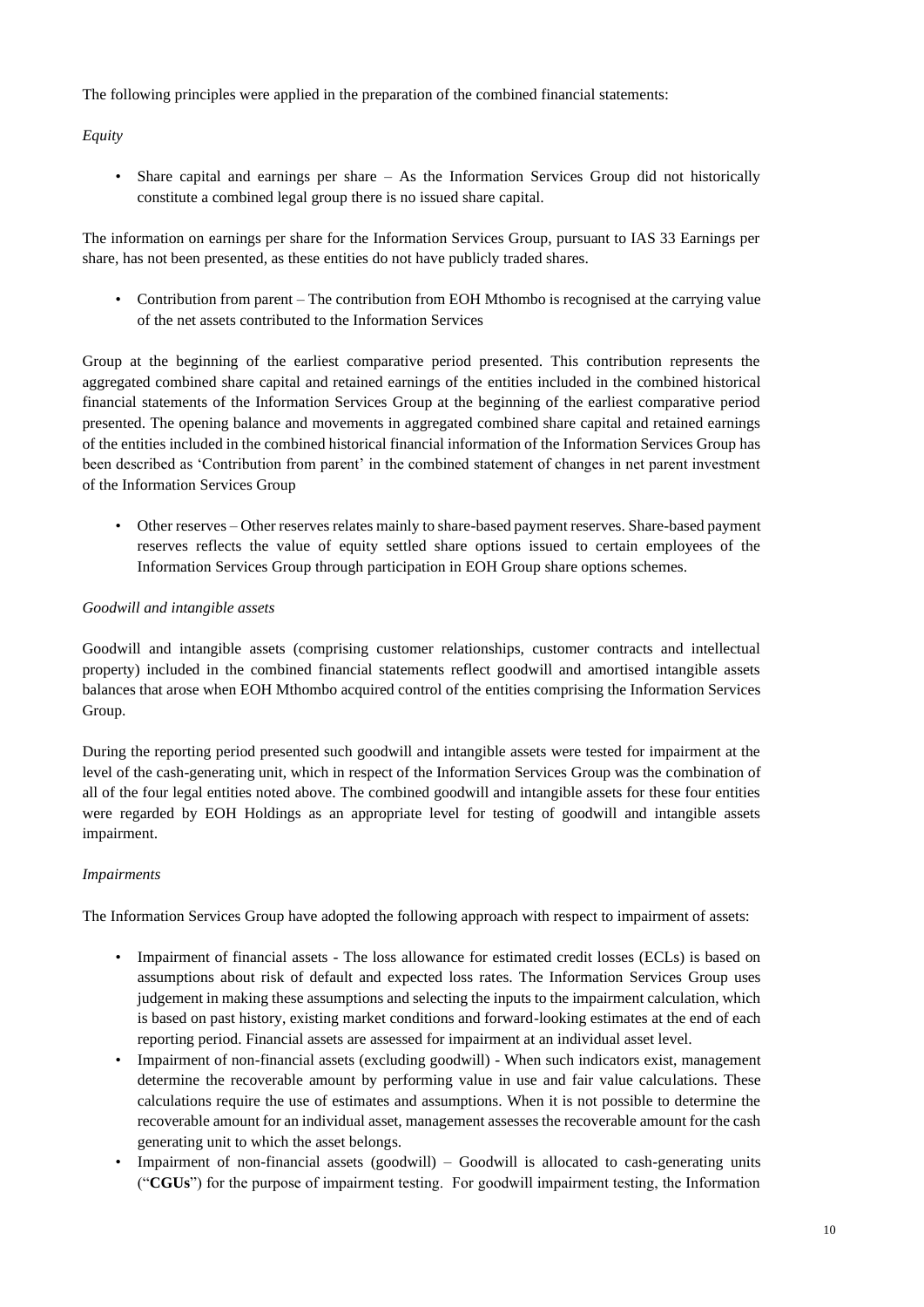Services Group is regarded as the lowest level at which these businesses are managed and monitored and is therefore the lowest level CGU. Information Services Group reviews and tests the carrying values of goodwill for the CGU in relation to the recoverable amount of such goodwill. The recoverable amount of goodwill is measured as fair value less costs to sell.

The approach for assessing impairment of financial and non-financial assets did not change as a result of preparing combined financial information.

#### *Intercompany and related party transactions and balances*

The EOH Group runs a group Treasury function ("**EOH Treasury**") in which group cash balances are centrally controlled and movements of cash from the Information Services Group entities to fellow subsidiaries, in addition to cash swept to the EOH Treasury bank accounts, have been accounted for as Loans to / (from) group companies. Loans with EOH Treasury are interest bearing and repayable on demand. Loans provided to or received from the holding company and fellow subsidiaries are also disclosed as inter-company loans. Such loans are generally interest free and repayable on demand.

In the ordinary course of business the Information Services Group also provided services to and received goods and services from the holding company and fellow subsidiaries.

Transactions and balances with EOH Group companies have been disclosed in Note 25 Related Parties as related party transactions and balances. All intra-group transactions and balances between the entities comprising the Information Services Group, have been eliminated.

#### *Taxation*

The Information Services Group entities have historically filed separate tax returns with the South African Revenue Services in South Africa, where these legal entities are a tax resident. The income taxes have been accounted for using the separate tax return method by aggregating the tax positions of the individual entities of the Information Services Group.

In accordance with IAS 12 Income Taxes the Information Services Group entities have not raised deferred taxes on assessed losses historically, unless it was probable that future taxable profit will be available against which the assessed losses can be utilised. Despite the preparation of combined financial statements, the tax status of the entities continues to be assessed at an individual legal entity level and accordingly the treatment of deferred tax balances in the combined financial statements is consistent with what is followed in the standalone annual financial statements of the respective entities.

#### *Allocation of corporate costs*

The Information Services Group entities have historically been charged a corporate fee in respect of corporate functions performed at a holding company level. These fees included corporate overhead allocations relating to head office functions such as Risk, Legal, Compliance, Group Reporting, Group Treasury, Tax, Head Office Finance, Central Human Resources, Central Learning and Development, Investor Relations, Chief Executive Office, Finance Director Office as well as Mergers and Acquisitions. In addition, centrally funded costs such as insurance, corporate social investment and audit fees were also charged to the individual subsidiary entities as part of a central costs allocation charge.

Historically the allocation basis for these costs were approved by EOH Group Exco on an annual basis and assigned on a percentage of revenue basis. Corporate costs charged are disclosed within Operating Expenses on the face of the Statement of Profit or Loss and Other Comprehensive Income (refer also to note 20). The total value of corporate costs charged to the Information Services Group entities for 2019 was R 11,643,865.

Management accepts that the attribution method of allocation used by EOH is a fair basis of allocation for a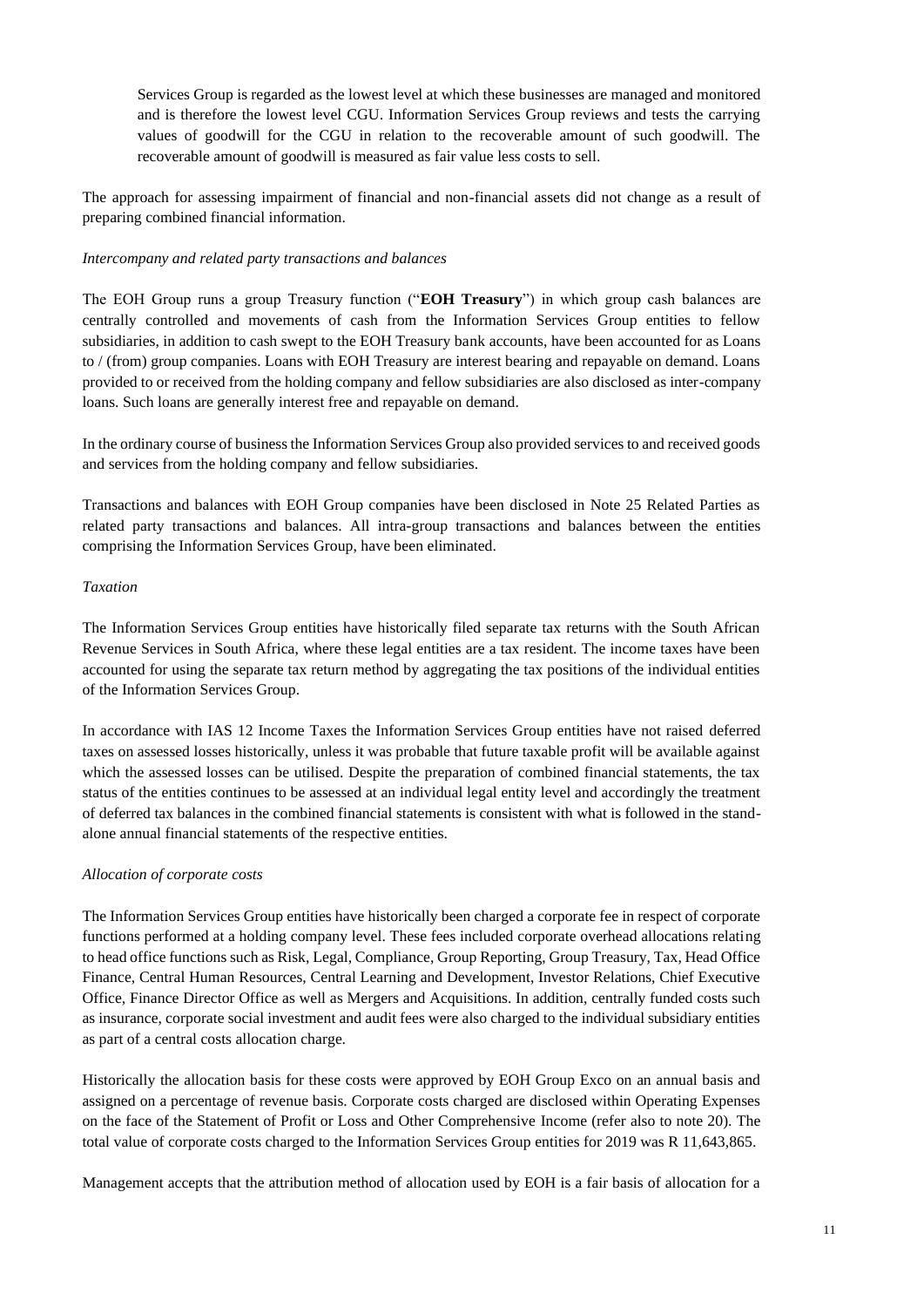group of its size and complexity and has not made any adjustments to or reallocations of such costs in preparing the combined financial statements.

### *Share-based compensation schemes*

Certain employees within the Information Services Group entities are entitled to share-based compensation based on the shares of the ultimate holding company, EOH. The EOH Group has two share option incentive schemes, the EOH Share Trust and the Mthombo Trust, as well as a share ownership scheme. The schemes allow directors, executive management and employees to benefit from the EOH's share price performance. For the two share option incentive schemes, EOH ultimately bears the obligation to settle awards in terms of these schemes with the employee.

In terms of IFRS the share option schemes are defined as equity settled and obligations relating to participation in these schemes are accounted for as equity, whereas the share ownership scheme is defined as cash settled and related obligations are accounted for as liabilities.

Management is satisfied that the circumstances of the disposal transaction does not change the nature of sharebased compensation schemes during the reporting period and accordingly the classification of the obligations as being either equity-based or cash-based, does not change as a result of preparing combined financial information.

### *Segments*

Segment reporting has not been included in the combined financial statements because the Information Services Group's equity and debt instruments are not currently, or planned in the future to be, traded in a public market.

### *Subsequent Events*

The combined financial statements were authorised for issue on • March 2022. Subsequent events have been considered up to the date that the combined financial information was authorised for issuance. Apart from the disposal of the Information Services Group entities from the EOH Group, which is the subject of this circular, there have been no events subsequent to the reporting date that have been considered for separate reporting in the combined financial information.

#### **Going concern**

The IFRS Conceptual Framework states that going concern is an underlying assumption in the preparation of IFRS financial statements. Therefore, the financial statements presume that an entity will continue in operation in the foreseeable future or, if that presumption is not valid, disclosure and a different basis of reporting are required. The board of directors ("**Board**") believes that, as of the date of this report, the going concern presumption is still appropriate and accordingly the combined financial statements of the Information Services Group have been prepared on the going concern basis.

IAS 1 – Preparation of Financial Statements ("**IAS 1**") requires management to perform an assessment of the Information Services Group's ability to continue as a going concern. If management is aware of material uncertainties related to events or conditions that may cast significant doubt upon the Information Services

Group's ability to continue as a going concern, IAS 1 requires these uncertainties to be disclosed.

In conducting this assessment, the Board has taken into consideration the Information Services Group's cash flow forecasts and profit projections, taking account of reasonably possible changes in trading performance, which show that the Information Services Group should be able to operate within its current funding levels into the foreseeable future.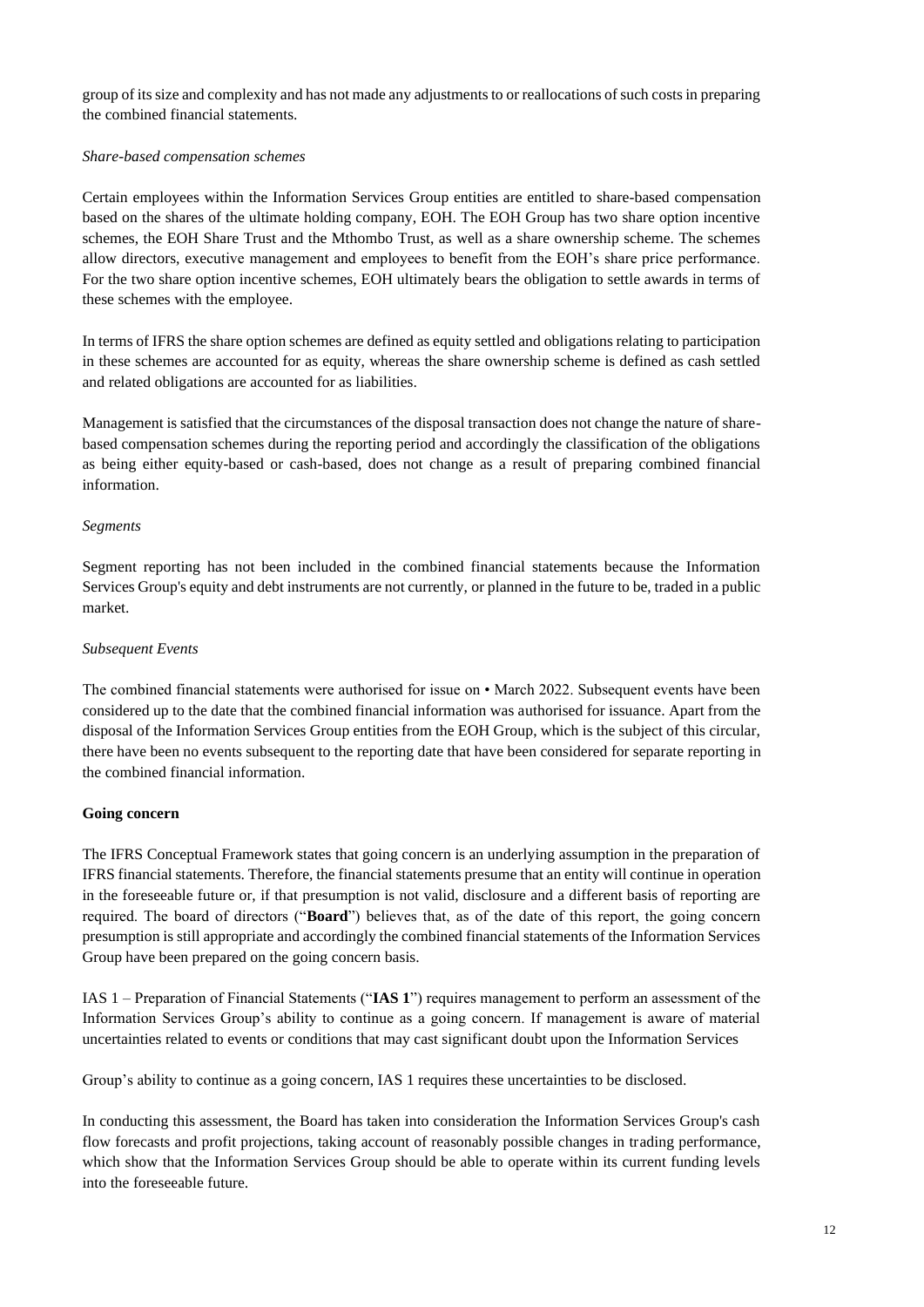Based on the Board's review of cash flow forecasts and profit projections, and in light of the current financial position in which current assets exceeds the current liabilities, the directors have a reasonable expectation that the Information Services Group has adequate resources to continue in operational existence for the foreseeable future and are not aware of any new material changes that may adversely affect the Information Services Group. The Information Services Group therefore continues to adopt the going concern basis in preparing the combined financial information.

### **2. Accounting Policies**

### **2.1. Significant judgements and sources of estimation uncertainty**

In the process of applying the accounting policies management has made the following judgements, apart from those involving estimations, which have the most significant effect on the amounts recognised in the annual financial statements of the Information Services Group:

Key sources of estimation uncertainty

#### Impairment of financial assets

The loss allowance for estimated credit losses (ECLs) is based on assumptions about risk of default and expected loss rates. The Information Services Group uses judgement in making these assumptions and selecting the inputs to the impairment calculation, which is based on past history, existing market conditions and forward-looking estimates at the end of each reporting period.

#### Impairment testing of non-financial assets

The Information Services Group reviews and tests the carrying value of assets when events or changes in circumstances suggest that the carrying amount may not be recoverable. When such indicators exist, management determine the recoverable amount by performing value in use and fair value calculations. These calculations require the use of estimates and assumptions. When it is not possible to determine the recoverable amount for an individual asset, management assesses the recoverable amount for the cash generating unit (CGU) to which the asset belongs.

Useful lives and residual values of property, plant and equipment

Management assesses the appropriateness of the residual values and useful lives of property, plant and equipment at the end of each reporting period. The residual value and useful lives of property plant and equipment are determined based on the Information Services Group's replacement policies for the various assets.

When the residual value and estimated useful life of an asset differs from previous estimates, the change is applied prospectively in the determination of the depreciation charge.

#### Taxation

Judgement is required in determining the provision for income taxes due to the complexity of legislation. There are many transactions and calculations for which the ultimate tax determination is uncertain during the ordinary course of business. The Information Services Group recognises liabilities for anticipated tax audit issues based on estimates of whether additional taxes will be due.

Where the final tax outcome of these matters is different from the amounts that were initially recorded, such difference will impact the income tax and deferred tax provisions or current tax liabilities in the period in which such determination is made.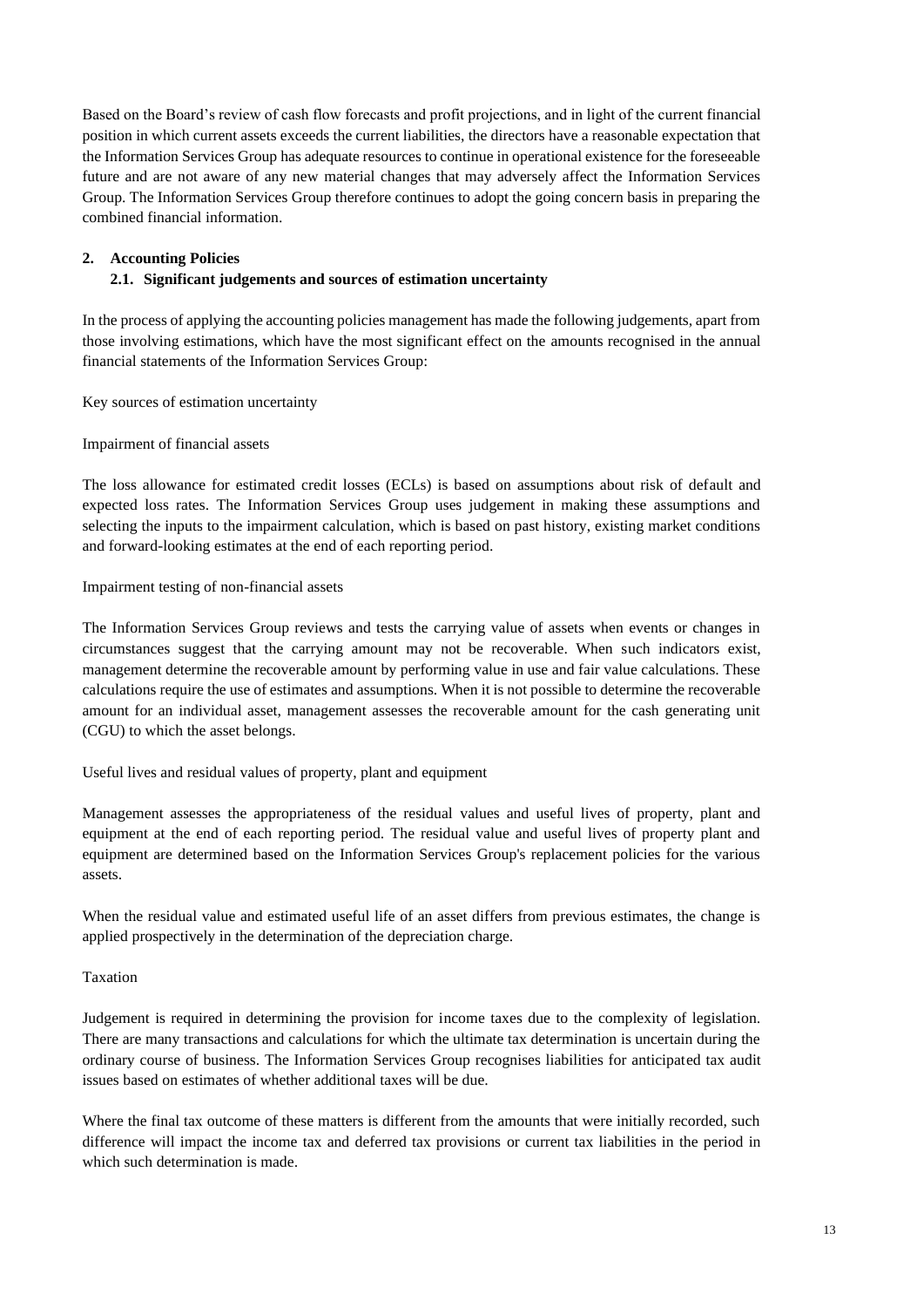#### Share-based payments

The total expense is recognised over the vesting period, which is the period over which all of the specified vesting conditions are to be satisfied. At the end of each period, the entities revise their estimates of the number of share options / shares that are expected to vest based on the non-market vesting and service conditions. They recognise the impact of the revision to original estimates, if any, in the statement of profit or loss and other comprehensive income, with a corresponding adjustment to equity for equity settled schemes and to liabilities for cash settled schemes. This estimate is subject to judgement.

Critical judgements in applying accounting policies

### Deferred taxation

The Information Services Group recognises the net future tax benefit related to deferred income tax assets to the extent that it is probable that the deductible temporary differences will be reversed in the foreseeable future. Assessing the recoverability of deferred income tax assets requires the Information Services Group to make significant estimates related to its expectation of future taxable income. Estimates of future taxable income are based on forecast cash flows from operations and the application of existing laws in each jurisdiction. To the extent that future cash flows and taxable income differ significantly from estimates, the ability of the Information Services Group to realise the net deferred tax assets recorded at the end of the reporting period could be impacted.

### **2.2. Property, plant and equipment**

Property, plant and equipment are tangible assets which the Information Services Group holds for its own use and which are expected to be used for more than one year.

An item of property, plant and equipment is recognised as an asset when it is probable that future economic benefits associated with the item will flow to the Information Services Group, and the cost of the item can be measured reliably.

Property, plant and equipment is initially measured at cost. Cost includes all of the expenditure which is directly attributable to the acquisition, including the capitalisation of borrowing costs on qualifying assets, where appropriate.

Expenditure incurred subsequently for major services, additions to or replacements of parts of property, plant and equipment are capitalised if it is probable that future economic benefits associated with the expenditure will flow to the Information Services Group and the cost can be measured reliably. Day-to-day servicing costs are included in the statement of profit or loss and other comprehensive income in the year in which they are incurred.

Depreciation of an asset commences when the asset is available for use as intended by management. Depreciation is charged to write off the asset's carrying amount over its estimated useful life, using a method that best reflects the pattern in which the asset's economic benefits are consumed by the Information Services Group. Leased assets are depreciated in a consistent manner over the shorter of their expected useful lives and the lease term. Depreciation of an asset ceases at the earlier of the date that the asset is classified as held for sale or derecognised.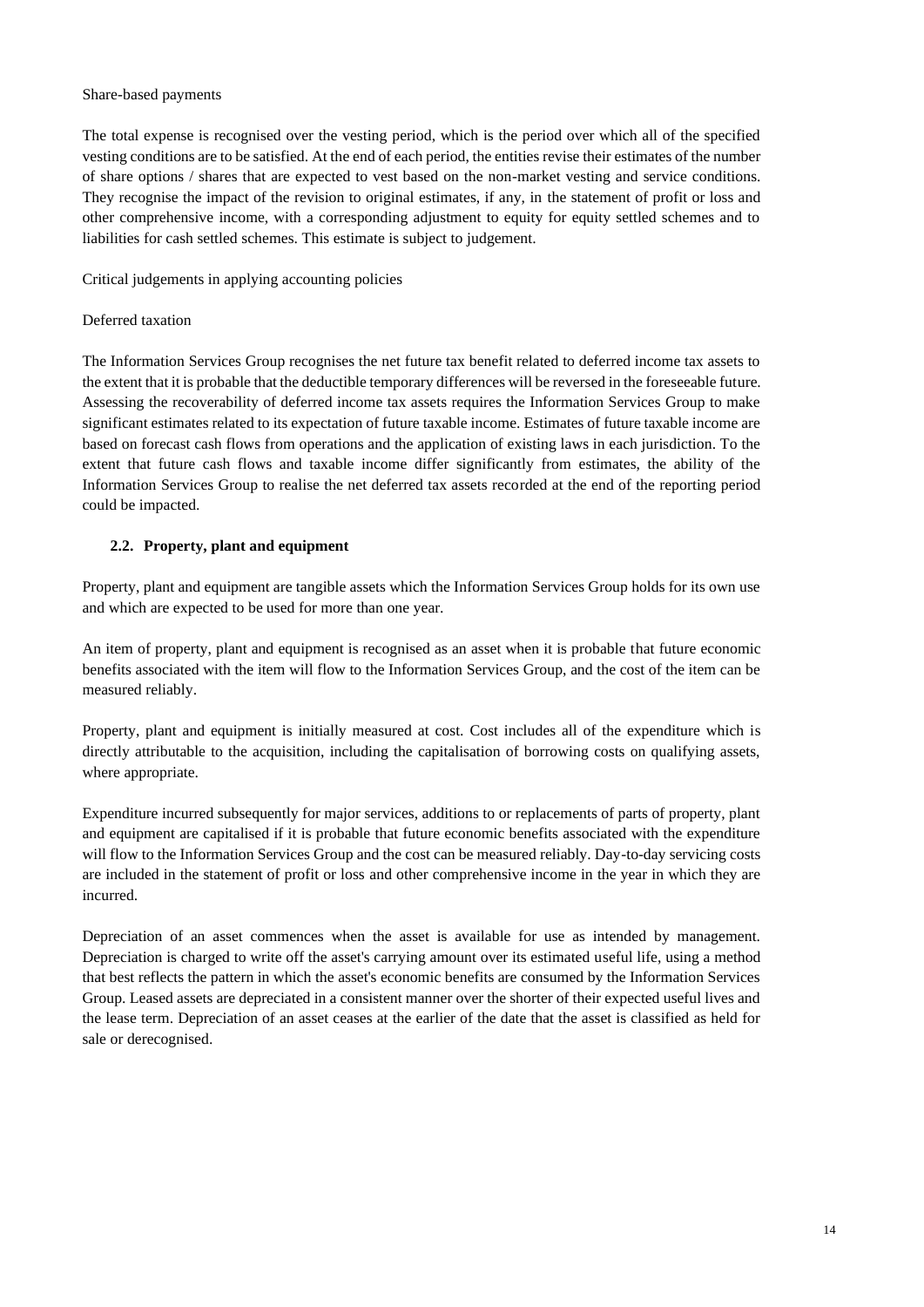The useful lives of items of property, plant and equipment have been assessed as follows:

| <b>Item</b>            | <b>Depreciation method</b> | Average useful life                       |
|------------------------|----------------------------|-------------------------------------------|
| <b>Buildings</b>       | Straight-line              | 50 years                                  |
| Furniture and fixtures | Straight-line              | 10 years                                  |
| Motor vehicles         | Straight-line              | 5 years                                   |
| Office equipment       | Straight-line              | 3 to 6 years                              |
| IT equipment           | Straight-line              | 2 to 5 years                              |
| Leasehold improvements | Straight-line              | Shorter of useful life of period of lease |
| Right-of-use assets    | Straight-line              | Shorter of useful life of period of lease |

The Information Services Group has presented right-of-use assets within property plant and equipment.

Right-of-use assets are initially measured at cost. The cost consists of the initial measurement of the lease liability value and any initial direct costs. The right-of-use assets are subsequently measured at cost less any accumulated depreciation and impairment losses and adjusted for certain remeasurements of the lease liability. The right-of-use assets are depreciated over the shorter of the assets' useful lives and the lease term on a straight-line basis.

The residual value and useful life of each asset is reviewed at the end of each reporting year. If the expectations differ from previous estimates, the change is accounted for as a change in accounting estimate.

The depreciation charge for each year is recognised in the statement of profit or loss and comprehensive income.

Impairment tests are performed on property, plant and equipment as described in note 2.4 Impairment of nonfinancial assets.

## **2.3. Intangible assets**

An intangible asset is recognised when:

- it is probable that the expected future economic benefits that are attributable to the asset will flow to the Information Services Group; and
- the cost of the asset can be measured reliably.

Intangible assets are initially recognised at cost. Impairment tests are performed on property, plant and equipment as described in note 2.4 Impairment of non-financial assets.

## a) Internally generated software

Development costs that are directly attributable to the design and testing of identifiable and unique software products controlled by the Information Services Group are recognised as an intangible asset when the following criteria are met:

- it is technically feasible to complete the asset so that it will be available for use or sale.
- there is an intention to complete and use or sell it.
- there is an ability to use or sell it.
- it will generate probably future economic benefits.
- there are available technical, financial and other resources to complete the development and to use or sell the asset.
- the expenditure attributable to the asset during its development can be measured reliably.

Capitalised development costs are recorded as intangible assets and amortised from the point at which the asset is ready for use. Research expenditure, in the form of time spent by the development team to evaluate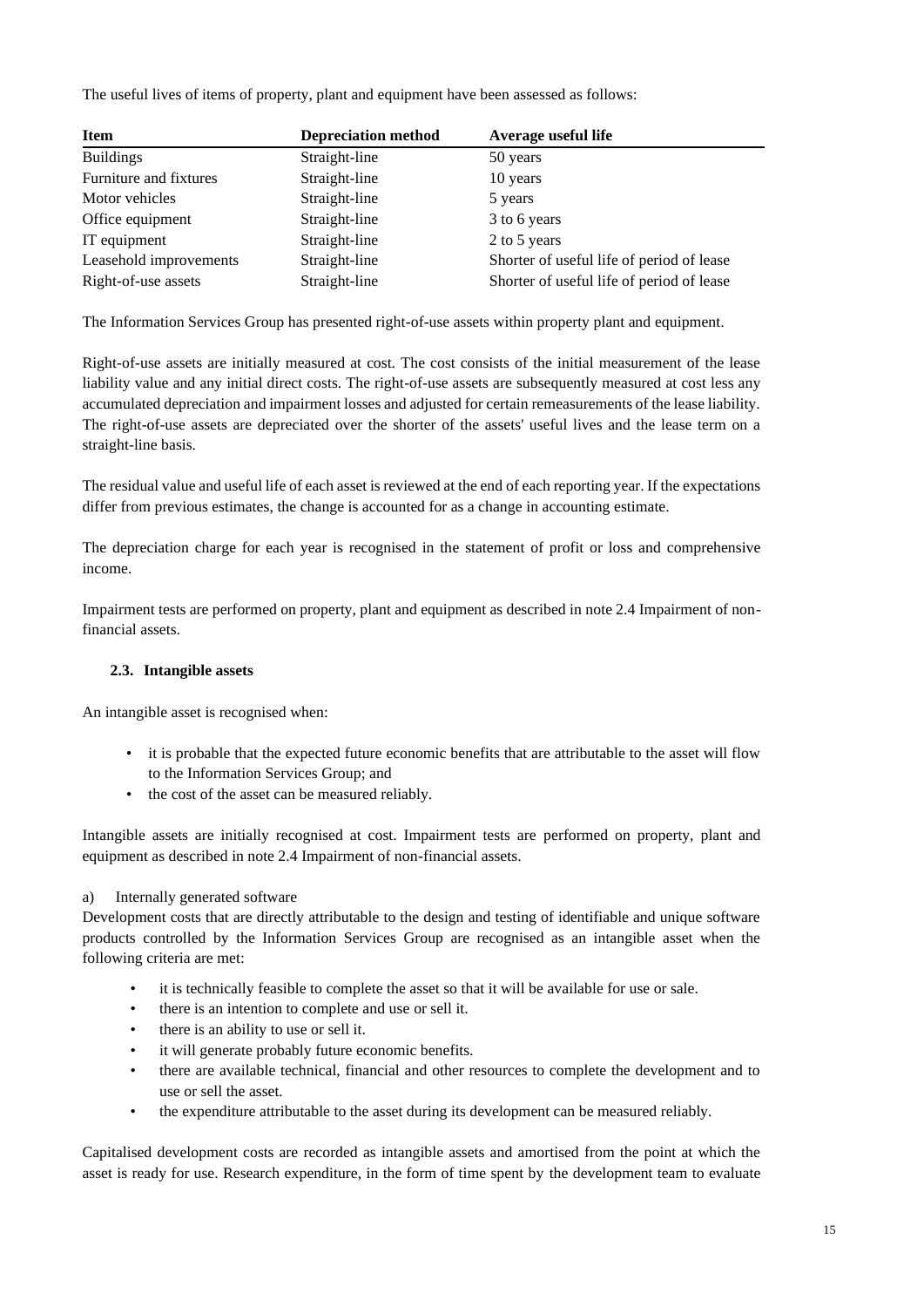and select an appropriate technical solution, and development expenditure that does not meet the above criteria, are recognised as an expense as incurred.

Costs associated with maintaining computer software programs are recognised as an expense as incurred. However, costs that are associated with an identifiable system, which is controlled by the Information Services Group and has a probable benefit exceeding the cost, are recognised as an asset. These costs comprise all directly attributable costs necessary to create, produce and prepare the asset for its intended use.

Internally generated brands, mastheads, publishing titles, customer lists and items similar in substance are not recognised as intangible assets.

#### b) Acquired computer software and other intangible assets

Acquired computer software and other intangible assets are measured at historical cost. They have a finite useful life and are subsequently carried at cost less accumulated amortisation and impairment losses.

#### c) Amortisation methods and periods

The amortisation period for intangible assets, are reviewed on an annual basis and adjustments where applicable are accounted for as a change in accounting estimate. Amortisation charged to the statement of profit or loss and other comprehensive income is provided to write down the intangible assets on a straightline basis over the finite useful life of the asset as follows:

| <b>Item</b>                   | <b>Amortisation method</b> | Average useful life |  |
|-------------------------------|----------------------------|---------------------|--|
| Computer software             | Straight-line              | 2 to 5 years        |  |
| <b>Databases</b>              | Straight-line              | 5 to 10 years       |  |
| <b>Customer Relationships</b> | Straight-line              | 2 to 15 years       |  |
| <b>Intellectual Property</b>  | Straight-line              | 2 to 10 years       |  |
| <b>Customer Contracts</b>     | Straight-line              | 2 to 5 years        |  |
| Internally generated software | Straight-line              | 3 to 15 years       |  |

#### **2.4. Impairment of non-financial assets**

Goodwill and intangible assets not subject to amortisation are tested annually for impairment, or more frequently if events or changes in circumstances indicate that they might be impaired. Other non-financial assets are tested for impairment whenever events or changes in circumstances indicate that the asset may be impaired.

If there is any indication that an asset may be impaired, the recoverable amount is estimated for the individual asset. If it is not possible to estimate the recoverable amount of the individual asset, the recoverable amount of the cash-generating unit to which the asset belongs is determined.

The recoverable amount of an asset or a cash-generating unit is the higher of its fair value less costs to sell and its value in use.

If the recoverable amount of an asset is less than its carrying amount, the carrying amount of the asset is reduced to its recoverable amount.

That reduction is an impairment loss.

An impairment loss of assets carried at cost less any accumulated depreciation or amortisation is recognised immediately in the statement of profit or loss and other comprehensive income.

An entity assesses at each reporting date whether there is any indication that an impairment loss recognised in prior periods for assets other than goodwill may no longer exist or may have decreased. If any such indication exists, the recoverable amounts of those assets are estimated.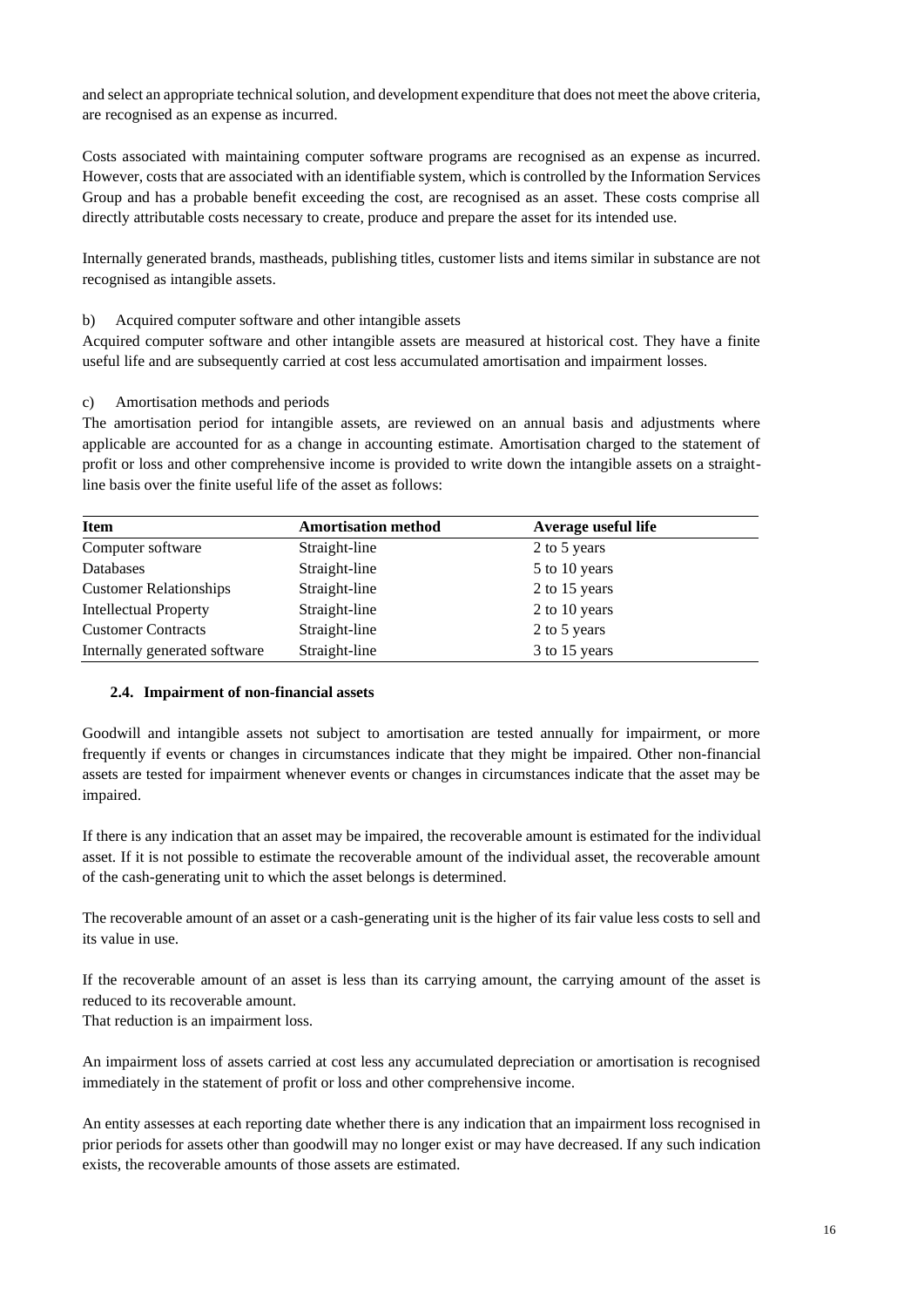The increased carrying amount of an asset other than goodwill attributable to a reversal of an impairment loss does not exceed the carrying amount that would have been determined had no impairment loss been recognised for the asset in prior periods.

A reversal of an impairment loss of assets carried at cost less accumulated depreciation or amortisation other than goodwill is recognised immediately in the statement of profit or loss and other comprehensive income.

### **2.5. Financial instruments**

Financial assets

a) Classification

The Information Services Group classifies its financial assets in the following measurement categories:

• Those to be measured at amortised cost: i.e. trade receivables, loans to group companies and cash and cash equivalents.

The Information Services Group does not hold any financial asset classified at fair value through profit or loss ("**FVPL**") or fair value through other comprehensive income ("**FVOCI**").

The classification depends on the business model for managing the financial assets and the contractual terms of the cash flows.

For a financial asset to be classified and measured at amortised cost it needs to give rise to cash flows that are 'solely payments of principal and interest ("**SPPI**") on the principal amount outstanding. This assessment is referred to as the SPPI test and is performed at an instrument level.

The Information Services Group's business model for managing financial assets refers to how it manages its financial assets in order to generate cash flows. The business model determines whether cash flows will result from collecting contractual cash flows, selling the financial assets or both.

Financial assets are not reclassified unless the Information Services Group changes its business model, which it has not done in the current or previous financial years.

b) Recognition and Measurement

Financial assets are recognised when the Information Services Group becomes a party to the contractual provisions of the transaction.

At initial recognition the Information Services Group measures a financial asset at its fair value plus transaction costs that are directly attributable to the acquisition of the financial asset.

Subsequent to initial recognition financial assets are measured at:

• Amortised cost – using the effective interest method less expected credit losses ("**ECLs**"). ECLs are presented as a separate line item in the statement of profit and loss and other comprehensive income as "net financial asset impairment losses".

c) Derecognition

Financial assets are derecognised when the rights to receive cash flows from the financial assets have expired or have been transferred and the Information Services Group has transferred substantially all the risks and rewards of ownership.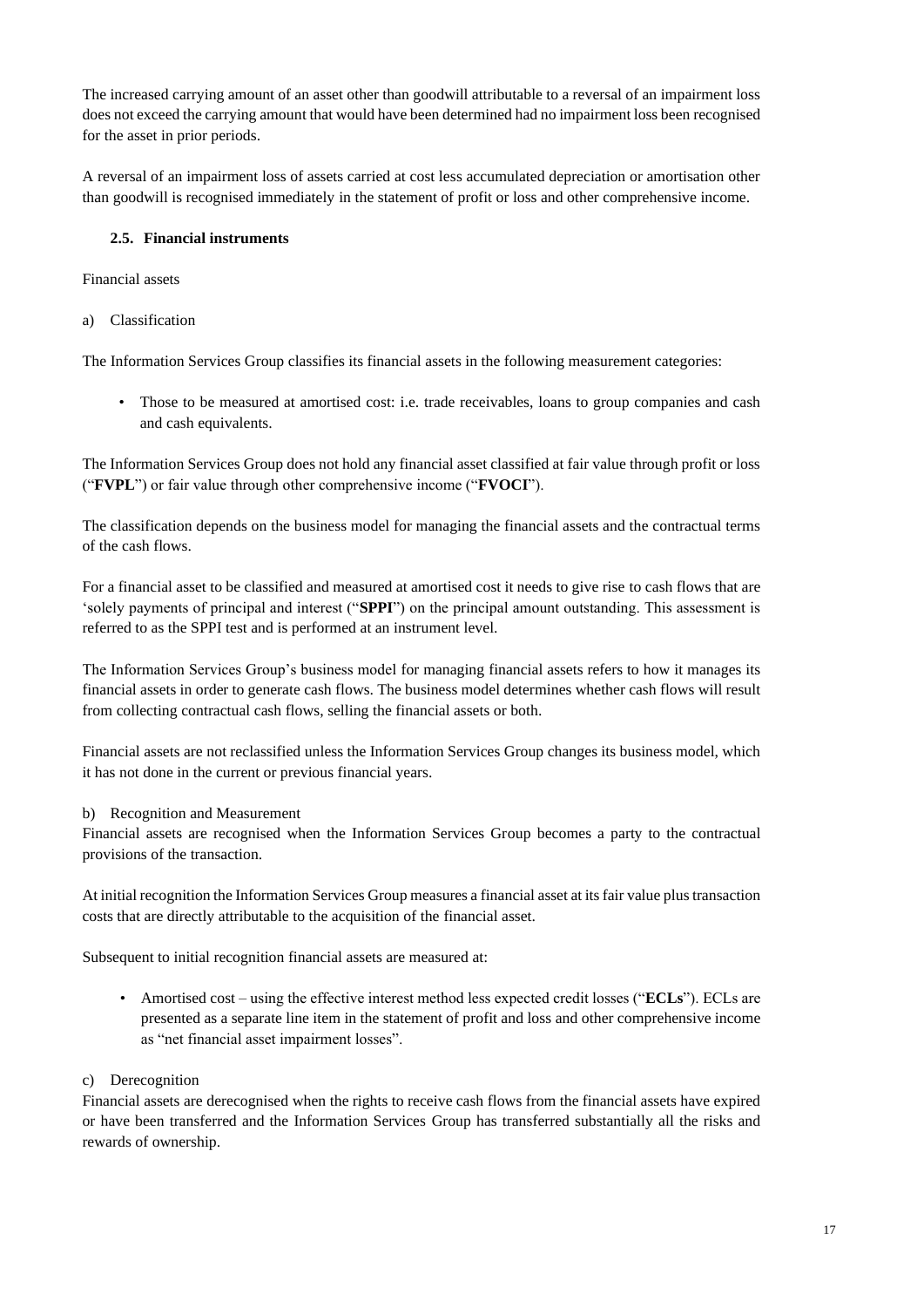### d) Impairment

The Information Services Group assesses on a forward-looking basis the ECLs associated with its debt instruments carried at amortised cost. ECLs are based on the difference between the contractual cash flows due in accordance with the contract and all the cash flows that the Information Services Group expects to receive discounted at the original effective interest rate.

The Information Services Group recognises a loss allowance for ECLs on other financial assets using the general approach. The amount of ECLs is updated at each reporting date to reflect changes in credit risk since initial recognition. Refer to note 3 for further details on the methodology applied for calculating ECLs. For credit exposures for which there has not been a significant increase in credit risk since initial recognition ECLs are provided for credit losses that result from default events that are possible within the next 12-months (a 12 month ECL). For those credit exposures for which there has been a significant increase in credit risk since initial recognition, a loss allowance is required for credit losses expected over the remaining life of the exposure irrespective of the timing of the default (a lifetime ECL).

The Information Services Group considers a financial asset in default when contractual payments are 90 days past due. However, in certain cases, the Group may also consider a financial asset to be in default when internal or external information indicates that the Group is unlikely to receive the outstanding contractual amounts in full. A financial asset is written off when there is no reasonable expectation of recovering the contractual cash flows.

For trade receivables the Information Services Group applies the simplified approach permitted by IFRS 9 which requires expected lifetime credit losses to be recognised from initial recognition of the receivables. The Information Services Group has established a provision matrix that is based on its three year historical credit loss experience adjusted for forward-looking factors specific to the debtors and the economic environment.

The Information Services Group considers a financial asset in default when contractual payments are 90 days past due. However, in certain cases the Information Services Group may also consider a financial asset to be in default when internal or external information indicates that the Information Services Group is unlikely to receive the outstanding contractual amounts in full.

#### e) Write-off policy

Receivables are written-off when there is no reasonable expectation of recovery. Indicators that there is no reasonable expectation of recovery include, amongst others, when the counterparty has been placed under liquidation or, has entered into bankruptcy proceedings or, the failure of a debtor to engage in a repayment plan with the Information Services Group. Receivables written off may still be subject to enforcement activities under the Information Services Group recovery procedures, taking into account legal advice where appropriate. Any recoveries made are recognised in the statement of profit or loss and other comprehensive income.

#### Cash and cash equivalents

Cash and cash equivalents comprise cash on hand and demand deposits and other short-term highly liquid investments that are readily convertible to a known amount of cash and are subject to an insignificant risk of changes in value. Cash and cash equivalents are subsequently measured at amortised cost.

#### Financial liabilities

### a) Classification

Financial liabilities classified as and held at amortised cost include trade and other payables and loans from Group companies.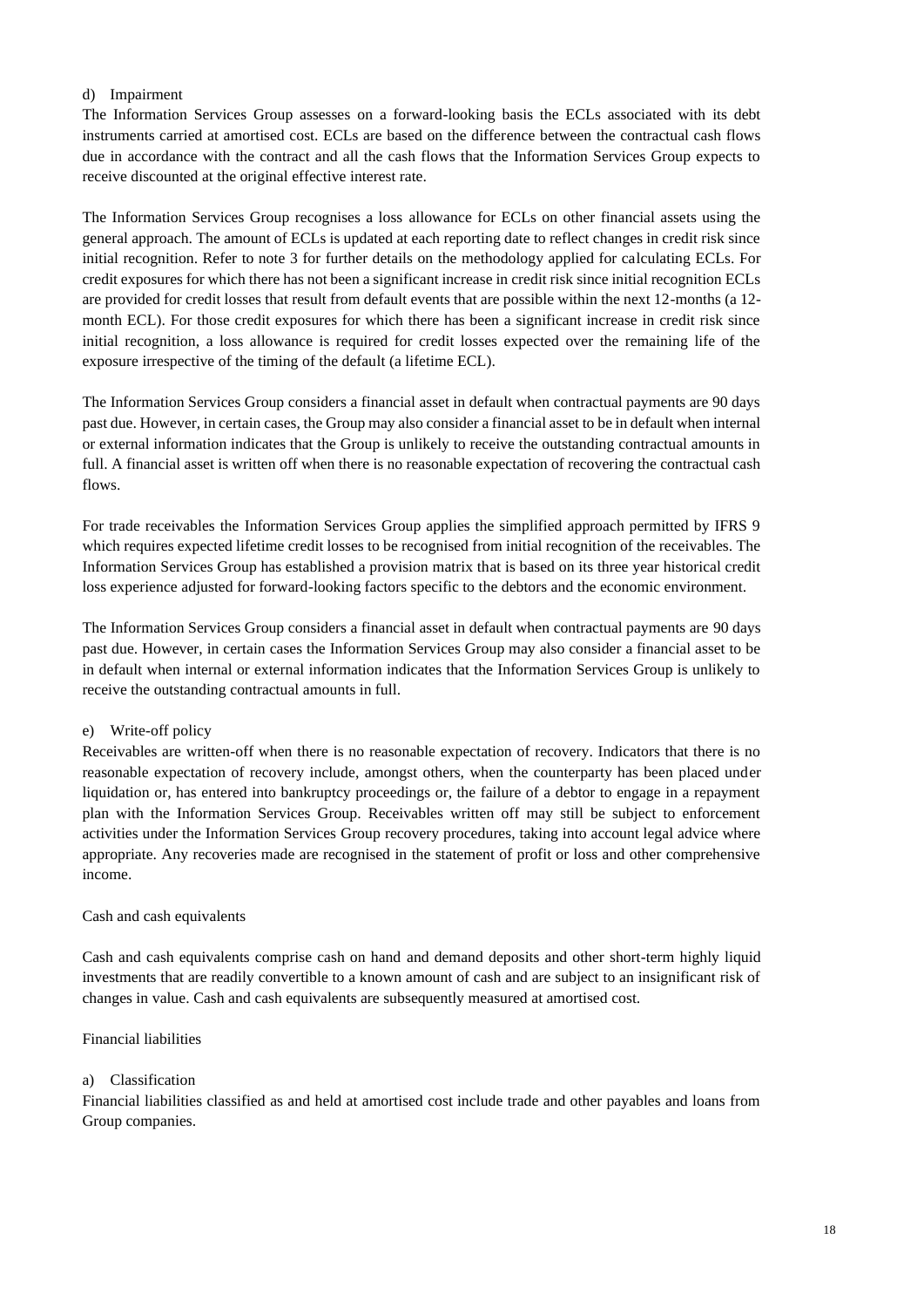### b) Recognition and measurement

Financial liabilities are recognised when the Information Services Group becomes a party to the contractual provisions of the transaction and are measured at initial recognition at its fair value less, in the case of a financial liability not at FVPL, directly attributable transaction costs. Transaction costs of financial liabilities carried at FVPL are expensed in the statement of profit or loss and other comprehensive income.

Financial liabilities at amortised cost are measured using the effective interest method.

### c) Derecognition

A financial liability is derecognised when the obligation under the liability is discharged or cancelled or expires. When an existing financial liability is replaced by another from the same lender on substantially different terms or the terms of an existing liability are substantially modified, such an exchange or modification is treated as the derecognition of the original liability and the recognition of a new liability. This difference between the carrying value of the derecognised liability and the fair value of the new liability at initial recognition is recognised in the statement of profit or loss and other comprehensive income.

# **2.6. Taxation**

## **Taxation expenses**

Current and deferred taxes are recognised as income or an expense and included in profit or loss for the period, except to the extent that the tax arises from:

- a transaction or event which is recognised, in the same or a different period, to other comprehensive income; or
- a business combination.

#### **Taxation assets and liabilities**

Tax for current and prior periods, is to the extent unpaid, recognised as a liability. If the amount already paid in respect of current and prior periods exceeds the amount due for those periods the excess is recognised as an asset.

Tax liabilities and assets for the current and prior periods are measured at the amount expected to be paid to or recovered from the tax authorities using the tax rates (and tax laws) that have been enacted or substantively enacted by the end of the reporting period.

#### **Deferred tax assets and liabilities**

A deferred tax liability is recognised for all taxable temporary differences unless the deferred tax liability arises from the initial recognition of goodwill. Deferred tax is also not accounted for if it arises from initial recognition of an asset or liability in a transaction which:

- the temporary difference will reverse in the foreseeable future; and
- taxable profit will be available against which the temporary difference can be utilised.

Deferred tax assets are recognised in respect of deductible temporary differences only to the extent that it is probable that the temporary differences will reverse in the foreseeable future and taxable profit will be available against which the temporary differences can be utilised.

A deferred tax asset is recognised for the carry forward of unused tax losses to the extent that it is probable that future taxable profit will be available against which the unused tax losses can be utilised. Deferred tax assets are reviewed at each reporting date and are adjusted if recovery is no longer probable.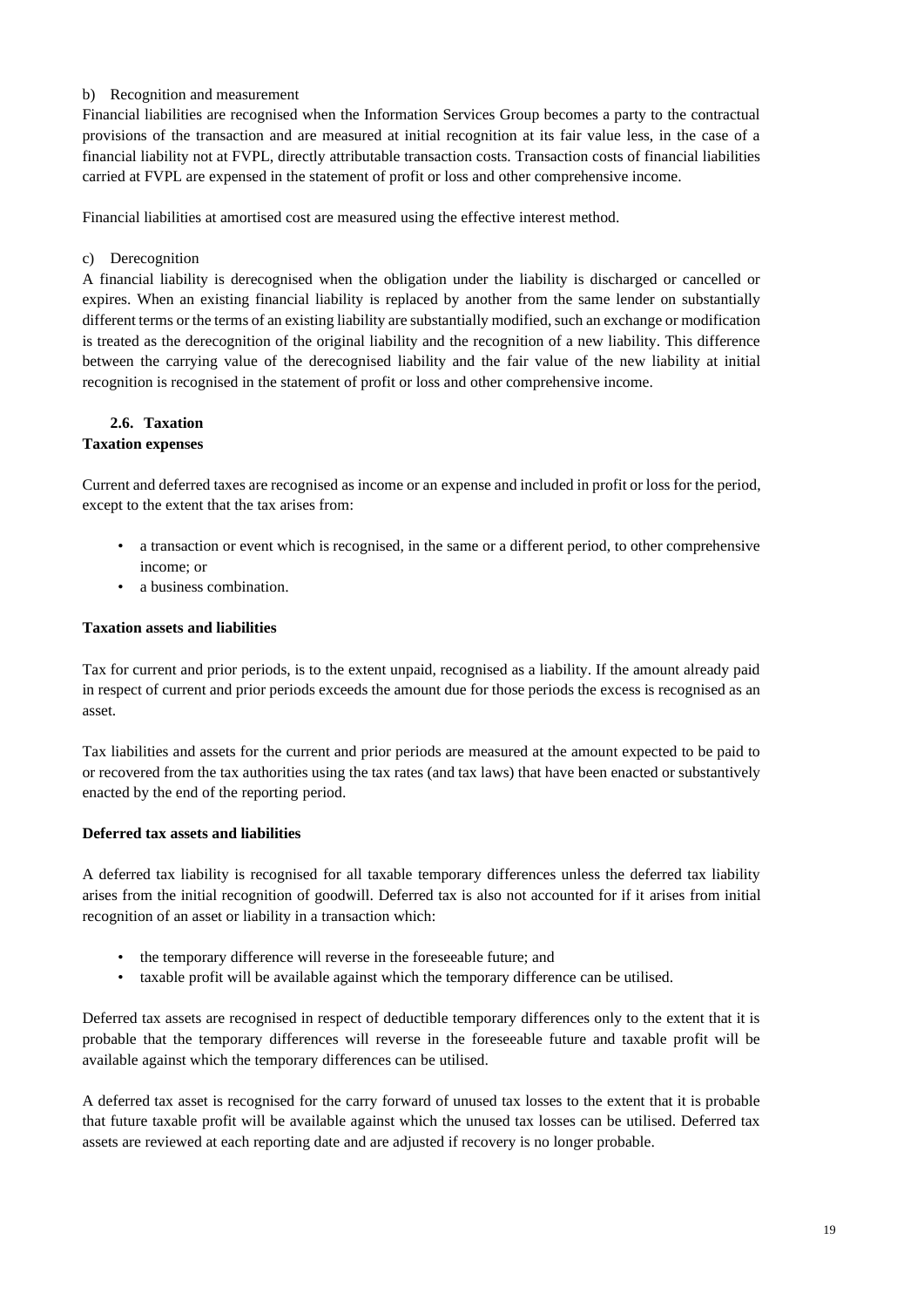Deferred tax assets and liabilities are measured at the tax rates that are expected to apply to the period when the asset is realised or the liability is settled based on tax rates (and tax laws) that have been enacted or substantively enacted by the end of the reporting period.

## **2.7. Revenue**

Revenue is recognised based on the completion of performance obligations and an assessment of when control is transferred to the customer.

The following indicators are used by the Information Services Group in determining when control has passed to the customer:

- The Information Services Group has a right to payment for the product or service;
- The customer has legal title to the product;
- The Information Services Group has transferred physical passion of the product to the customer;
- The customer has significant risk and rewards of ownership of the product;
- The customer has accepted the product or service.

Contracts are assessed individually to determine whether the products and services are distinct i.e. the product or service is separately identifiable from other items in the contract with the customer and whether the customer can benefit from the goods or services either on its own or together with other resources that are readily available. The consideration

is allocated between the goods and services in a contract based on management's best estimate of the standalone selling prices of the goods and services.

The Information Services Group primarily generates revenue from providing the following goods and services:

*Hardware and software sales:* The Information Services Group sells biometric devices which includes preloaded software. The biometric devices cannot be used without the software component and therefore the sale of the device and related software constitutes a single performance obligation. Revenue from the sale of the hardware and related software is recognised at a point in time, when control of the product has transferred, being when the product is delivered to the customer and the customer has accepted the products in accordance with the sales contract. Revenue on the sale of these goods is measured at the effective selling price of the items sold. Payment terms are between COD and 30 days. The payment terms do not constitute a significant financing component.

*Services:* The Information Services Group provides various credit enquiry and employment verification services. In line with its strategy to shift from transactional to solution-based services, the businesses also provide a number of software-as-a-service offerings as well as software implementation, maintenance and support services. Services are provided at an agreed fee based on defined service level agreements. Revenue is recognised over time as the customer benefits and the Information Services Group performs. The Information Services Group invoices customers monthly in arrears and generally services are sold to customers on delayed payment terms of 30 days and in certain cases receives short-term advances from its customers. Using the practical expedient in IFRS 15 Revenue from Contracts with Customers ("**IFRS 15**"), the Information Services Group does not adjust the promised amount of consideration for the effects of a significant financing component if it expects, at contract inception, that the period between the transfer of the promised good or service to the customer and when the customer pays for that good or service will be one year or less.

The Information Services Group further disaggregates revenue based on subscription type, being:

• Fixed subscription – This subscription type relates to contracts for which customers pay a fixed fee per month for access to a range of different services with the Information Services Group;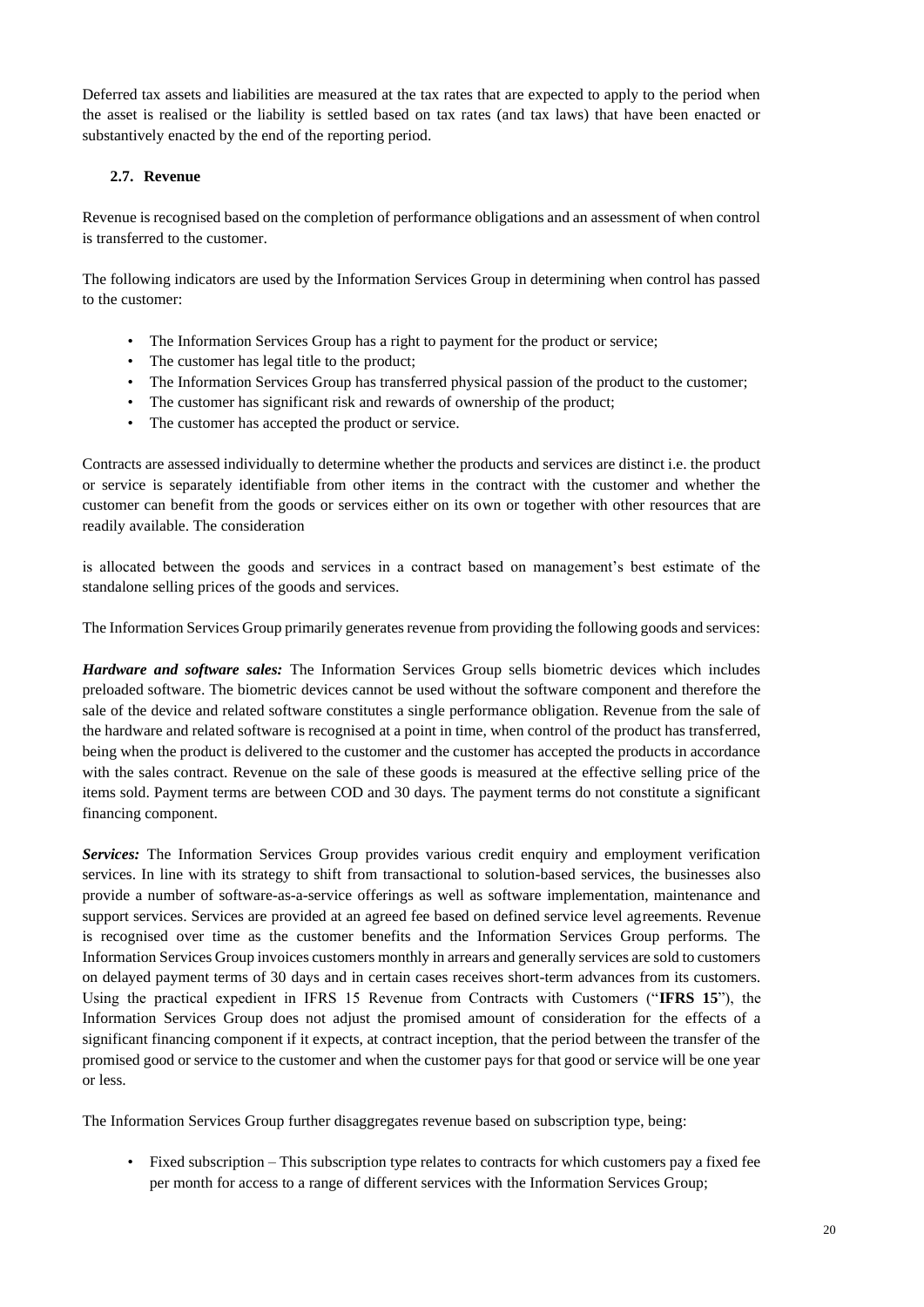- Pay per use This subscription type allows customers to pay for services as they are consumed based on an agreed price per service;
- Non-subscription This subscription type generally relates to project-based revenue where services are delivered over time and recognised on a stage of completion basis. All hardware and software sales are classified as non-subscription revenue.

The following table provides an explanation of the Information Services Group's performance obligations:

| <b>Revenue type</b>            | <b>Recognition drive</b> | <b>Transfer of</b><br>control | Measurement of<br>transaction price | <b>Duration of</b><br>contract |
|--------------------------------|--------------------------|-------------------------------|-------------------------------------|--------------------------------|
| Hardware and<br>software sales | Upon delivery            | At a point in time            | Contracted amounts                  | $<$ 1 vear                     |
| <b>Services</b>                | Monthly / costs incurred | Over time                     | Contracted amounts                  | $>1$ year                      |

The Information Services Group has not entered into any agency agreements and therefore generally concludes that it is acting as the principal in its revenue arrangements. The Information Services Group evaluates the following control indicators among others when determining whether it is acting as a principal or agent in the transactions with customers and recording revenue on a gross, or net, basis:

- The Information Services Group is primarily responsible for fulfilling the promise to provide the specified goods or service;
- The Information Services Group has inventory risk before the specified goods or services has been transferred to a customer or after the transfer of control to the customer;
- The Information Services Group has discretion in establishing the price for the specified goods or services.

## **2.8. Cost of sales**

Cost of sales comprises costs directly relates to the rendering of services and sale of goods and includes:

- The carrying amount of inventories sold during the period;
- Direct costs paid to third parties for the provision of services onsold to Information Services Group customers;
- Amortisation costs relating to internally generated software developed specifically for a customer or group of customers;
- Employee costs relating to staff employed within the Information Services Group and involved directly in the delivery of services to customers.

Where applicable, the cost of inventories sold may include, as an expense in the period the write-down or loss occurs, the amount of any write-down of inventories to net realisable value and all losses of inventories. The amount of any reversal of any write-down of inventories, arising from an increase in net realisable value, is recognised as a reduction in the amount of inventories recognised as an expense in the period in which the reversal occurs.

### **2.9. Employee benefits Employee share plans**

The EOH Group has three share schemes; the EOH Share Trust Share Option Scheme, the Mthombo Trust Share Option Scheme and the EOH Share Ownership Plan; under which share-based compensation benefits are provided to employees through issue of share options or shares.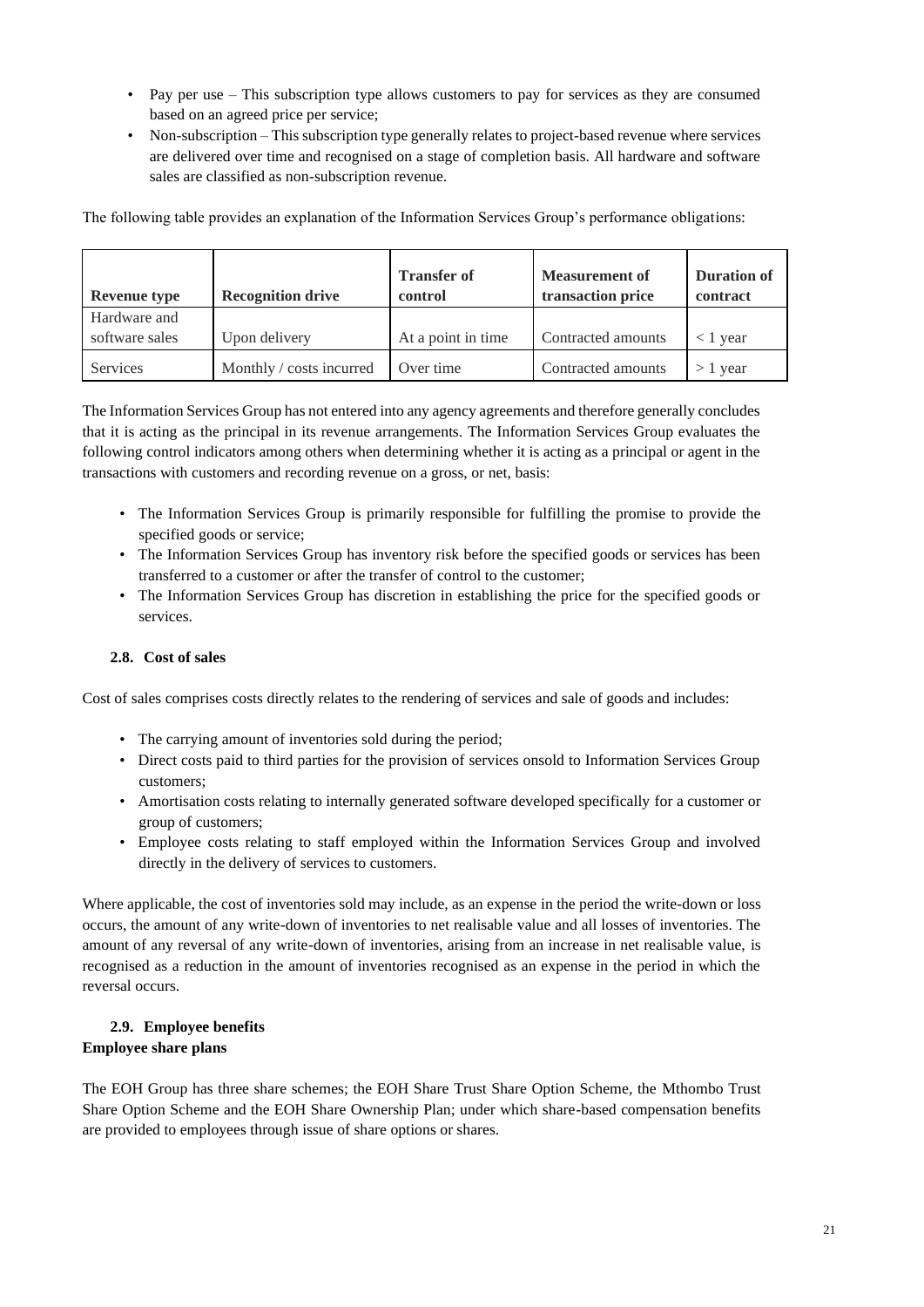The fair value of the share options granted under the two share option schemes i.e. the EOH Share Trust and Mthombo Share Trust, is measured at grant date using the Binomial model and recognised as an employee benefit expense with a corresponding increase in equity over the vesting period. The EOH Share Ownership Plan is cash settled and accordingly any corresponding increase gives rise to a liability, rather than equity. The share options/ shares are only conditional on employees remaining in service and have no other performance conditions attached. The impact of any service condition is excluded in determining the fair value of the options.

At the end of each period the Information Services Group revises its estimates of the number of options/ shares that are expected to vest based on the service conditions. The Information Services Group recognises the impact of the revision to original estimates in the statement of profit or loss and other comprehensive income with a corresponding adjustment to equity for the two share option schemes and liability for the share ownership plan.

#### **Short-term obligations**

Liabilities for wages and salaries, compensated absences as well as profit sharing and bonus payments are expected to be settled wholly within 12 months after the end of the annual reporting period in which the employees render the related service and are recognised as current liabilities in the statement of financial position. The liabilities are recognised in the period in which the service is rendered and are measured at the amounts expected to be paid when the liabilities are settled. The impact of discounting is immaterial and as a result these are not discounted.

The expected cost of compensated absences is recognised as an expense as the employees render services that increase their entitlement or in the case of non-accumulating absences, when the absence occurs. The expected cost of profit sharing and bonus payments is recognised as an expense when there is a legal or constructive obligation to make such payments as a result of past performance.

#### **2.10.Fair value**

Fair value is applied as defined in IFRS 13 Fair value measurement ("**IFRS 13**"). It is the price that would be received to sell an asset or paid to transfer a liability in an orderly transaction between market participants at the measurement date.

For financial instruments, where the fair value of the financial instrument differs from the transaction price, the difference is commonly referred to as day one profit or loss. Day one profit or loss is recognised in profit or loss immediately where the fair value of the financial instrument is either evidenced by comparison with other observable current market transactions in the same instrument or is determined using valuation models with only observable market data as inputs. Day one profit or loss is deferred where the fair value of the financial instrument is not able to be evidenced by comparison with other observable current market transactions in the same instrument or determined using valuation models that utilise non-observable market data as inputs.

Subsequent to initial recognition, fair value is measured based on quoted market prices or dealer price quotations for assets and liabilities that are traded in active markets and where those quoted prices represent fair value at the measurement date. If the market for an asset or liability is not active or the instrument is unlisted, the fair value is determined using other applicable valuation techniques. These include the use of recent arm's length transactions, discounted cash flow analyses, net asset values, pricing models and other valuation techniques commonly used by market participants.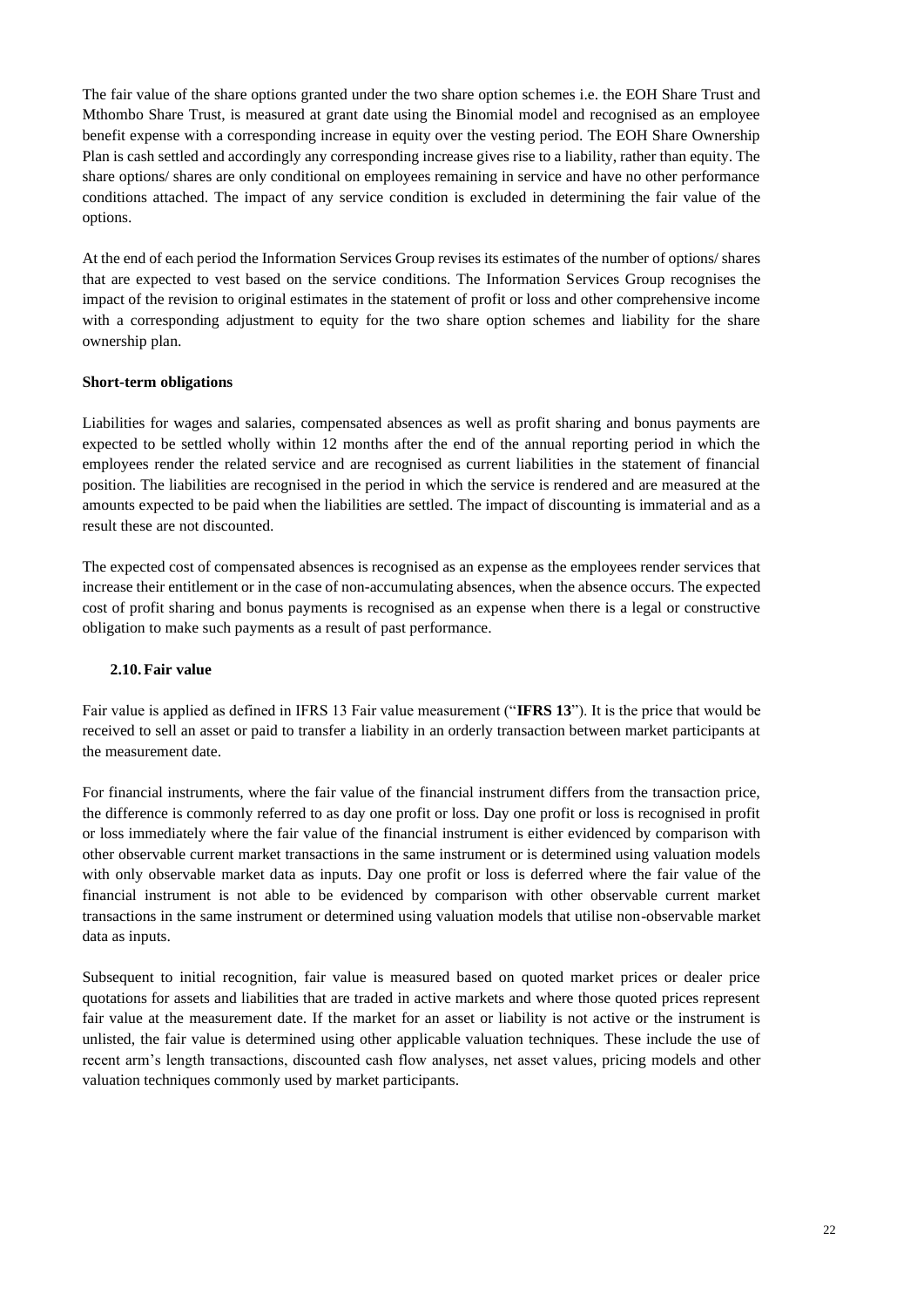IFRS 13 requires disclosure of fair value measurements by level according to the following fair value hierarchies:

- Level 1 values are determined using readily and regularly available quoted prices in an active market for identical assets or liabilities. These prices would primarily originate from the Johannesburg Stock Exchange, the Bond Exchange of South Africa or an international stock or bond exchange.
- Level 2 Values are determined using valuation techniques or models, based on assumptions supported by observable market prices or rates either directly (that is, as prices) or indirectly (that is, derived from prices) prevailing at the financial position date. The valuation techniques or models are periodically reviewed and the outputs validated.
- Level 3 Values are estimated indirectly using valuation techniques or models for which one or more of the significant inputs are reasonable assumptions (i.e., unobservable inputs), based on market conditions.

If a market for a financial asset is not active, the Information Services Group establishes fair value by using various valuation techniques detailed in the fair value hierarchy note to the annual financial statements. These include the use of recent arm's length transactions, reference to the current market value of other instruments that are substantially the same, discounted cash flow analysis and option pricing models making maximum use of market inputs and relying as little as possible on entity-specific inputs.

Where the fair value of financial instruments is determined using discounted cash flow techniques, estimated future cash flows are based on management's best estimates and the discount rate used is a market-related rate for a similar instrument.

Certain financial instruments are valued using pricing models that consider, among other factors, contractual and market prices, correlation, time value of money, credit risk, yield curve volatility factors and prepayment rates of the underlying positions. The use of different pricing models and assumptions could produce materially different estimates of fair values.

## **2.11.Leases as lessee**

The Information Services Group primarily has property leases.

At inception of a contract, the Information Services Group assesses whether a contract is, or contains a lease.

A contract is, or contains, a lease if the contract conveys the right to control the use of an identified asset for a period of time in exchange for consideration.

Lease contracts contain both lease and non-lease components. The Information Services Group has not elected the practical expedient to account for non-lease components as part of its lease liabilities and right-of-use assets. Accordingly, non-lease components are recognised as an expense in operating expenses as they are incurred.

The Information Services Group recognises right-of-use assets and lease liabilities at the lease commencement date for most leases. However, the Information Services Group has elected not to recognise right-of-use assets and lease liabilities for leases of low-value assets and for short-term leases. Payments associated with shortterm leases and leases of low-value assets are recognised on a straight-line basis as an expense in profit or loss. Short- term leases have a term of 12 months or less. Low-value assets comprise leases such as IT equipment (tablets and personal computers), office furniture or telephones.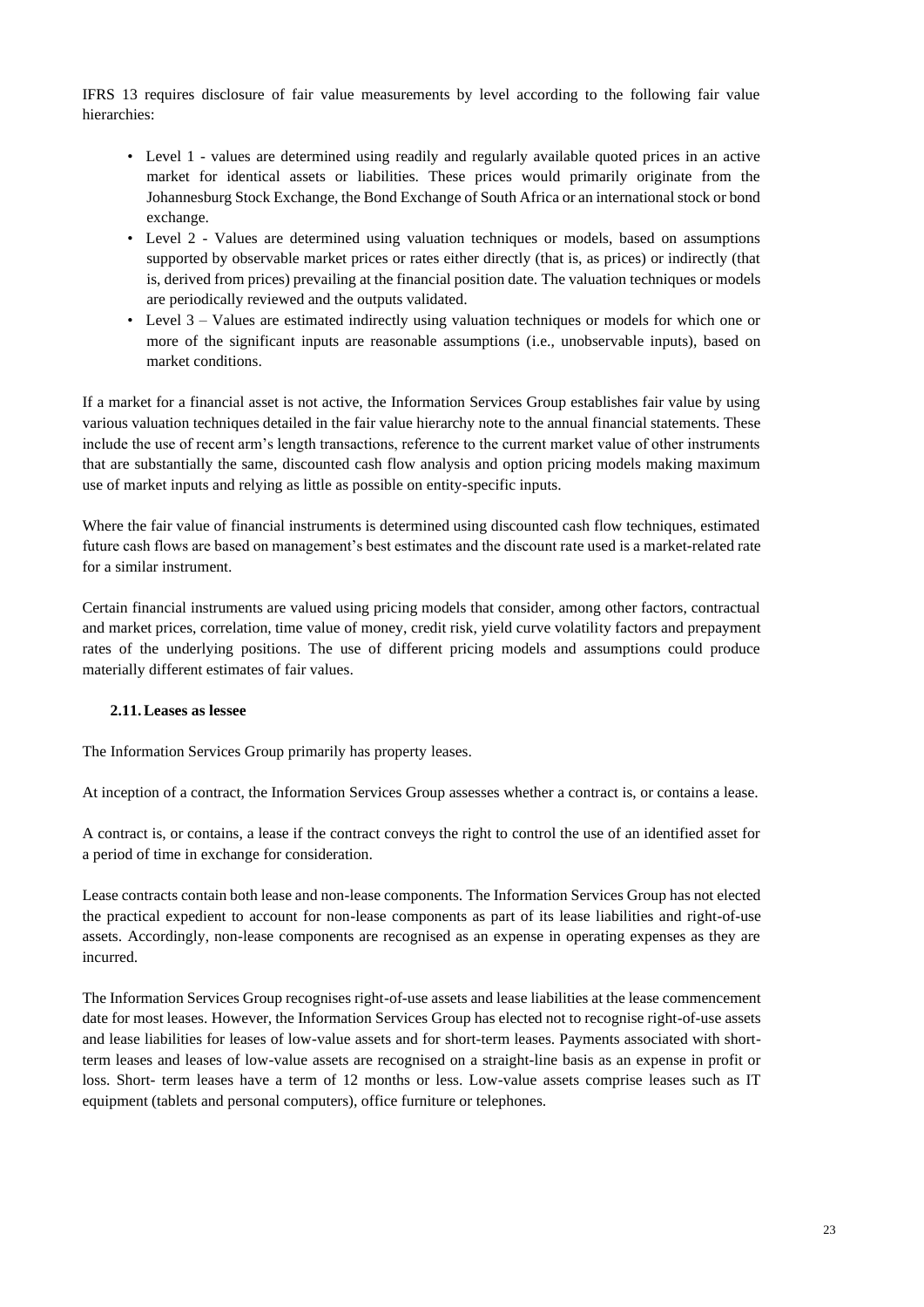Right of use assets are measured at cost comprising the following:

- the amount of the initial measurement of the lease liability
- any initial direct costs.

The lease liability is initially measured at the net present value of lease payments. The lease payments are discounted using the interest rate implicit in the lease. If that rate cannot be readily determined, the lessee's incremental borrowing rate is used. Generally, the Information Services Group uses the interest rate implicit in the lease and makes adjustments, where necessary, to reflect changes in financing conditions and those specific to the lease e.g. term and security.

The lease liability is subsequently increased by the interest cost on the lease liability and decreased by lease payments made. Interest costs are charged to the statement of profit or loss and other comprehensive income over the lease period to produce a constant periodic rate of interest on the remaining balance of the liability for each period. The carrying amount of lease liabilities is remeasured if there is a modification, a change in the lease term, a change in the lease payments or a change in the assessment of an option to extend the lease term.

The right-of-use assets are subsequently measured at cost less any accumulated depreciation and impairment losses and adjusted for certain remeasurements of the lease liability. The right-of-use assets are depreciated over the shorter of the assets' useful lives and the lease term on a straight-line basis.

The Information Services Group presents right-of-use assets as part of property, plant and equipment in the statement of financial position. Lease liabilities are shown separately in the statement of financial position.

### **2.12.Inventories**

Inventories consist of biometric devices and are measured at the lower of cost and net realisable value on the weighted average cost basis.

Net realisable value is the estimated selling price in the ordinary course of business less the estimated costs of completion and the estimated costs necessary to make the sale.

The cost of inventories comprises of all costs of purchase costs of conversion and other costs incurred in bringing the inventories to their present location and condition. The cost of inventories of items that are not ordinarily interchangeable and goods or services produced and segregated for specific projects is assigned using specific identification of the individual costs.

When inventories are sold the carrying amount of those inventories are recognised as an expense in the period in which the related revenue is recognised. The amount of any write-down of inventories to net realisable value and all losses of inventories are recognised as an expense in the period the write-down or loss occurs. The amount of any reversal of any write-down of inventories arising from an increase in net realisable value is recognised as a reduction in the amount of inventories recognised as an expense in the period in which the reversal occurs.

#### **2.13. New standards and interpretations**

2.13.1. Adoption of new standards, amendments to standards and interpretations In the current year, the Information Services Group adopted the following standards and interpretations that are effective for the 2019 financial year and that are relevant to its operations:

#### 2.13.2. IFRS 9 *– Financial Instruments*

IFRS 9 – Financial instruments ("IFRS 9") replaces IAS 39 – Financial Instruments: Recognition and Measurement for annual periods beginning on or after 1 January 2018, bringing together all three concepts of accounting for financial instruments: classification and measurement, impairment and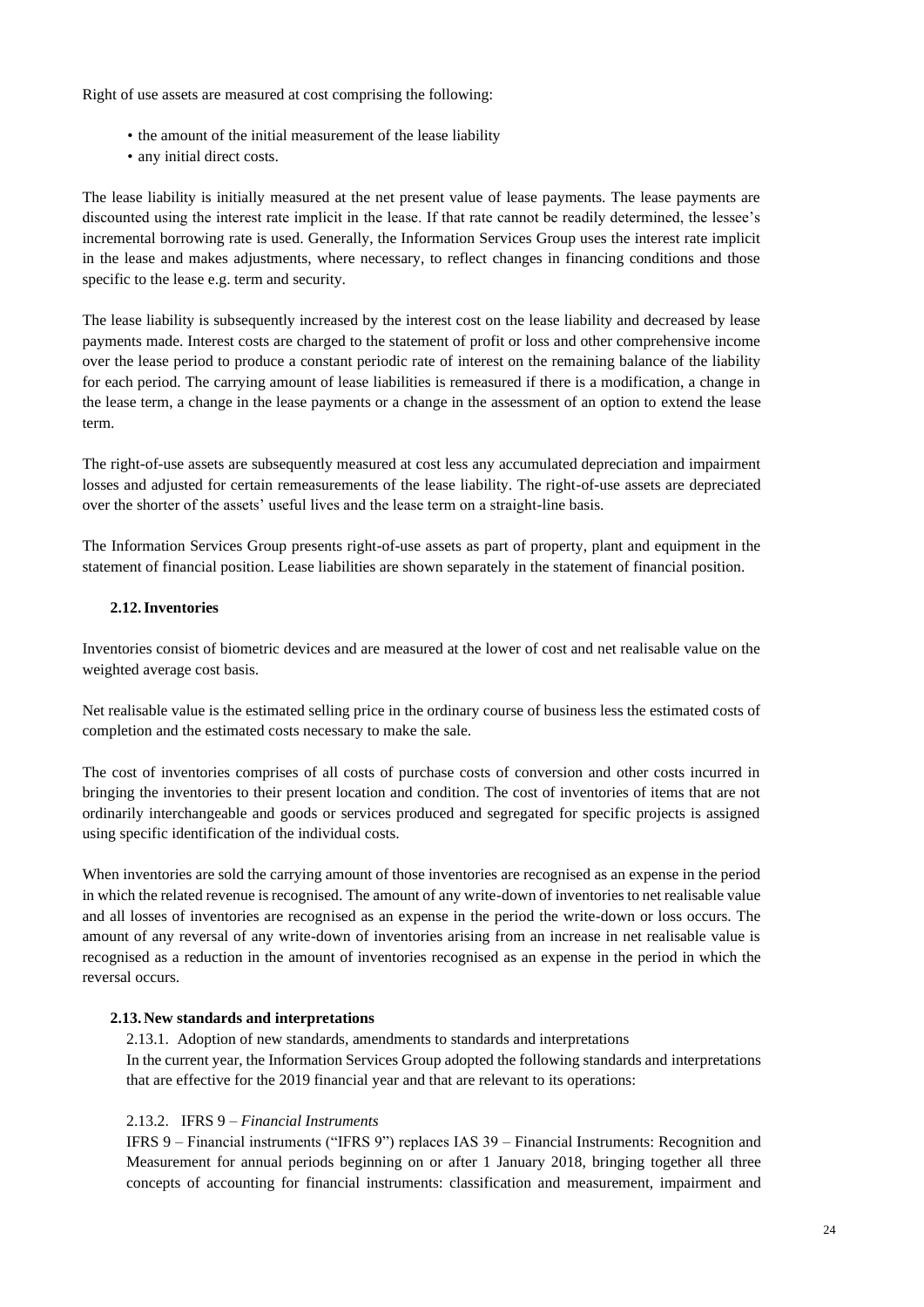hedge accounting.

The Information Services Group applied IFRS 9 retrospectively without restating comparatives, with an initial application date of 1 August 2018. The Information Services Group has not restated the comparative information, which continues to be reported under IAS 39. Differences arising from the adoption of IFRS 9 have been recognised directly in retained earnings.

## 2.13.3. IFRS 15 – Revenue from contracts with customers

The adoption of IFRS 15 – Revenue from contracts with customers ("IFRS 15") did not have a Material impact on the Information Services Group's financial statements. The Information Services Group adopted IFRS 15 using the modified retrospective method of adoption with the date of initial Application f 1 August 2018.

## 2.13.4. Standards issued but not yet effective.

The Information Services Group has chosen not to early adopt the following standards and interpretations, which have been published and is mandatory for accounting periods beginning on or after 1January 2019.

- IFRS 16 *Leases*: The standard primarily affects the accounting by lessees and will result in the recognition of almost all leases on balance sheet. The standard removed the current distinction between operating and financing leases for lessees and requires recognition of an asset (the rights to use the leased item) and financial liability in relation to rentals payable.
- IFRIC 23 *Uncertainty over Income Tax Treatment*: The interpretation addresses the accounting for income taxes when tax treatments involve uncertainty that affect the application of IAS 12 and does not apply to taxes or levies outside the scope of IAS 12, nor does it specifically include requirements relating to interest and penalties associated with uncertain tax treatments.

## 2.13.5. Standards issued but not yet effective

The Information Services Group has chosen not to early adopt any new standards or interpretations.

## **3. Risk Management**

## **3.1. Financial Instruments and Risk Management**

The overall risk management programme focuses on the unpredictability of financial markets and seeks to minimise potential adverse effects on the financial performance. Risk management is carried out centrally and management identifies, evaluates and analyses financial risks where necessary in close co-operation with the operating units. The risk committee overseas how management monitors compliance with the risk management policies and procedures and reviews the adequacy of the risk management framework in relation to the risks faced by the Information Services Group.

The normal operations expose it to the following financial risks from its use of financial instruments:

- Capital risk;
- Liquidity risk;
- Credit risk; and
- Market risk (currency risk and interest rate risk).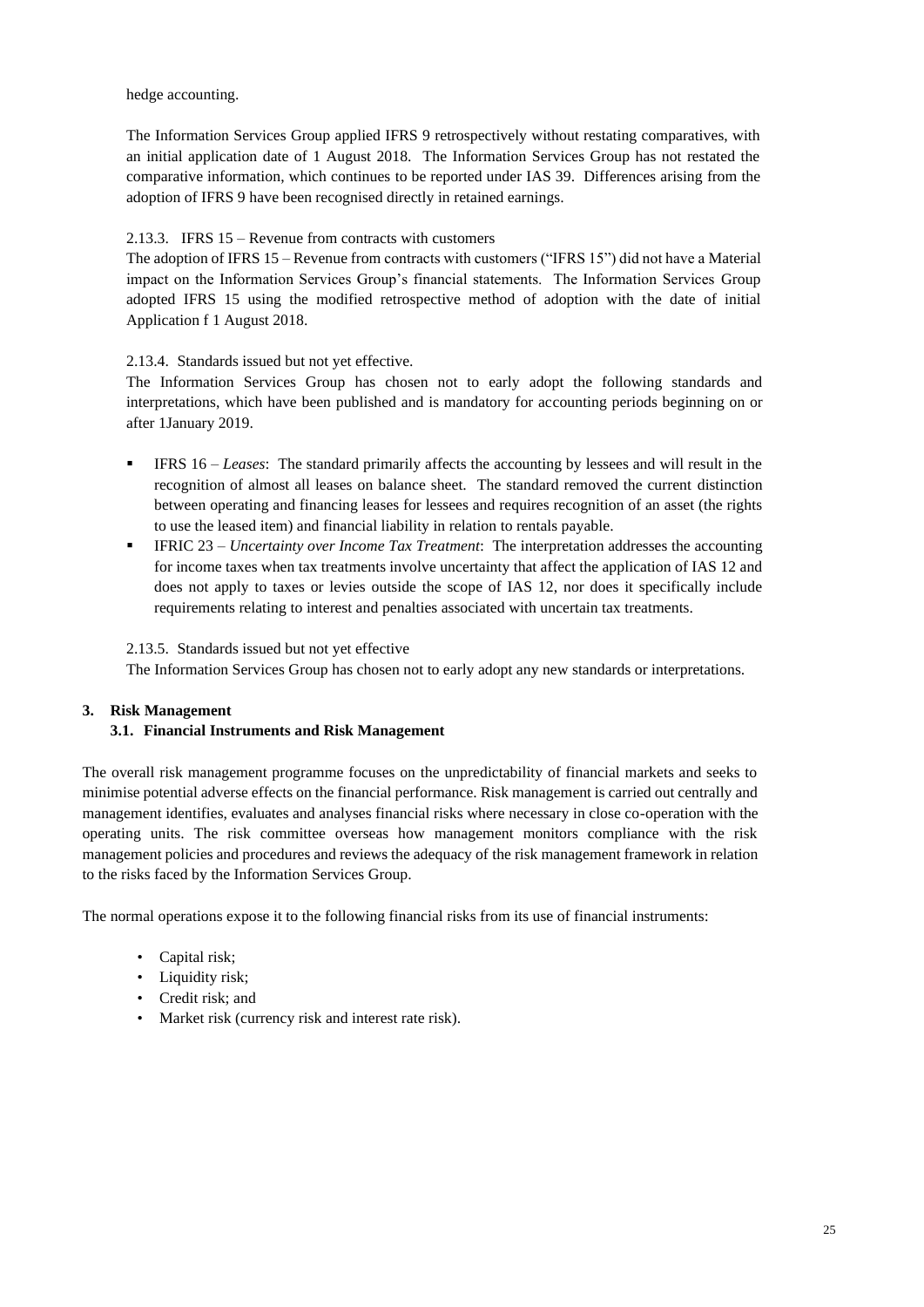The following table shows the carrying amounts and fair values of financial assets and financial liabilities at 31 July:

| Categories of financial instruments        |              |             |
|--------------------------------------------|--------------|-------------|
| <b>Categories of financial assets</b>      |              | 2019        |
|                                            |              | (Reviewed)  |
| Figures in Rand                            |              |             |
| Carrying amounts at amortised cost         | <b>Notes</b> |             |
| Loans to group companies                   | 8            | 179 874 169 |
| Other financial assets                     | 9            | 1 003 448   |
| Trade and other receivables                | 11           | 69 263 670  |
| Cash and cash equivalents                  | 12           | 15 822 635  |
|                                            |              | 265 963 922 |
| <b>Categories of financial liabilities</b> |              |             |
| <i>Figures in Rand</i>                     |              |             |
| Carrying amounts at amortised cost         | <b>Notes</b> |             |
| Loans from group companies                 | 8            | 110 601 029 |
| Other financial liabilities                | 13           | 1 000 000   |
| Lease liabilities                          | 14           | 3 603 189   |
| Trade and other payables                   | 15           | 20 746 009  |
|                                            |              | 135 950 227 |

The Information Services Group does not have any financial instruments that are subject to offsetting. All cash and cash equivalents, short-term receivables and short-term payables carrying amounts approximate their fair values due to their short-term nature.

### **3.2. Capital Risk Management**

The objective is to safeguard the Information Services Group's ability to continue as a going concern and to maintain an appropriate capital structure while growing the businesses. This is consistent with previous years.

In order to maintain or adjust the capital structure of the Information Services Group, the board of directors may adjust the amount of dividends paid to shareholders, return capital to shareholders, issue new shares or sell assets to reduce debt.

The debt to equity ratios were as follows:

|                             | <b>Notes</b> | 2019        |
|-----------------------------|--------------|-------------|
| Figures in Rand             |              | (Reviewed)  |
| Loans from group companies  | 8            | 110 601 029 |
| Other financial liabilities | 13           | 1 000 000   |
| <b>Debt</b>                 |              | 111 601 029 |
| Equity                      |              | 427 303 160 |
| Gearing ratio               |              | 26.12%      |

#### **Security**

Xpert Decision Systems Proprietary Limited and Managed Integrity Evaluations Proprietary Limited, two entities within the Information Services Group, have provided security for the debts of the EOH Group. Interest-bearing bank loans held by entities within the EOH Group are secured through a Security SPV which require that all the South African wholly owned subsidiaries of the EOH Group provide a pledge and cession of:

• all shares in, and claims on loan account against, any member of the Group incorporated in South Africa;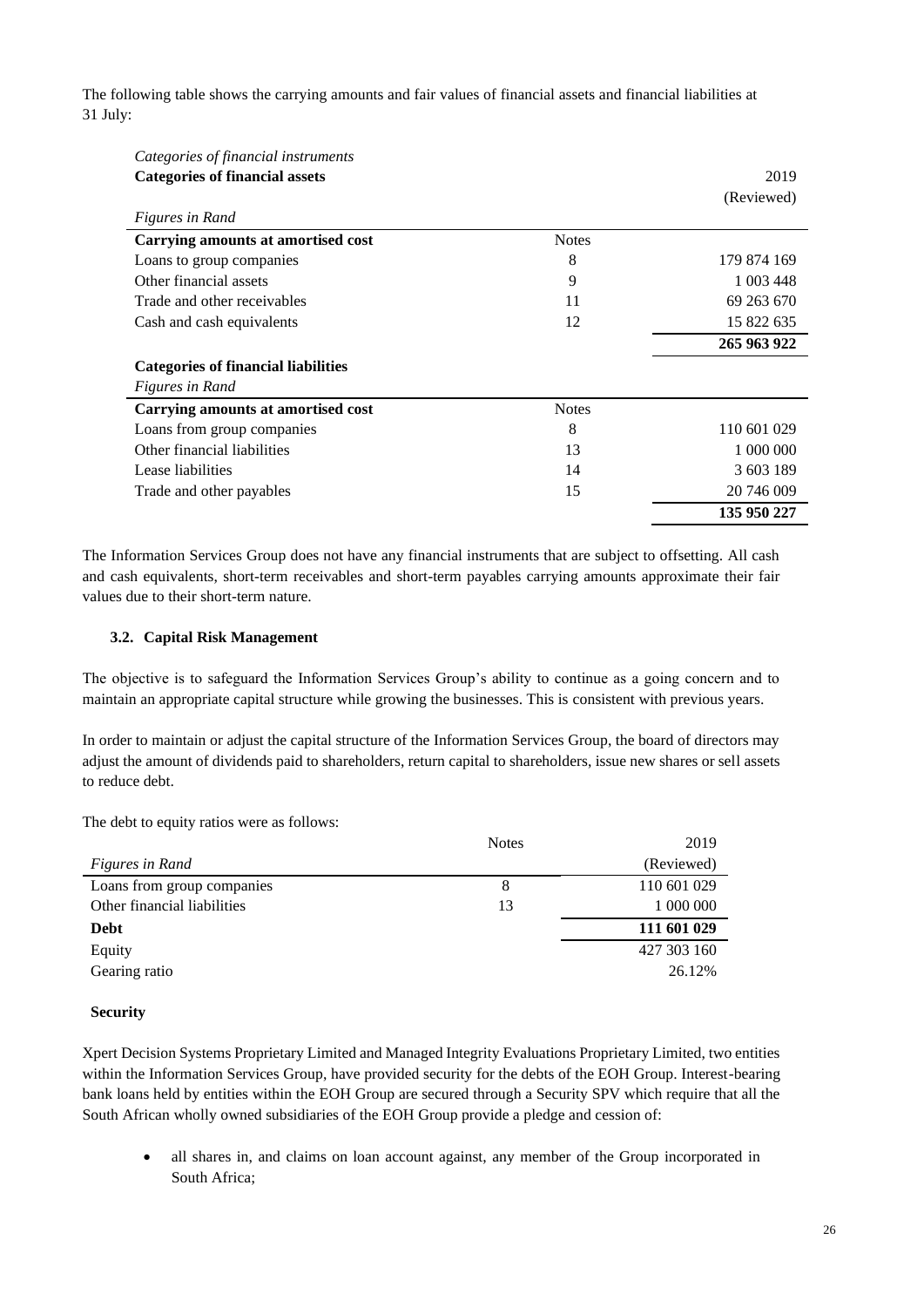- cash;
- cash equivalents;
- bank accounts;
- investments:
- claims;
- disposal proceeds;
- any other amounts, of any nature whatsoever, now or from time to time in the future owing to that Obligor by any third person arising out of any cause of action whatsoever, including, without limitation, all amounts owing or becoming payable to that Obligor by any of its debtors; and
- related rights.

### **3.3. Financial Risk Management**

### Credit risk

Credit risk is the risk of financial loss to the Information Services Group if a customer or counterparty to a financial instrument fails to meet its contractual obligations and arises principally from the trade and other receivables, cash and cash equivalents and loans to related parties.

#### Risk management

Trade receivables comprise a widespread customer base, spread across diverse industries and geographical areas. The Information Services Group has a general policy of only dealing with creditworthy counterparties as a means of mitigating the risk of financial loss from defaults. Management evaluates credit risk relating to customers on an ongoing basis, taking into account its financial position, past experience and other relevant factors. If customers are independently rated, these ratings are also considered.

#### Impairment of financial assets

The carrying amounts of financial assets represent the maximum credit exposure. At the reporting date the Information Services Group did not consider there to be any significant concentration of credit risk which has not been adequately provided for. The financial assets exposed to credit risk at year end were as follows:

|                             |              |              | 2019               |             |
|-----------------------------|--------------|--------------|--------------------|-------------|
|                             |              | <b>Gross</b> |                    | Amortised   |
| <i>Figures in Rand</i>      |              | Carrying     | <b>Credit loss</b> | cost / fair |
|                             | <b>Notes</b> | Amount       | allowance          | value       |
| Loans to group companies    | 8            | 179 980 049  | (105 880)          | 179 874 169 |
| Other financial assets      | 9            | 6486991      | (5483543)          | 1 003 448   |
| Trade and other receivables | 11           | 74 309 657   | (5045987)          | 69 263 670  |
| Cash and cash equivalents   | 12           | 15 822 635   |                    | 15 822 635  |
|                             |              |              | (10)               |             |
|                             |              | 276 599 332  | 635 410)           | 265 963 922 |

Expected credit losses (ECL)

#### a) Loans to group companies

Loans to group companies are individually assessed for impairment using the general approach under IFRS 9 raising a lifetime expected credit loss. Management evaluates the credit worthiness of counterparties on an ongoing basis, taking into account their financial position, past default experience and other relevant factors that may indicate whether there is a significant increase in credit risk.

Allowances have been raised considering the probability of default of each intercompany counterparty.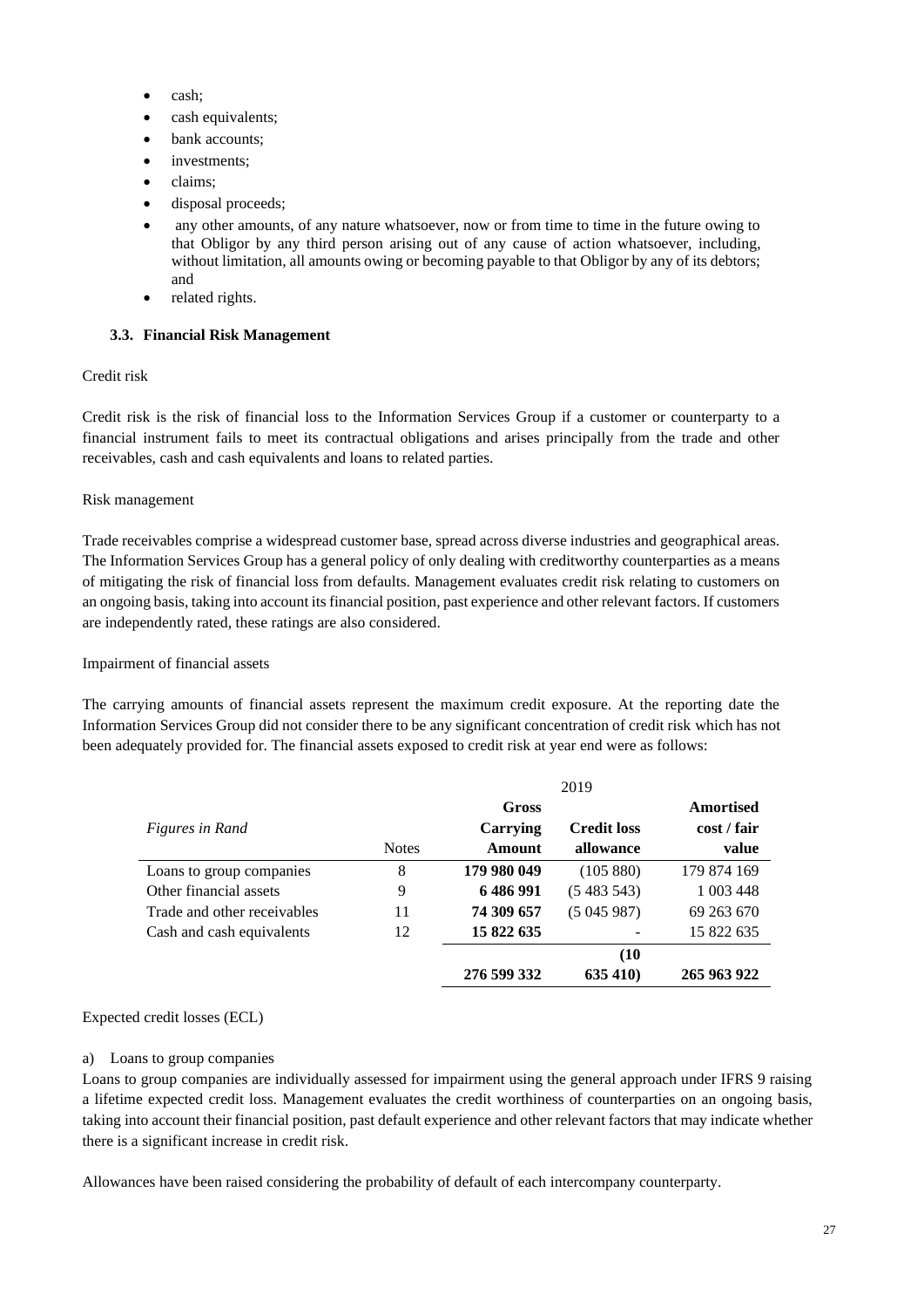## **Movements in expected credit loss allowance in respect of loans to group companies:**

|                                         | 2019       |
|-----------------------------------------|------------|
| Figures in Rand                         | (Reviewed) |
| Opening balance                         |            |
| Expected credit loss recognised         | (105 880)  |
| Expected credit loss allowance reversed |            |
| Closing balance                         | (105 880)  |

### b) Trade and other receivables

The Information Services Group's exposure to credit risk is influenced by the individual characteristics of each customer. However, management also considers the factors that may influence the credit risk of its customer base including the default risk associated with the industry in which customers operate.

The average credit period on sales of goods and services ranges from 30 to 90 days. In determining the recoverability of a trade and other receivables the Information Services Group considers any change in the credit quality of a trade and other receivables from the date credit was initiated granted up to the end of the reporting period. The concentration of credit risk is limited due to the fact that the customer base is large and unrelated.

Customers are grouped according to their credit characteristics. The customers grouped in a particular industry segment share similar credit risk characteristics and are assessed for impairment on a collective basis. The Information Services Group does not have trade receivables for which no loss is recognised because of collateral.

## ECL assessment for trade and other receivables

For trade and other receivables the Information Services Group applies the simplified approach permitted by IFRS 9 which requires expected lifetime credit losses to be recognised from initial recognition of the receivables. The allowance for impairment of trade and other receivables is created to the extent required based upon the expected collectability of accounts receivables. The Information Services Group uses a provision matrix to measure the ECLs of trade and other receivables.

Loss rates are calculated using a 'roll rate' / 'flow rate' method based on the probability of a receivable progressing through successive stages of delinquency to write-off. Roll rates / flow rates are calculated separately for exposures in different industry segments based on the common credit risk characteristics.

The expected loss rate by industry is based on payment profiles of sales over a 12-month period respectively and the corresponding historical credit losses experienced within this period, which is considered to be representative of the collection cycle. These loss rates are adjusted to reflect a deterioration in the risk of the customer and macro-economic overlay affecting the ability of the customers to settle the receivables. The macro-economic overlay is based on the difference in default rates during 2008-2010 financial crisis versus a financial non-crisis period.

The calculation reflects the probability-weighted outcome, the time value of money and reasonable and supportable information that is available at the reporting date about past events current conditions and forecasts of future economic conditions. Trade receivables are written off when there is no reasonable expectation of recovery.

#### **Movements in expected credit loss allowance in respect of trade and other receivables:**

|                                                      | 2019       |
|------------------------------------------------------|------------|
| Figures in Rand                                      | (Reviewed) |
| Opening balance                                      | (1898054)  |
| Expected credit loss recognised                      | (4530488)  |
| Amounts written off during the year as uncollectable | 1 382 555  |
| Closing balance                                      | (5045987)  |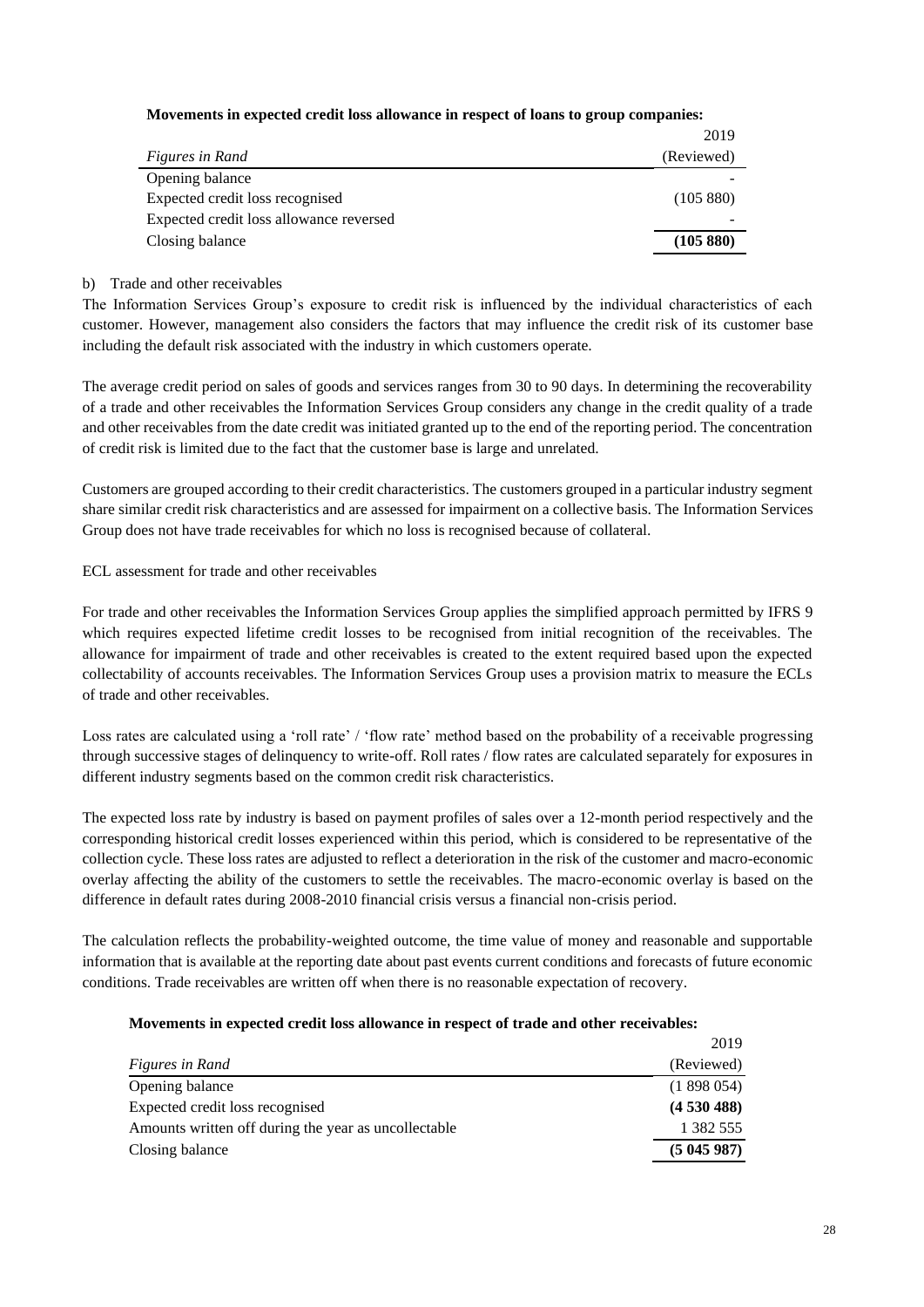The following table provides information about the exposure to credit risk and ECLs for trade receivables as at 31 July 2019:

|                                                             | <b>Gross</b>    | Weighted               |              |  |
|-------------------------------------------------------------|-----------------|------------------------|--------------|--|
|                                                             | <b>Carrying</b> | <b>Expected credit</b> | average loss |  |
|                                                             | Amount          | loss allowance         | rate         |  |
| <b>Figures in Rand</b>                                      |                 |                        |              |  |
| Automotive                                                  | 116 214         | 8 8 2 1                | 7.59%        |  |
| <b>Central Government</b>                                   | 1539928         | 133 572                | 8.67%        |  |
| Construction, Real Estate, Facilities & Property Management | 299 377         | 32 608                 | 10.89%       |  |
| Education                                                   | 1 442 051       | 140 533                | 9.75%        |  |
| Electricity, Gas, Water, Energy & Utilities                 | 838 667         | 49 439                 | 5.89%        |  |
| Environmental                                               | 67 112          | 13788                  | 20.55%       |  |
| <b>Financial Services</b>                                   | 22 124 379      | 829 844                | 3.75%        |  |
| Food and Beverage                                           | 1 557 914       | 115 762                | 7.43%        |  |
| <b>Health and Pharmaceuticals</b>                           | 1914499         | 128 799                | 6.73%        |  |
| Hospitality                                                 | 562 569         | 98 819                 | 17.57%       |  |
| Human Capital and Resourcing                                | 4 021 267       | 485 167                | 12.07%       |  |
| <b>Information Technology</b>                               | 4 540 620       | 275 005                | 6.06%        |  |
| <b>Legal Services</b>                                       | 142 969         | 15 602                 | 10.91%       |  |
| Legislatures                                                | 1 3 3 8         | 21                     | 1.53%        |  |
| <b>Local Government</b>                                     | 350 407         | 74 916                 | 21.38%       |  |
| Manufacturing & FMCG                                        | 2 379 588       | 236 774                | 9.95%        |  |
| Marketing & Advertising                                     | 203 196         | 6561                   | 3.23%        |  |
| Membership Organisations                                    | 31 101          | 5 2 7 5                | 16.96%       |  |
| Mining & Quarrying                                          | 2 652 714       | 402 842                | 15.19%       |  |
| Professional Business Advisory                              | 217822          | 25 4 61                | 11.69%       |  |
| Property & Facilities Management                            | 210 335         | 5813                   | 2.76%        |  |
| Public Benefit and Membership Organisations                 | 49 330          | 6 1 1 4                | 12.39%       |  |
| Reseller                                                    | 171 228         | 12859                  | 7.51%        |  |
| Retail and Wholesale Trade                                  | 4 097 692       | 151 085                | 3.69%        |  |
| <b>Security Services</b>                                    | 420 639         | 54 075                 | 12.86%       |  |
| <b>State Owned Entities</b>                                 | 1 128 327       | 47 288                 | 4.19%        |  |
| Telecommunications                                          | 19 394 873      | 1 335 403              | 6.89%        |  |
| Other                                                       | 3 3 8 3 3 4 6   | 353 739                | 10.46%       |  |
| Intercompany                                                | 450 153         |                        | 0.00%        |  |
| <b>Total</b>                                                | 74 309 657      | 5 045 987              | 6.79%        |  |

c) Cash and cash equivalents

The Information Services Group maintains its cash and cash equivalents with banks and financial institutions having good reputation good past track record and high-quality credit rating and also reviews their creditworthiness on an ongoing basis. Impairment on cash and cash equivalents has been measured on the 12-month expected credit loss basis and reflects the short-term maturities of the exposures. The Information Services Group considers that its cash and cash equivalents have immaterial credit risk based on the external credit ratings of the counterparties.

As at 31 July 2019 the Information Services Group held majority of its cash and cash equivalents, with the local banks with a 'Ba1' credit rating or higher. The credit standings of counterparties that are used by the Information Services Group are evaluated on a continuous basis and is disclosed below:

|                 |              | 2019       |
|-----------------|--------------|------------|
| Figures in Rand | <b>Notes</b> | (Reviewed) |
| Aaa - A3        | 12           | 15 806 621 |
| Other           | 12           | 16 014     |
|                 |              | 15 822 635 |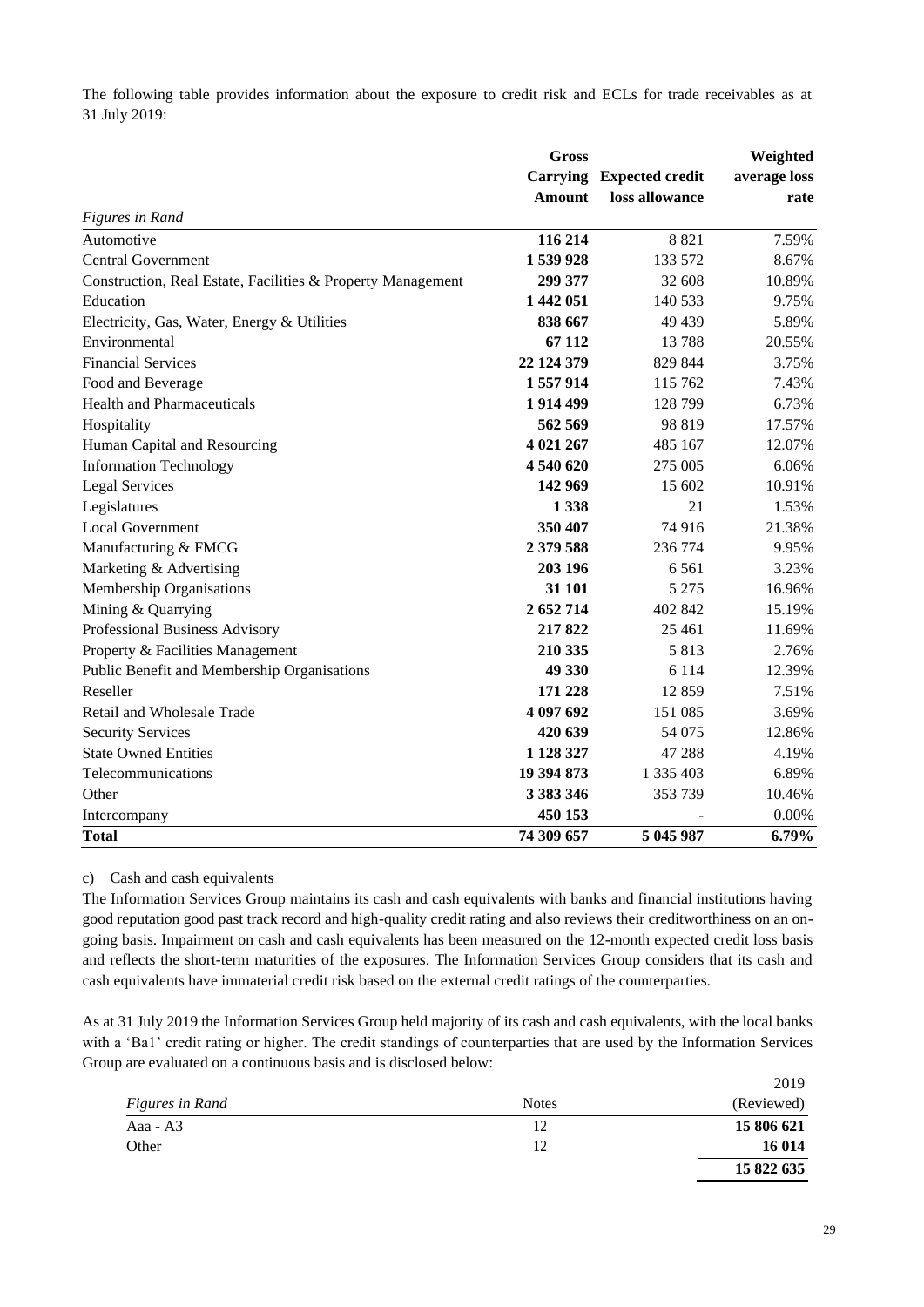#### ECL assessment for cash and cash equivalents

As required by IFRS 9, cash balances have been assessed for expected credit losses. This has been performed through assessment of the counter-party risk of the related financial institutions where cash is held.

The majority of cash in the Information Services Group is held with financial institutions guaranteed by the South African reserve bank, which further reduces credit risk. No expected credit losses have been provided for in the current or previous financial years as these were immaterial.

#### d) Other financial assets

Other financial assets are assessed individually for expected credit losses, using the general approach under IFRS 9 and raising a lifetime expected credit loss. The expected credit loss model of IFRS 9 requires the classification and measurement of expected credit losses using the general model is a three-stage model. The three stages are performing (stage 1), underperforming (stage 2) and non-performing (stage 3). Other financial assets are considered to be in stage 3. Management evaluates the credit worthiness of counterparties on an ongoing basis, taking into account their financial position, past experience and other relevant factors that may indicate whether there is a significant increase in credit risk.

Allowances have been raised considering the probability of default by the borrower.

#### **Movements in expected credit loss allowance in respect of other financial assets:**

|                                                      | 2019       |
|------------------------------------------------------|------------|
| Figures in Rand                                      | (Reviewed) |
| Opening balance                                      |            |
| Expected credit loss recognised                      | (5483543)  |
| Amounts written off during the year as uncollectable |            |
| Expected credit loss allowance reversed              |            |
| Closing balance                                      | (5483543)  |

#### **Liquidity risk**

Liquidity risk is the risk that the Information Services Group will not be able to meet its financial obligations as they fall due. The Information Services Group manages liquidity risk by reviewing future commitments and credit facilities to ensure that it will always have sufficient liquidity to meet its liabilities when due, under both normal and stressed conditions, without incurring unacceptable losses or risking damage to the Information Services Group's reputation.

The table below analyses the Information Services Group's financial liabilities into relevant maturity groups based on the remaining period from the date of the statement of financial position to the contractual maturity date. The amounts disclosed in the table are the contractual undiscounted cash flows.

| Figures in Rand            |    | Notes Less than 1 year 2 to 5 years | <b>Total</b>             | Carrying<br>amount |             |
|----------------------------|----|-------------------------------------|--------------------------|--------------------|-------------|
| <b>Current liabilities</b> |    |                                     |                          |                    |             |
| Trade and other payables   | 15 | 20 746 009                          | $\overline{\phantom{a}}$ | 20 746 009         | 20 746 009  |
| Loans from group companies | 8  | 110 601 029                         | ٠                        | 110 601 029        | 110 601 029 |
| Lease liabilities          | 14 | 3 822 634                           | $\overline{\phantom{a}}$ | 3 822 634          | 3 603 189   |
|                            |    | 135 169 672                         | ٠                        | 135 169 672        | 134 950 227 |

The expected maturity of financial liabilities is not expected to differ from the contractual maturities as disclosed above.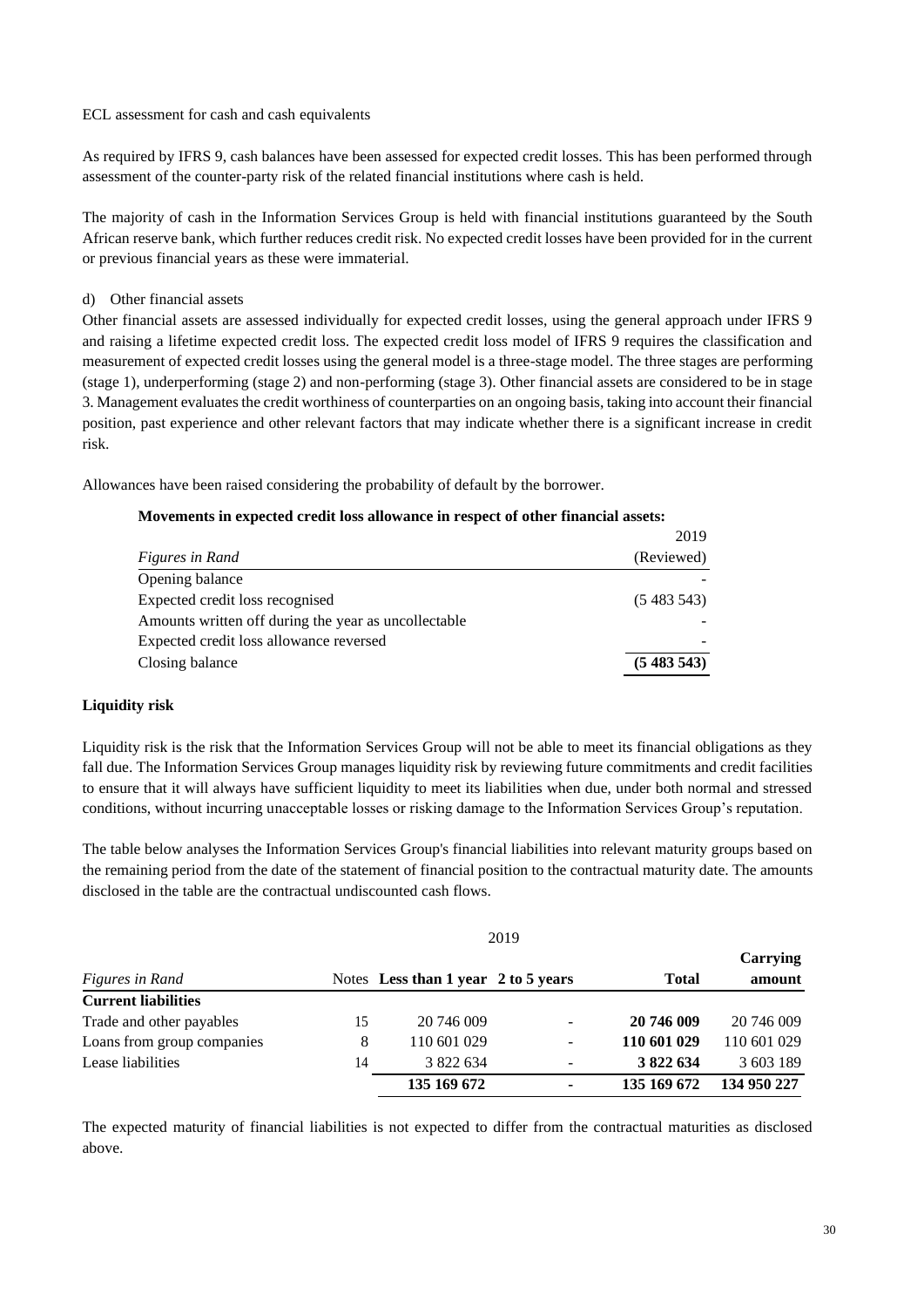### **Market risk**

Market risk is the risk of adverse financial impact resulting directly or indirectly from fluctuations in equity prices, interest rates, credit spreads, foreign currency exchange rates and inflation as well as any changes in the implied volatility assumptions associated with these variables.

The key components of market risk are as follows:

- Interest rate risk
- Currency risk

The entity is exposed to interest rate risk as detailed below.

#### **Interest rate risk**

The cash flow interest rate risk is the risk that the future cash flows of a financial instrument will fluctuate owing to changes in the market interest rate. The fair value interest rate risk is the risk that the value of the financial instrument will fluctuate because of changes in the market interest rates. The Information Services Group assumes exposure to the effects of the fluctuations in the prevailing levels if the market interest rates on both the fair value and cash flow risks fluctuate.

Interest rate risk arises from long-term borrowings. Borrowings issued at variable rates expose the Information Services Group to cash flow interest rate risk. Borrowings issued at fixed rates expose the Information Services Group to fair value interest rate risk. The Information Services Group policy is to maintain most of its borrowings in variable rate instruments. The variable rates are influenced by movements in the prime borrowing rates. During the reporting period, the Information Services Group's borrowings were denominated in Rand.

The Information Services Group analyses its interest rate exposure on an ongoing basis. The Information Services Group does not hedge against fluctuations in interest rates.

The Information Services Group's exposure to interest rate risk is immaterial and therefore a sensitivity analysis on the change in interest rates has not been disclosed.

#### **Currency risk**

The Information Services Group has limited exposure to foreign exchange risk arising from various currency exposures. Foreign exchange risk arises from trade and other payables that are denominated in foreign currency that is not the entities' functional currency. The Information Services Group analyses its currency risk exposure on an ongoing basis.

The table below reflects the Rand value equivalent of financial liabilities denominated in foreign currency:

|                       | <b>Finance liabilities</b> |
|-----------------------|----------------------------|
|                       | <b>Trade and Other</b>     |
|                       | <b>Payables</b>            |
|                       | 2019                       |
| Figures in Rand       | (Reviewed)                 |
| British pound (GBP)   | 177 994                    |
| US Dollar (USD)       | 1 561 584                  |
| Zambian Kwacha (ZMK)  | 45 5 36                    |
| Namibian Dollar (NAD) | 20 200                     |
| Lesotho Loti (LSL)    | 900                        |
|                       | 1 806 214                  |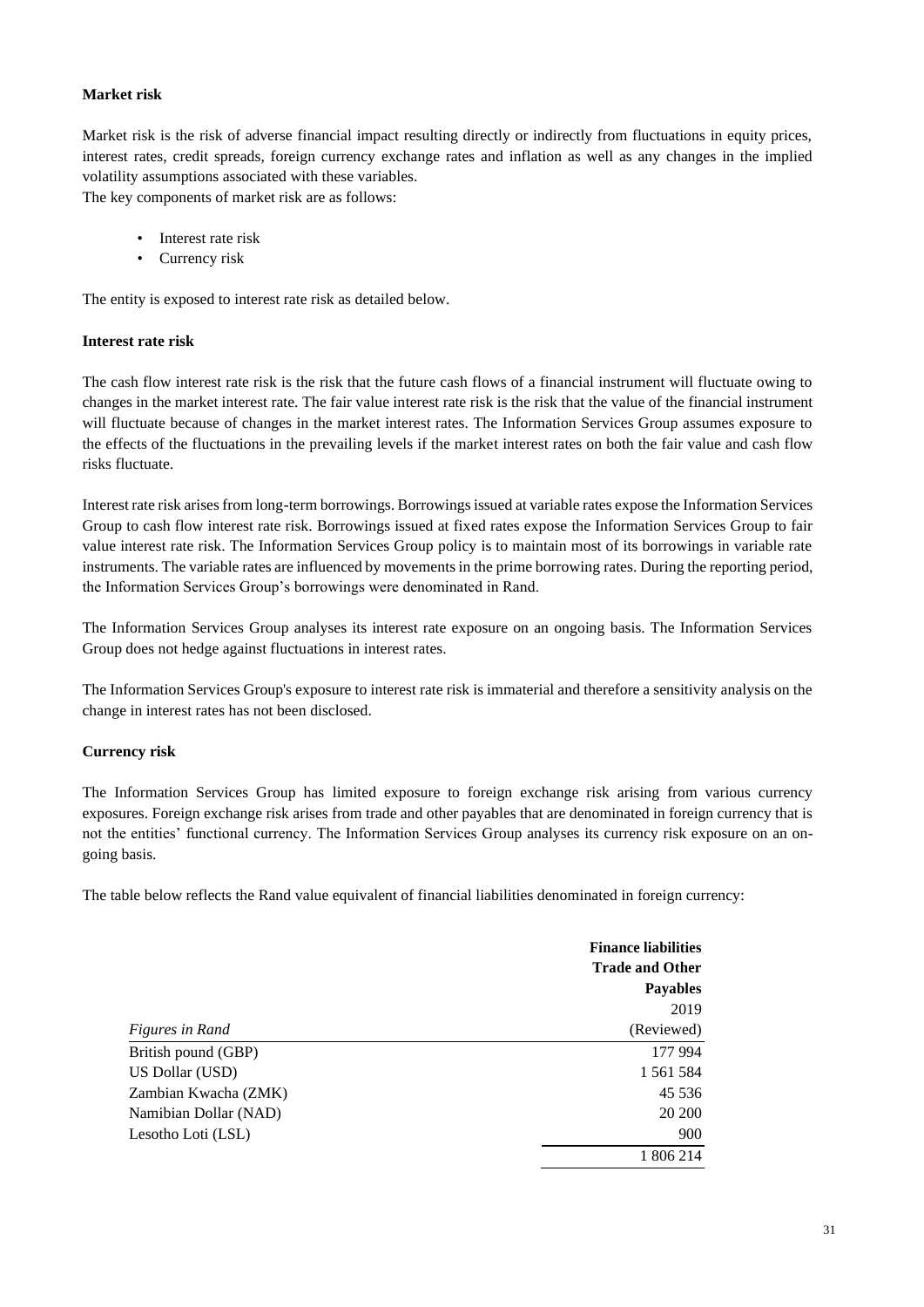A fluctuation of 10% in each of the respective exchange rates would increase / decrease the outstanding trade and other payables balances by R180 621 as at 31 July 2019.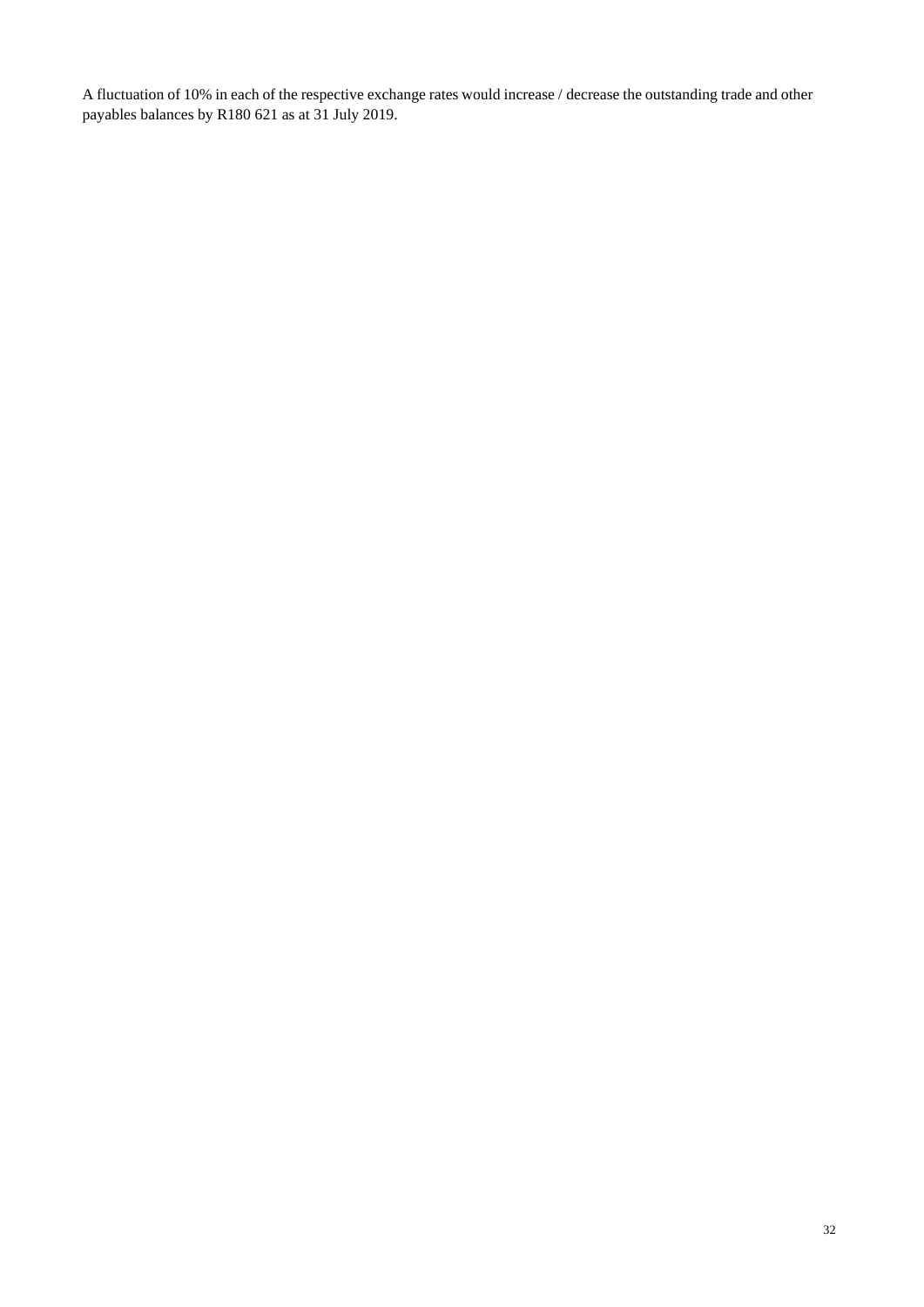# **4. Property, Plant and Equipment and Right of Use Assets**

|                                         |                          |                                         |                             |                          | П                        |                                           |                          |                        |
|-----------------------------------------|--------------------------|-----------------------------------------|-----------------------------|--------------------------|--------------------------|-------------------------------------------|--------------------------|------------------------|
|                                         |                          | Leasehold                               | Н                           | Equipment -              | <b>Furniture &amp;</b>   | <b>Motor</b>                              |                          |                        |
| Figures in Rand                         |                          | <b>Buildings Improvements Equipment</b> |                             | <b>ROU</b> Asset         |                          | <b>Fittings Vehicles Office Equipment</b> |                          | <b>Total</b>           |
| <b>Balance at 1 August 2018</b>         | 3 3 2 4 2 6 0            | 61 800                                  | 3 596 025                   | 3 3 19 2 48              | 3758813                  | 37 063                                    | 831957                   | 14 929 166             |
| Additions                               | $\overline{\phantom{0}}$ | 3440                                    | 147 023                     | $\overline{\phantom{a}}$ | $\overline{\phantom{0}}$ | 159 505                                   | 24 202                   | 1 334 170              |
| <b>Disposals</b>                        | $\overline{\phantom{0}}$ | $\overline{\phantom{a}}$                | $\overline{\phantom{a}}$    | $\overline{\phantom{a}}$ |                          | (4983)                                    | $\overline{\phantom{0}}$ | (4983)                 |
| Depreciation                            | (41011)                  |                                         | $(20\,466)$ $(1\,147\,218)$ | (1756405)                | (367 460)                | (53 230)                                  |                          | $(187534)$ $(3573324)$ |
| <b>Reviewed Balance at 31 July 2019</b> | 3 283 249                | 44 774                                  | 3 595 830                   | 1 562 843                | 3 3 9 1 3 5 3            | 138 355                                   |                          | 668 625 12 685 029     |

|                          |                  |                     |              |                  | IT                     |                                  |           |                               |
|--------------------------|------------------|---------------------|--------------|------------------|------------------------|----------------------------------|-----------|-------------------------------|
|                          |                  | Leasehold           | т            | Equipment -      | <b>Furniture &amp;</b> | <b>Motor</b>                     |           |                               |
| Figures in Rand          | <b>Buildings</b> | <b>Improvements</b> | Equipment    | <b>ROU</b> Asset | <b>Fittings</b>        | <b>Vehicles Office Equipment</b> |           | <b>Total</b>                  |
| As at 31 July 2019       |                  |                     |              |                  |                        |                                  |           |                               |
| Cost                     | 3 9 21 7 7 5     | 78 244              | 16 488 129   | 8 7 8 2 0 2 4    | 3 901 661              | 506 201                          |           | 1 4 1 5 0 9 5 3 5 0 9 3 1 2 9 |
|                          |                  |                     |              |                  |                        |                                  |           | (22 408                       |
| Accumulated Depreciation | (638526)         | (33, 470)           | (12 892 299) | (7219181)        | (510308)               | (367846)                         | (746 470) | 100)                          |
|                          | 3 283 249        | 44 774              | 3 595 830    | 562843           | 3 391 353              | 138 355                          |           | 668 625 12 685 029            |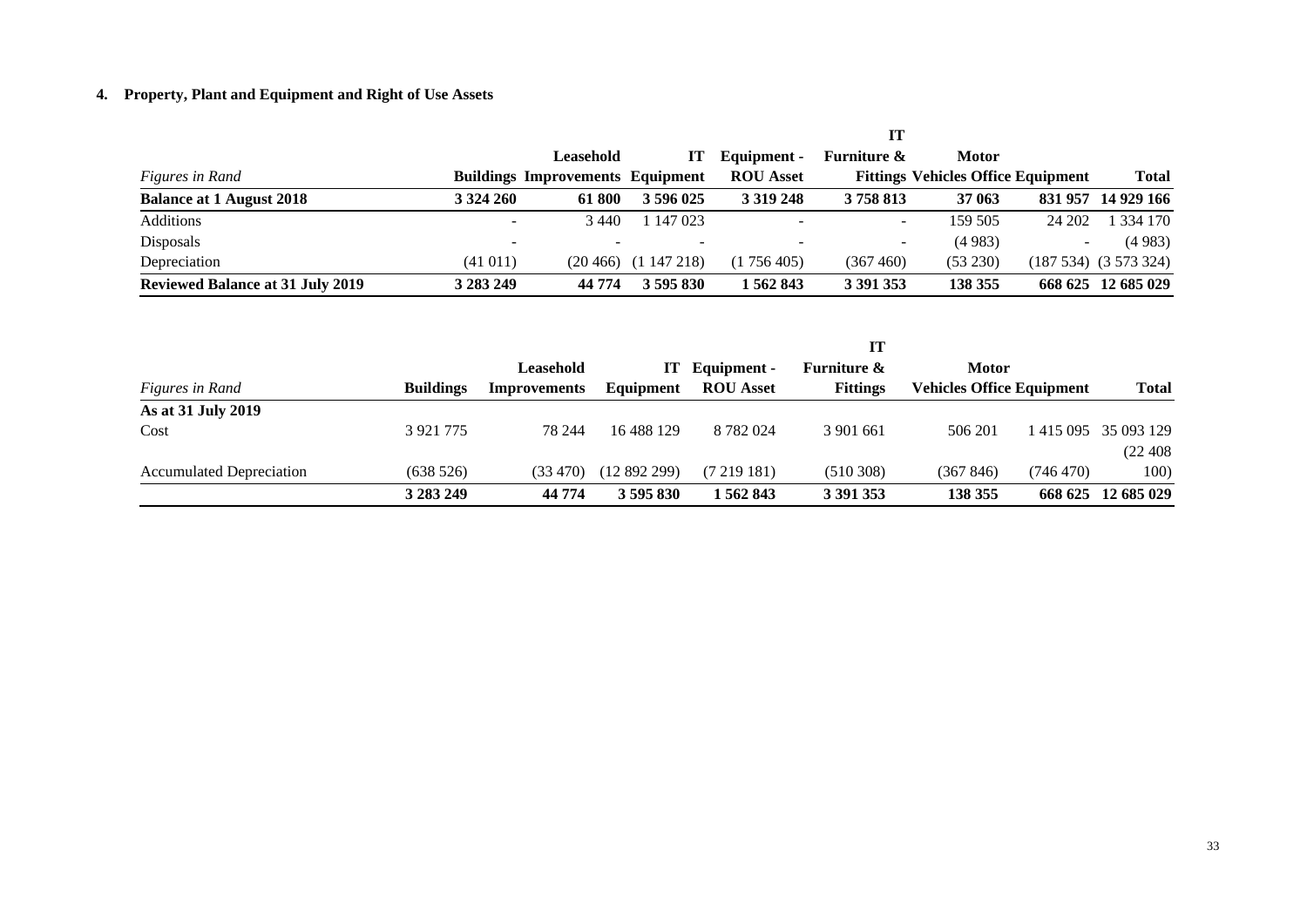# **5. Intangible Assets**

|                                         |                 |              |                      |                     |                          | <b>Internally</b> |              |
|-----------------------------------------|-----------------|--------------|----------------------|---------------------|--------------------------|-------------------|--------------|
|                                         | Computer        |              | Customer             | <b>Intellectual</b> | Customer                 | Generated         |              |
| <i>Figures in Rand</i>                  | <b>Software</b> | Databases    | <b>Relationships</b> | Property            | Contracts                | <b>Software</b>   | <b>Total</b> |
| <b>Balance at 1 August 2018</b>         | 16 091 465      | 34 165 497   | 4 363 836            | 28 223 299          |                          | 10 008 603        | 92 852 700   |
| Additions                               | 26 515 525      | 22 135 606   |                      |                     |                          | 7 985 900         | 56 637 031   |
| Amortisation                            | (16357764)      | (12 845 028) | (2606179)            | (9857291)           | $\overline{\phantom{0}}$ | (37 040)          | (41703302)   |
| <b>Reviewed Balance at 31 July 2019</b> | 26 249 226      | 43 456 075   | 1 757 657            | 18 366 008          |                          | 17 957 463        | 107 786 429  |

|                                 |                 |             |                      |                     |                  | <b>Internally</b> |                   |
|---------------------------------|-----------------|-------------|----------------------|---------------------|------------------|-------------------|-------------------|
|                                 | Computer        |             | <b>Customer</b>      | <b>Intellectual</b> | Customer         | <b>Generated</b>  |                   |
| Figures in Rand                 | <b>Software</b> | Databases   | <b>Relationships</b> | <b>Property</b>     | <b>Contracts</b> | <b>Software</b>   | <b>Total</b>      |
| As at 31 July 2019              |                 |             |                      |                     |                  |                   |                   |
| Cost                            | 58 623 628      | 102 560 451 | 27 494 501           | 60 450 007          | 12 188 373       | 18 713 027        | 280 029 987       |
| <b>Accumulated Amortisation</b> | (32 374 402)    | (59104376)  | (25736844)           | (42083999)          | (12 188 373)     | $(755\,564)$      | $(172\,243\,558)$ |
|                                 | 26 249 226      | 43 456 075  | . 757 657            | 18 366 008          | ۰                | 17 957 463        | 107 786 429       |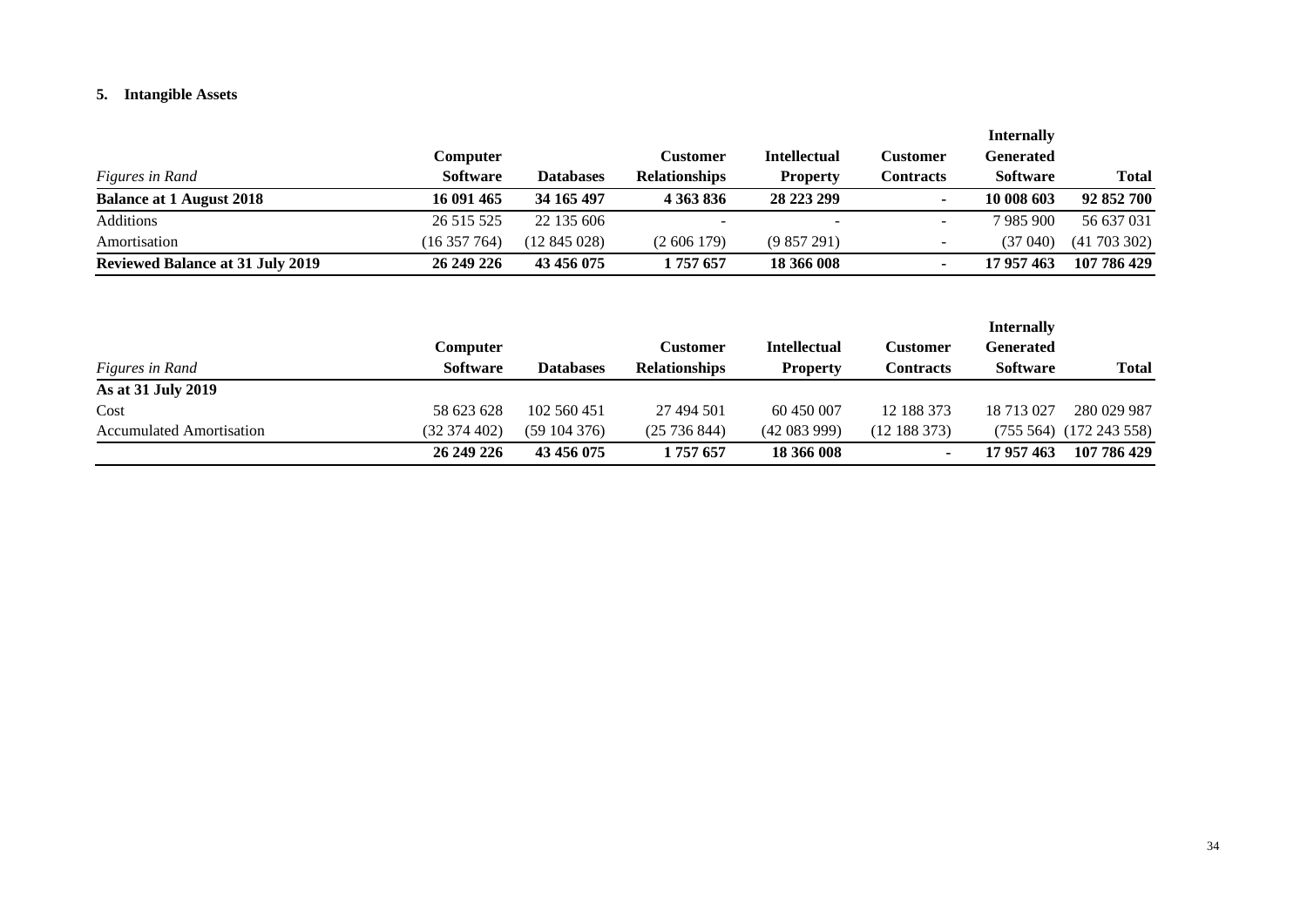### **6. Goodwill**

|                              | 2019                     |
|------------------------------|--------------------------|
|                              | (Reviewed)               |
|                              | R                        |
| Balance at beginning of year | 208 100 627              |
| <b>Additions</b>             |                          |
| Impairments                  |                          |
| Transfers                    | $\overline{\phantom{0}}$ |
| Balance at end of year       | 208 100 627              |

Goodwill represents the excess of purchase costs over the net identifiable tangible and intangible assets acquired when the Information Services Group's holding company purchased the underlying entities comprising the Information Services Group. This asset, which was originally recorded in the books of EOH, has for purposes of preparing combined financial information, been fully allocated to these combined financial statements.

For the purposes of impairment testing, goodwill and intangibles are allocated to a CGU which currently comprises of the four Information Services Group entities earlier identified as being the target entities for this disposal transaction. Since being designated by the EOH group as being held for sale, impairment tests were performed in line with IFRS 5 Non-current assets held for sale and discontinued operations, with the recoverable amount being determined as the fair value less costs to sell, which was compared to the carrying value of the CGU for potential impairment.

The fair value was determined primarily with reference to advanced offers from potential acquirers less estimated disposal costs. Using this valuation basis there have been no impairments highlighted for this CGU for the current or prior years.

In assessing sensitivity for the Information Services Group CGU, the advanced offer was adjusted down by 5% and sufficient headroom remained.

|                                                               | 2019          |
|---------------------------------------------------------------|---------------|
|                                                               | (Reviewed)    |
| <b>Figures in Rand</b>                                        |               |
| At beginning of year                                          | (19966487)    |
| Temporary differences                                         | (3536716)     |
| Prior period under provision                                  | 1 1 2 6 0 9 3 |
|                                                               | (22377110)    |
| Analysis of deferred tax balances:                            |               |
| Property, plant and equipment                                 | (328 326)     |
| Intangible assets                                             | (26398865)    |
| Trade and other receivables - expected credit loss allowances | 576 324       |
| Other financial assets - expected credit loss allowances      | 262 295       |
| Prepayments                                                   | (375 459)     |
| Payroll accruals                                              | 1 439 015     |
| Provision for audit fees                                      | (45872)       |
| Right of use assets and lease liabilities                     | 1461461       |
| Debtors' overpayment                                          | 78 049        |
| Assessed loss                                                 | 564 368       |
| Other accrued expenses                                        | 389 900       |
|                                                               | (22377110)    |

## **7. Deferred Taxation**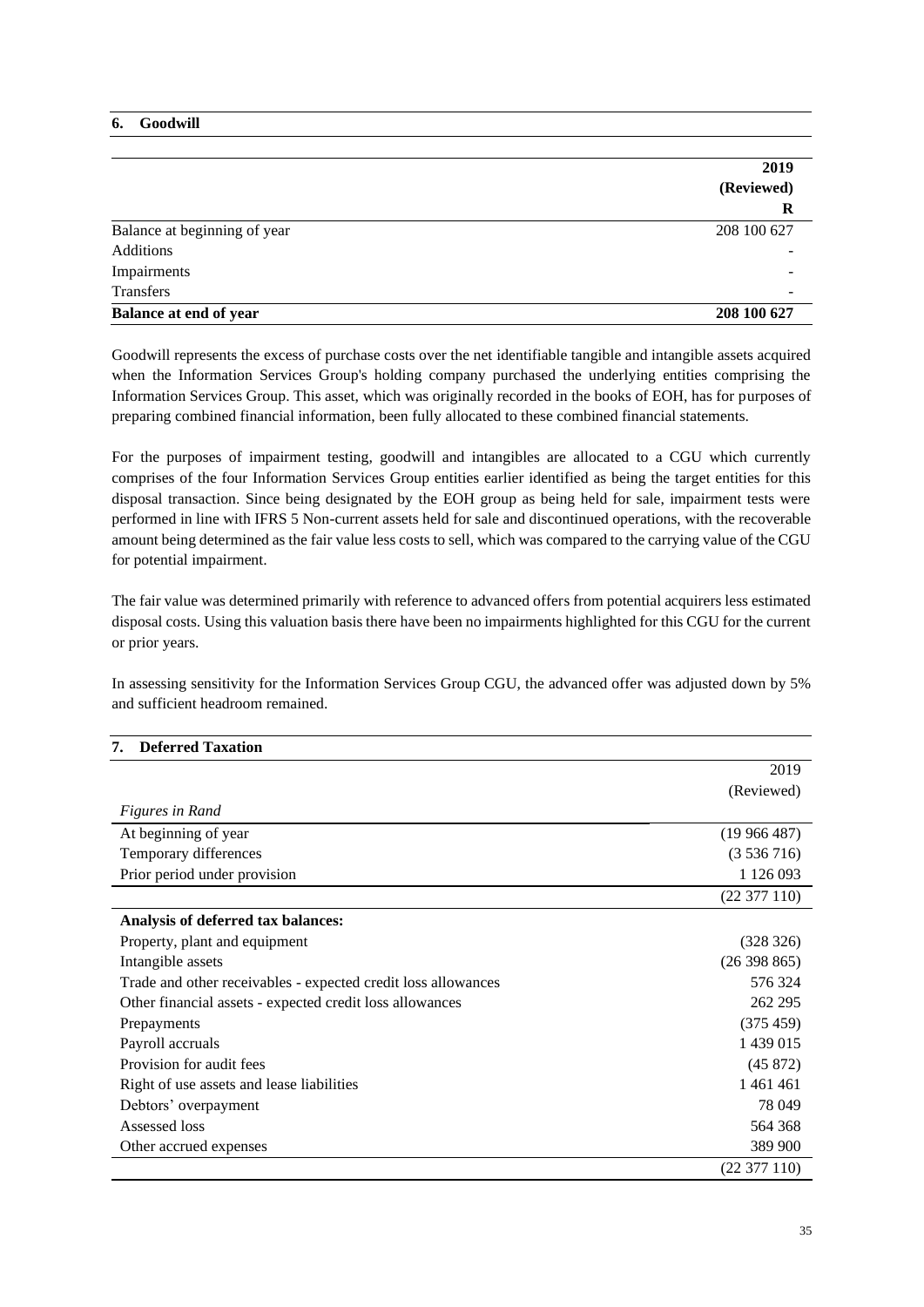| Deferred tax asset     | 407 736          |
|------------------------|------------------|
| Deferred tax liability | (23784846)       |
|                        | $(22\,377\,110)$ |

Deferred tax assets on assessed losses are not recognised unless it was probable that future taxable profit will be available against which the assessed losses can be utilised. The estimated unrecognised tax loss available to be set off against taxable income is R 25 386 924.

| Loans to (from) group companies<br>8.                           |             |
|-----------------------------------------------------------------|-------------|
|                                                                 | 2019        |
| Figures in Rand                                                 | (Reviewed)  |
| <b>Holding company</b>                                          |             |
| Loans to holding company                                        |             |
| <b>EOH Mthombo Proprietary Limited</b>                          | 109 151 038 |
| Loans from holding company                                      |             |
| EOH Mthombo Proprietary Limited                                 | (46902279)  |
| <b>Fellow subsidiaries</b>                                      |             |
| Loans to fellow subsidiaries                                    |             |
| 2Identify Proprietary Limited                                   | 74          |
| Amadwala Employee Benefits Proprietary Limited                  | 357         |
| Change Logic Proprietary Limited                                | 7751        |
| Cortez Trading Proprietary Limited                              | 4 7 0 3     |
| Deixis Proprietary Limited                                      | 116         |
| <b>Enablemed Proprietary Limited</b>                            | 798         |
| <b>Enterprise Softworks Proprietary Limited</b>                 | 319 104     |
| <b>EOH Abantu Proprietary Limited</b>                           | 99 762      |
| <b>EOH Consulting Proprietary Limited</b>                       | 66 912 694  |
| <b>EOH Microsoft coastal Proprietary Limited</b>                | 86 742      |
| EOH Security & Building Proprietary Limited                     | 2 444 260   |
| <b>Faculty Training Proprietary Limited</b>                     | 755         |
| Freethinking Business Consultants Proprietary Limited           | 9 1 0 5     |
| Hospitality Professionals South Africa Proprietary Limited      | 47 9 20     |
| <b>Impact Human Resources Proprietary Limited</b>               | 213 876     |
| <b>Intellient Proprietary Limited</b>                           | 5 6 3 4     |
| Isilumko Staffing Proprietary Limited                           | 60 683      |
| MPC Recruitment Proprietary Limited                             | 182 074     |
| NEXTEC Industrial Technologies Proprietary Limited              | 400 000     |
| NEXTEC Security and Building Technologies Proprietary Limited   | 6 2 8 0     |
| Regro Techology Proprietary Limited                             | 3 2 1 7     |
| Scientia Optimate Financial Services Proprietary Limited        | 106         |
| <b>Sybrin Systems</b>                                           | 23 000      |
| Loans from fellow subsidiaries                                  |             |
| <b>Afiswitch Proprietary Limited</b>                            | (50157705)  |
| Change Logic Proprietary Limited                                | (41 400)    |
| Deixis Proprietary Limited                                      | (192109)    |
| <b>Employers Mutual Protection Services Proprietary Limited</b> | (2647)      |
| Enterprise Softworks Proprietary Limited                        | (950)       |
| <b>EOH Abantu Proprietary Limited</b>                           | (357947)    |
| <b>EOH Consulting Proprietary Limited</b>                       | (1760675)   |
| <b>EOH Microsoft Coastal Proprietary Limited</b>                | (24785)     |
| <b>IMQS</b> Software Proprietary Limited                        | (91498)     |
| <b>Impression Signatures Proprietary Limited</b>                | (139 288)   |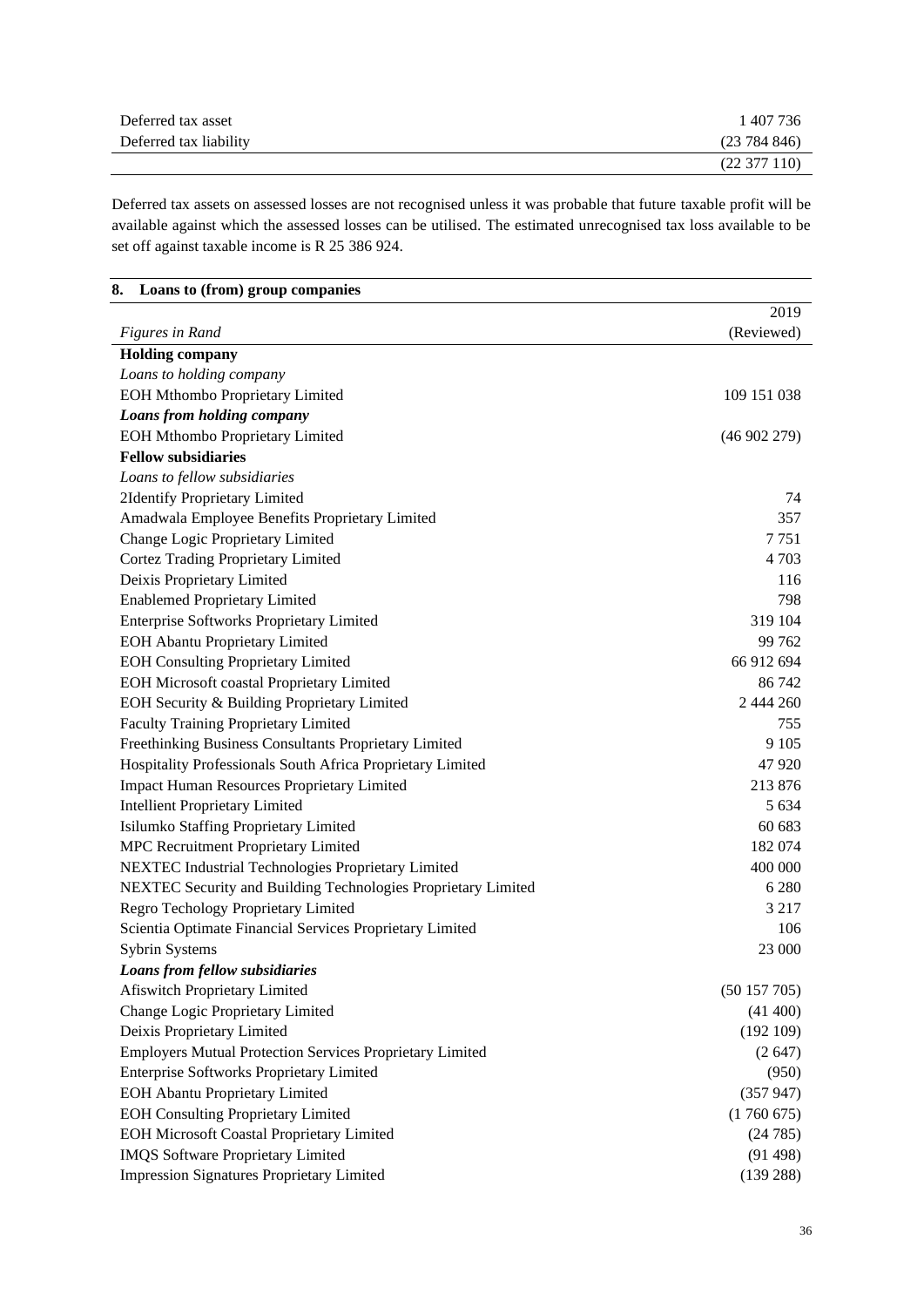|                                                                                              | 2019        |
|----------------------------------------------------------------------------------------------|-------------|
| <b>Figures in Rand</b>                                                                       | (Reviewed)  |
| <b>NEXTEC Advisory Proprietary Limited</b>                                                   | (2185)      |
| NEXTEC Industrial Technologies Proprietary Limited                                           | (3855904)   |
| Sybrin Systems Proprietary Limited                                                           | (7071657)   |
|                                                                                              | 69 379 020  |
| Allowance for expected credit losses ***                                                     | (105 880)   |
|                                                                                              | 69 273 140  |
| All loans are unsecured, interest free and have no fixed terms of repayment.                 |             |
| *** Refer also to Note 3 for further details on movements in expected credit losses.         |             |
| Current assets                                                                               | 179 874 169 |
| <b>Current liabilities</b>                                                                   | (110601029) |
|                                                                                              | 69 273 140  |
| <b>Other Financial Assets</b><br>9.                                                          |             |
|                                                                                              | 2019        |
|                                                                                              | (Reviewed)  |
| <b>Figures in Rand</b>                                                                       |             |
| <b>Financial Assets at amortised cost</b>                                                    |             |
| V Pather                                                                                     | 789 901     |
|                                                                                              |             |
| The loan is interest free. Any profit share that becomes due and payable to Mr Pather,       |             |
| net of tax, will first be applied to the outstanding balance of the loan. To the extent that |             |
| the loan is not fully settled through profit share payments, any balance owing on the        |             |
| loan shall be settled by no later than 31 October 2020.                                      |             |
| Xpert Decision Systems Ghana                                                                 | 2 889 539   |
| Xpert Decision Systems Nigeria                                                               | 2 594 004   |
| Other loans and receivables                                                                  | 213 547     |
| The above loans are unsecured, bear no interest and are repayable on demand                  |             |
|                                                                                              | 6486991     |
| Allowance for expected credit losses ***                                                     | (5483543)   |
|                                                                                              |             |
|                                                                                              | 1 003 448   |
| <b>Current assets</b>                                                                        |             |
| Other financial assets                                                                       | 1 003 448   |
| Refer also to Note 3 for further details on movements in expected credit losses.<br>***      |             |
| 10. Inventories                                                                              |             |
|                                                                                              | 2019        |
|                                                                                              | (Reviewed)  |
| <b>Figures in Rand</b>                                                                       |             |

Inventories recognised as cost of sales during the year ended 31 July 2019 amounted to R 2 913 634.

Finished goods 150 177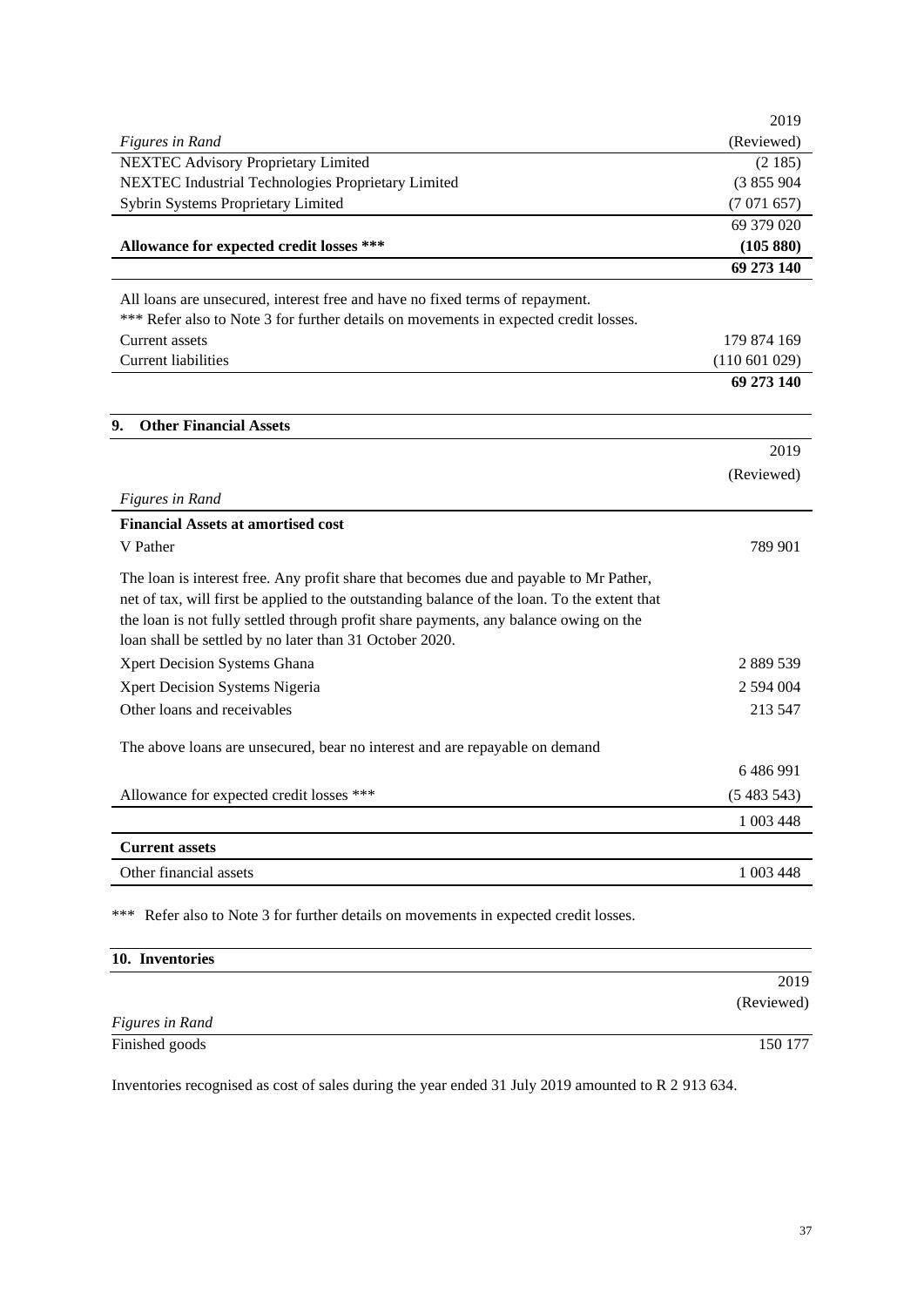### **11. Trade and Other Receivables**

2019 (Reviewed)

| Figures in Rand                           |            |
|-------------------------------------------|------------|
| <b>Financial instruments</b>              | 69 263 670 |
| Trade receivables                         | 68 309 754 |
| Gross trade receivables                   | 72 170 099 |
| Gross trade receivables - related parties | 1 185 642  |
| Allowance for expected credit losses ***  | (5045987)  |
| Other receivables                         | 953 916    |
| <b>Non-financial instruments</b>          | 2889868    |
| Prepayments                               | 2 889 868  |
| Other receivables                         |            |
| VAT receivable                            |            |
|                                           | 72 153 538 |

\*\*\* Refer also to Note 3 for further details on movements in expected credit losses.

# **12. Cash and Cash Equivalents**

| <i>Figures in Rand</i>                | 2019 (Reviewed) |
|---------------------------------------|-----------------|
| Cash and cash equivalents consist of: |                 |
| Cash on hand                          | 16 014          |
| Bank balances and short term deposits | 15 806 621      |
|                                       | 15 822 635      |

The bank balances of Xpert Decision Systems Proprietary Limited and Managed Integrity Evaluations Proprietary Limited have been provided as unlimited surety in respect of all loans from Standard Bank Limited and its subsidiaries at an EOH Group Level. As at 31 July 2021 these bank balances were R 11.0 million and R 4.3 million respectively.

As at 31 July 2019, the Information Services Group entities held the majority of their cash and cash equivalents with local banks with a 'Aaa' credit rating or higher. The credit standing of counterparties that are used by the Information Services Group is evaluated on a continuous basis.

| 13. Other Financial Liabilities                        |            |
|--------------------------------------------------------|------------|
|                                                        | 2019       |
|                                                        | (Reviewed) |
| Figures in Rand                                        |            |
| <b>Non-current financial liabilities</b>               |            |
| Share-based payments liability (refer also to note 26) | 696 145    |
| Shareholder loan - JA de Beer                          | 1 000 000  |
|                                                        | 1 696 145  |
| At fair value through profit and loss (IFRS 2)         | 696 145    |
| At amortised cost                                      | 1 000 000  |
|                                                        | 1 696 145  |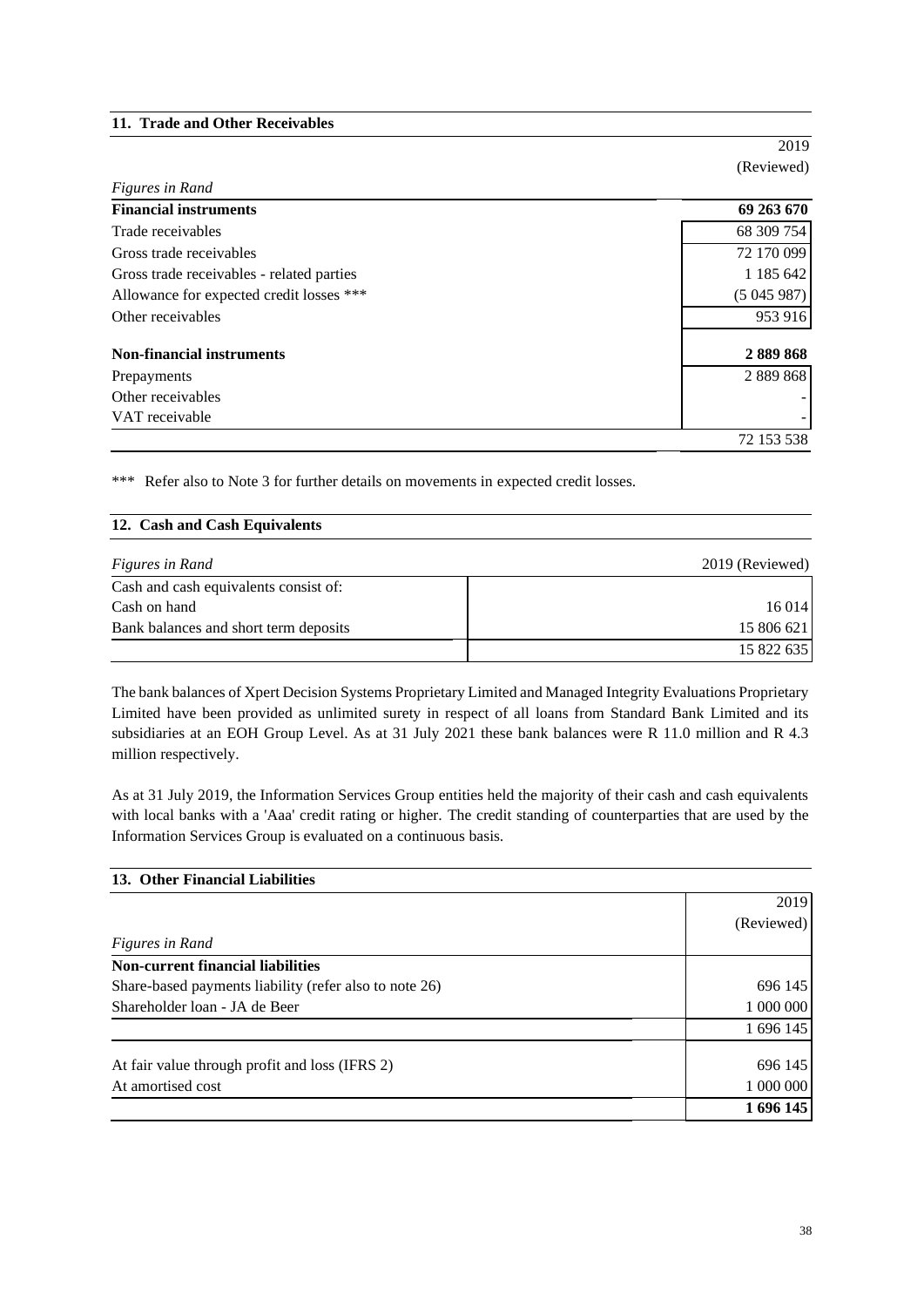### **14. Lease Liabilities**

|                                             | 2019       |
|---------------------------------------------|------------|
| <b>Figures in Rand</b>                      | (Reviewed) |
| Minimum lease payments due                  |            |
| - within one year                           | 3 822 634  |
| - within two to five years                  |            |
|                                             | 3 822 634  |
| Less future finance charges                 | (219445)   |
| Present value of minimum lease payments     | 3 603 189  |
| Present value of minimum lease payments due |            |
| - within one year                           | 3 603 189  |
| - within two to five years                  |            |
|                                             | 3 603 189  |
| Lease liabilities relate to                 |            |
|                                             |            |
| IT equipment                                | 3 603 189  |
|                                             | 3 603 189  |
| <b>Lease liabilities reconciliation</b>     |            |
| Opening balance                             | 6 340 412  |
| Accrued interest                            | 438 892    |
| Lease payments - interest                   | (438 892)  |
| Lease payments - capital                    | (2737223)  |
| <b>Closing balances</b>                     | 3 603 189  |
| <b>Lease liabilities</b>                    |            |
| Current                                     | 3 603 189  |
| Non-current                                 |            |

**3 603 189**

The lease on premises of Managed Integrity Evaluations Proprietary Limited matures on 30 November 2021 and bears interest at 9.3%.

The lease on premises of Xpert Decision Systems Proprietary Limited matures on 31 January 2023 and bears interest at 9.3%.

The lease term of leased IT equipment ranges terminates in 2020 and bears interest up to 13%.

Low value asset leases are disclosed in profit or loss. During the current year the value low value equipment leases was R 166 603.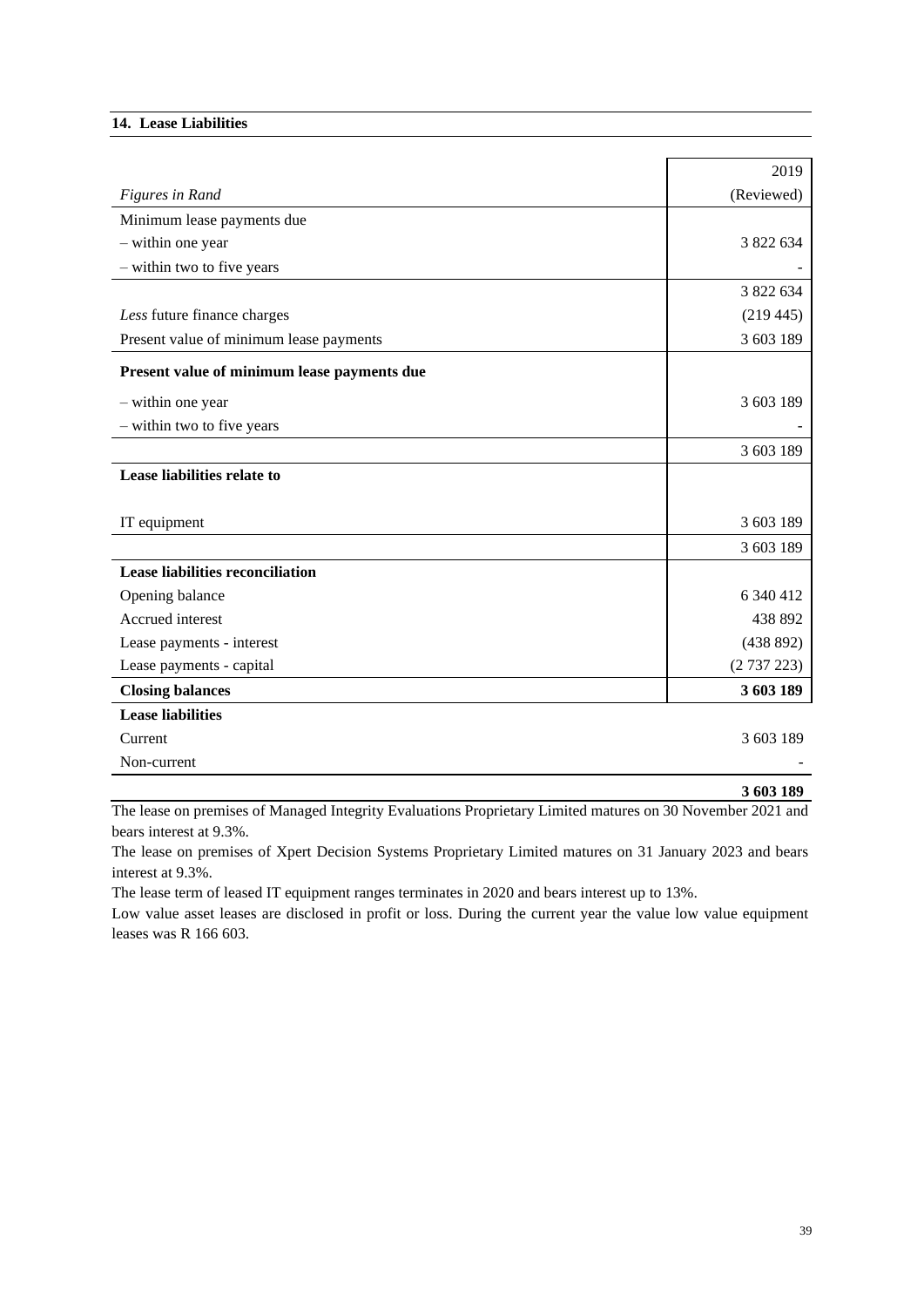### **15. Trade and Other Payables**

|                                  | 2019        |
|----------------------------------|-------------|
|                                  | (Reviewed)  |
| Figures in Rand                  |             |
| <b>Financial instruments</b>     | 20 746 009  |
| Trade payables                   | 6 374 534   |
| Trade payables - related parties | 10 926 583  |
| Other payables                   | 3 444 892   |
| <b>Non-financial instruments</b> | 27 110 236  |
| Other accrued expenses           | 8 9 37 2 90 |
| VAT payable                      | 2 306 109   |
| Payroll accruals                 | 15 866 837  |
|                                  |             |
|                                  | 47 856 245  |

In the ordinary course of business the Information Services Group incurs expenditure with external suppliers. When the related goods or services are delivered the amount due to the supplier is raised as accrued expenses. Once the invoice matching this accrual is received the accrual is reversed and a trade payable balance is raised. Other accrued expenses related to such expenses that are delivered but not yet invoiced as at the reporting date, and is separately disclosed from payroll accruals which related to costs directly related to employment of the Information Services Group personnel.

| 16. Revenue                   |             |
|-------------------------------|-------------|
|                               | 2019        |
|                               | (Reviewed)  |
| <b>Figures in Rand</b>        |             |
| Hardware and software sales   | 3 627 412   |
| <b>Services</b>               | 412 497 364 |
| <b>Total</b>                  | 416 124 776 |
| <b>Subscription type</b>      |             |
| Fixed subscription            | 64 200 341  |
| Pay per use                   | 285 639 761 |
| Non-subscription              | 66 284 674  |
| <b>Total</b>                  | 416 124 776 |
| Type of customer              |             |
| Public Sector                 | 23 826 723  |
| Private Sector                | 392 298 053 |
| <b>Total</b>                  | 416 124 776 |
| Timing of revenue recognition |             |
| Point in time                 | 3 627 412   |
| Over time                     | 412 497 364 |
| <b>Total</b>                  | 416 124 776 |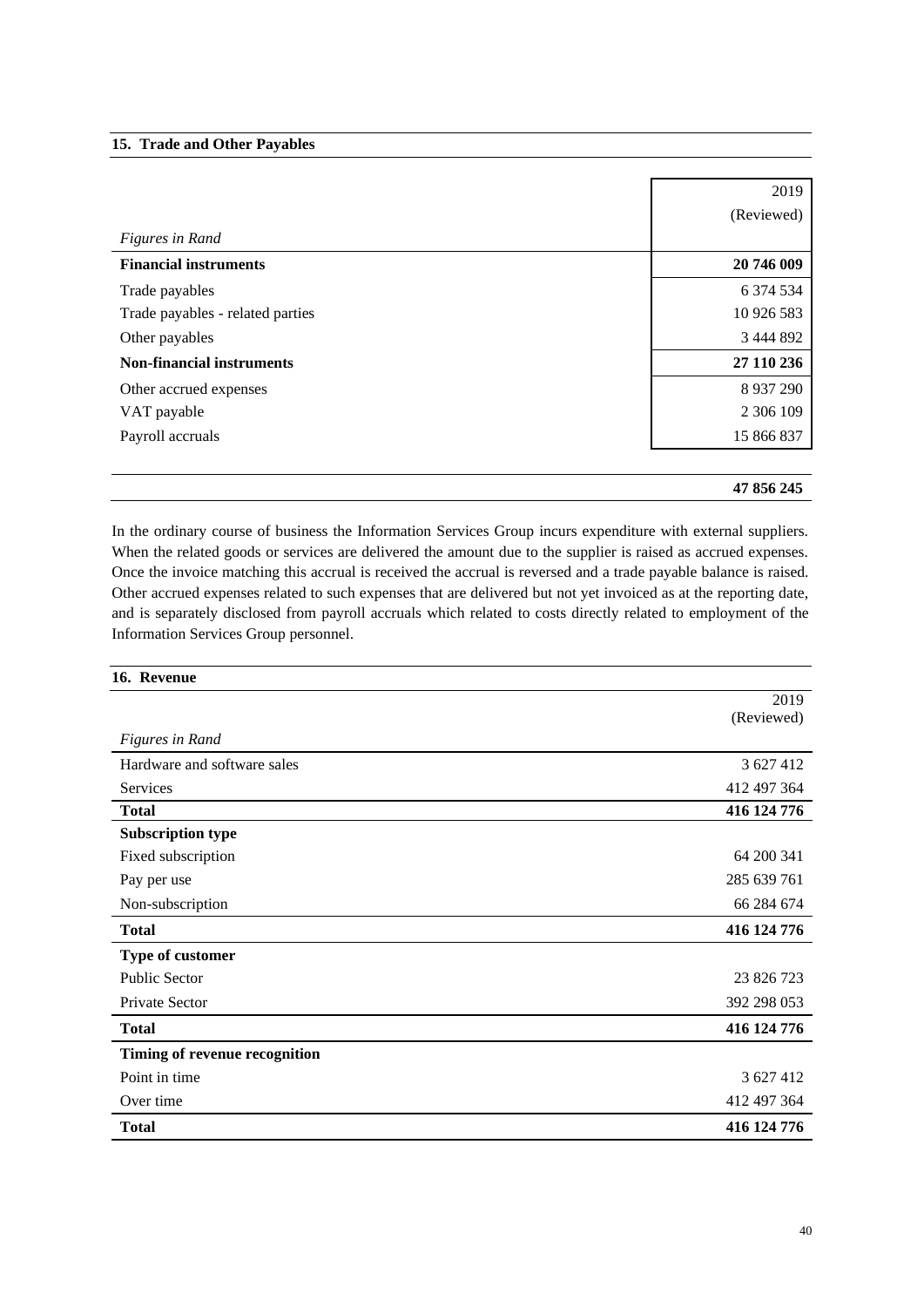| 17. Cost of Sales |  |
|-------------------|--|
|-------------------|--|

|                                                                                                            | 2019          |
|------------------------------------------------------------------------------------------------------------|---------------|
|                                                                                                            | (Reviewed)    |
| <b>Figures in Rand</b>                                                                                     |               |
| Cost of goods sold                                                                                         | 2 913 634     |
| Cost of rendering of services                                                                              | 124 605 495   |
| <b>Amortisation costs</b>                                                                                  | 28 973 308    |
| Employee costs                                                                                             | 76 897 531    |
|                                                                                                            | 233 389 968   |
| 18. Operating Expenses                                                                                     |               |
|                                                                                                            | 2019          |
|                                                                                                            | (Reviewed)    |
| Figures in Rand                                                                                            |               |
| Advisory costs                                                                                             | 2 132 058     |
| Amortisation of intangible assets                                                                          | 12 729 994    |
| Cluster overhead cost recovery                                                                             | 1 373 629     |
| Corporate overhead costs                                                                                   | 11 643 865    |
| Depreciation of property, plant and equipment                                                              | 3 573 324     |
| Dues and subscriptions                                                                                     | 1852895       |
| Employee costs                                                                                             | 62 672 485    |
| Facilities costs                                                                                           | 4 4 1 8 6 6 0 |
| IT services                                                                                                | 6 530 877     |
| Lease charge - premises                                                                                    | 9733631       |
| Lease charge - equipment<br>Loss / (profit) on disposal of property, plant and equipment and<br>intangible | 166 603       |
| assets                                                                                                     | (29160)       |
| Marketing costs                                                                                            | 3 3 6 1 4 5 7 |
| Share-based payment expense                                                                                | 2 874 009     |
| Telephony costs                                                                                            | 2 285 857     |
| Other operating expenses                                                                                   | 9 0 53 6 60   |
|                                                                                                            | 138 373 844   |
| 19. Net financial asset impairment losses                                                                  |               |
|                                                                                                            | 2019          |

|                                                                     | (Reviewed)    |
|---------------------------------------------------------------------|---------------|
| <i>Figures in Rand</i>                                              |               |
| Movements in impairment losses recognised in profit or loss were as |               |
| follows:                                                            |               |
| Impairment loans to group companies                                 | 57 960        |
| Impairment loss on trade receivables                                | 4 530 488     |
| Impairment (reversal) / loss on other financial assets              | 2 3 5 4 7 2 8 |
|                                                                     | 6943176       |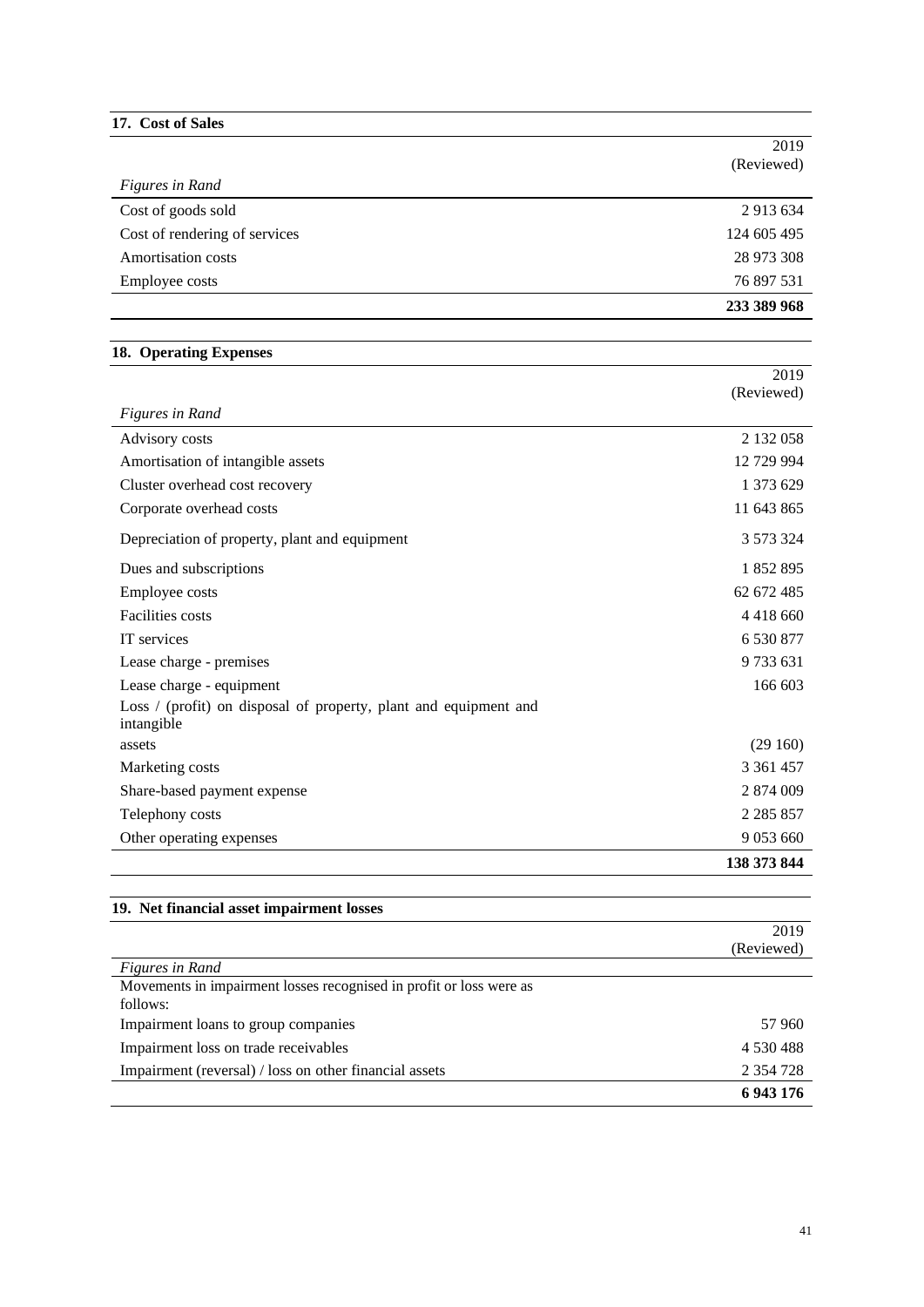| 20. Interest income                                           |            |
|---------------------------------------------------------------|------------|
| Figures in Rand                                               |            |
| Bank                                                          | 314 095    |
|                                                               | 314 095    |
|                                                               |            |
| 21. Finance costs                                             |            |
|                                                               | 2019       |
|                                                               | (Reviewed) |
| <b>Figures in Rand</b>                                        |            |
| Bank                                                          | 96 646     |
| Lease liabilities                                             | 438 892    |
| Present value remeasurements                                  | 60 027     |
|                                                               | 595 565    |
| 22. Taxation                                                  |            |
|                                                               | 2019       |
|                                                               | (Reviewed) |
|                                                               |            |
| <b>Figures in Rand</b><br><b>Current taxation</b>             |            |
| Local income taxation – current year                          | 14 102 963 |
| Local income taxation - adjustment for prior years            | 2 485 720  |
|                                                               |            |
|                                                               | 16 588 683 |
| <b>Deferred taxation</b>                                      |            |
| Deferred taxation - current temporary differences             | 3 536 716  |
| Deferred taxation - adjustment to prior years                 | (1126093)  |
|                                                               | 2 410 623  |
| <b>Taxation Total</b>                                         | 18 999 306 |
|                                                               |            |
| <b>Reconciliation of rate of taxation</b>                     |            |
| South African normal rate of taxation                         | 11 518 169 |
| Exempt income - Learnership agreement - S12H                  | (348133)   |
| Exempt income - Reversal of impairment                        | (443 238)  |
| Exempt income - Employment tax incentive                      | (3171)     |
| Disallowable charges $-$ Research $\&$ development            | (1)        |
| Disallowable charges - Share-based payments                   | 734 210    |
| Disallowable charges - SARS interest                          | 25 7 89    |
| Disallowable charges - Capital expenditure                    | 1 5 2 7    |
| Disallowable charges - Legal fees                             | 29 071     |
| Disallowable charges - Impairment of asset                    | 17 242     |
| Disallowable charges - Depreciation on leasehold improvements | 5 7 3 0    |
| Disallowable charges - Consulting and advisory fees           | 53 845     |
| Disallowable charges - Donations                              | 13 636     |
| Disallowable charges - Impairment of loan                     | 1 860 666  |
| Capital gains tax                                             | 697 955    |
| Deferred tax asset not raised in respect of assessed loss     | 3728103    |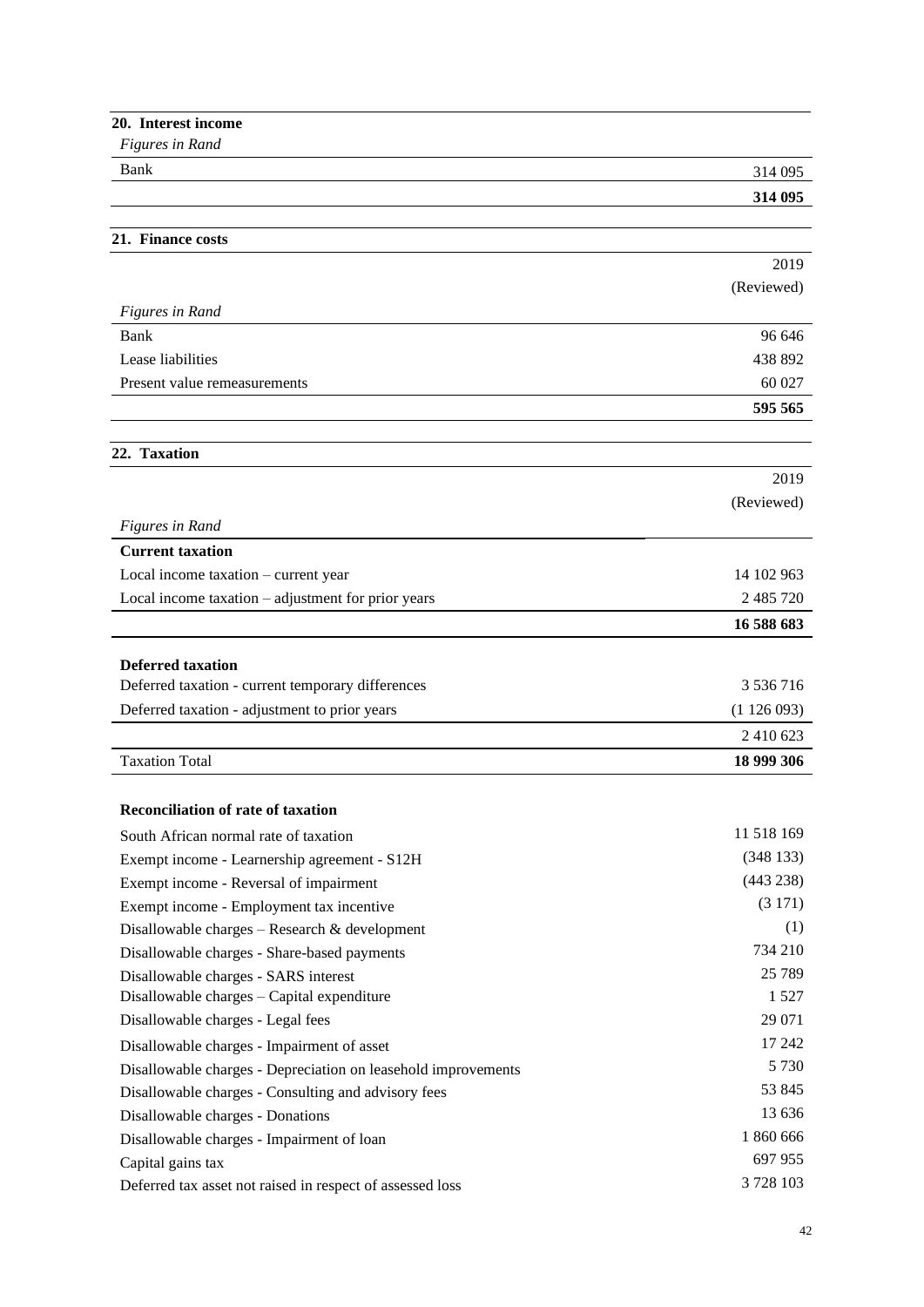|                                                                                       | 2019        |
|---------------------------------------------------------------------------------------|-------------|
|                                                                                       | (Reviewed)  |
| <b>Figures in Rand</b>                                                                |             |
| Assessed loss utilised on deferred tax asset not previously raised                    | (564 368)   |
| Prior period adjustments                                                              | 1 359 627   |
| Other                                                                                 | 318 648     |
|                                                                                       | 18 999 306  |
| 23. Cash generated from operations                                                    |             |
|                                                                                       | 2019        |
|                                                                                       | (Reviewed)  |
| <b>Figures in Rand</b>                                                                |             |
| Profit / (loss) before taxation                                                       | 41 136 318  |
| <b>Adjustments for:</b>                                                               |             |
| Amortisation of intangible assets                                                     | 41 703 302  |
| Depreciation of property, plant and equipment                                         | 3 573 324   |
| Movement in expected credit losses                                                    | 5 121 938   |
| Loss / (profit) on disposal of property, plant and equipment and intangible<br>assets | (29160)     |
| Share -based payment expense                                                          | 2 874 009   |
| Other non-cash items                                                                  | (167583)    |
| Interest income                                                                       | (314095)    |
| Finance costs                                                                         | 595 565     |
| Changes in working capital:                                                           |             |
| (Increase) / decrease in inventories                                                  | 202 227     |
| (Increase) / decrease in trade and other receivable                                   | 1821080     |
| Increase / (decrease) in trade and other payables                                     | 12 226 014  |
| Increase / (decrease) in contract liabilities                                         | (657014)    |
| <b>Cash generated from operations</b>                                                 | 108 085 925 |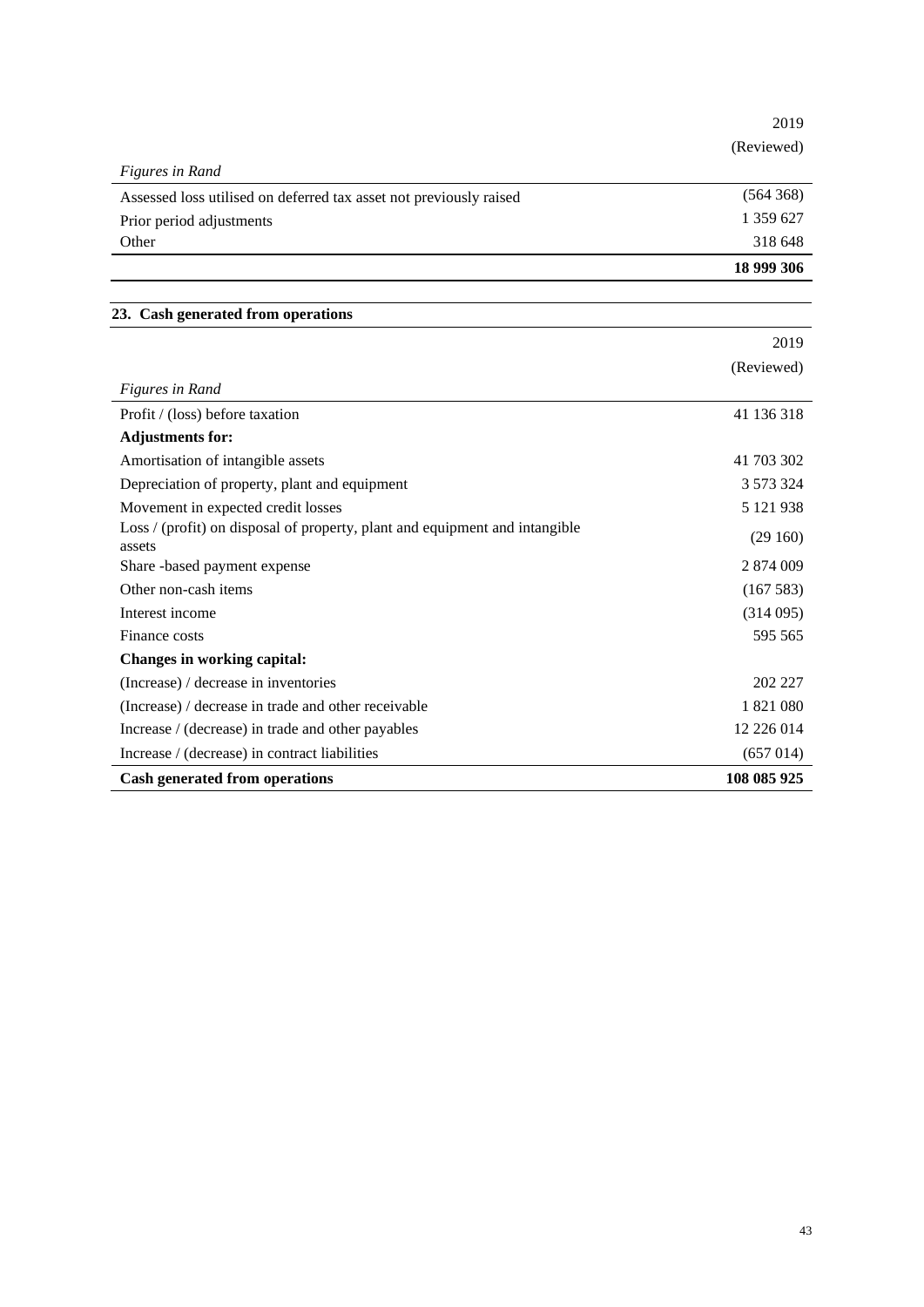## **24. Taxation paid**

|                                                       | 2019       |
|-------------------------------------------------------|------------|
|                                                       | (Reviewed) |
| Figures in Rand                                       |            |
| Balance at the beginning of the year                  | 11 603 376 |
| Current tax for the year recognised in profit or loss | (15108597) |
| Prior year reallocation                               | (1480086)  |
| Balance at the end of the year                        | (15860826) |
| Taxation paid                                         | (20846133) |

## **25. Related parties**

The Information Services Group entities entered into various transactions with related parties. These transactions occur under terms and conditions that are not more favourable to those entered into with third parties.

| <b>Relationships</b>     |                                        |
|--------------------------|----------------------------------------|
| Ultimate holding company | <b>EOH Holdings Limited</b>            |
| <b>Holding Company</b>   | <b>EOH Mthombo Proprietary Limited</b> |

All other companies listed below are fellow subsidiaries of the Information Services Group entities.

| <b>Figures in Rand</b>                                           | 2019        |
|------------------------------------------------------------------|-------------|
|                                                                  | (Reviewed)  |
| Loan accounts - Owing (to) / by related parties                  |             |
| <b>EOH Mthombo Proprietary Limited</b>                           | 109 151 038 |
| <b>EOH Mthombo Proprietary Limited</b>                           | (46902279)  |
| 2Identify Proprietary Limited                                    | 74          |
| Afiswitch Proprietary Limited                                    | (50157705)  |
| Amadwala Employee Benefits Proprietary Limited                   | 357         |
| Change Logic Proprietary Limited                                 | 7751        |
| Cortez Trading Proprietary limited                               | 4 7 0 3     |
| Deixis Proprietary Limited                                       | 116         |
| Employers Mutual protection services Proprietary limited         | (2647)      |
| <b>Enablemed Proprietary Limited</b>                             | 798         |
| <b>Enterprise Softworks Proprietary Limited</b>                  | 319 104     |
| <b>EOH Abantu Proprietary Limited</b>                            | 99 762      |
| <b>EOH Consulting Proprietary Limited</b>                        | 66 912 694  |
| <b>EOH Microsoft Coastal Proprietary limited</b>                 | 86 742      |
| EOH Security & Building Proprietary Limited                      | 2 444 260   |
| <b>Faculty Training Proprietary Limited</b>                      | 755         |
| Freethinking Business Consultants Proprietary limited            | 9 1 0 5     |
| Hospitality Professionals South Africa Proprietary Limited       | 47 9 20     |
| <b>Impact Human Resources Proprietary limited</b>                | 213 876     |
| <b>Intellient Proprietary Limited</b>                            | 5 6 3 4     |
| Isilumko Staffing Proprietary Limited                            | 60 683      |
| <b>MPC Recruitment Proprietary Limited</b>                       | 182 074     |
| <b>NEXTEC Industrial Technologies Proprietary Limited</b>        | 400 000     |
| NEXTEC Security and Building Technologies Proprietary<br>Limited | 6 2 8 0     |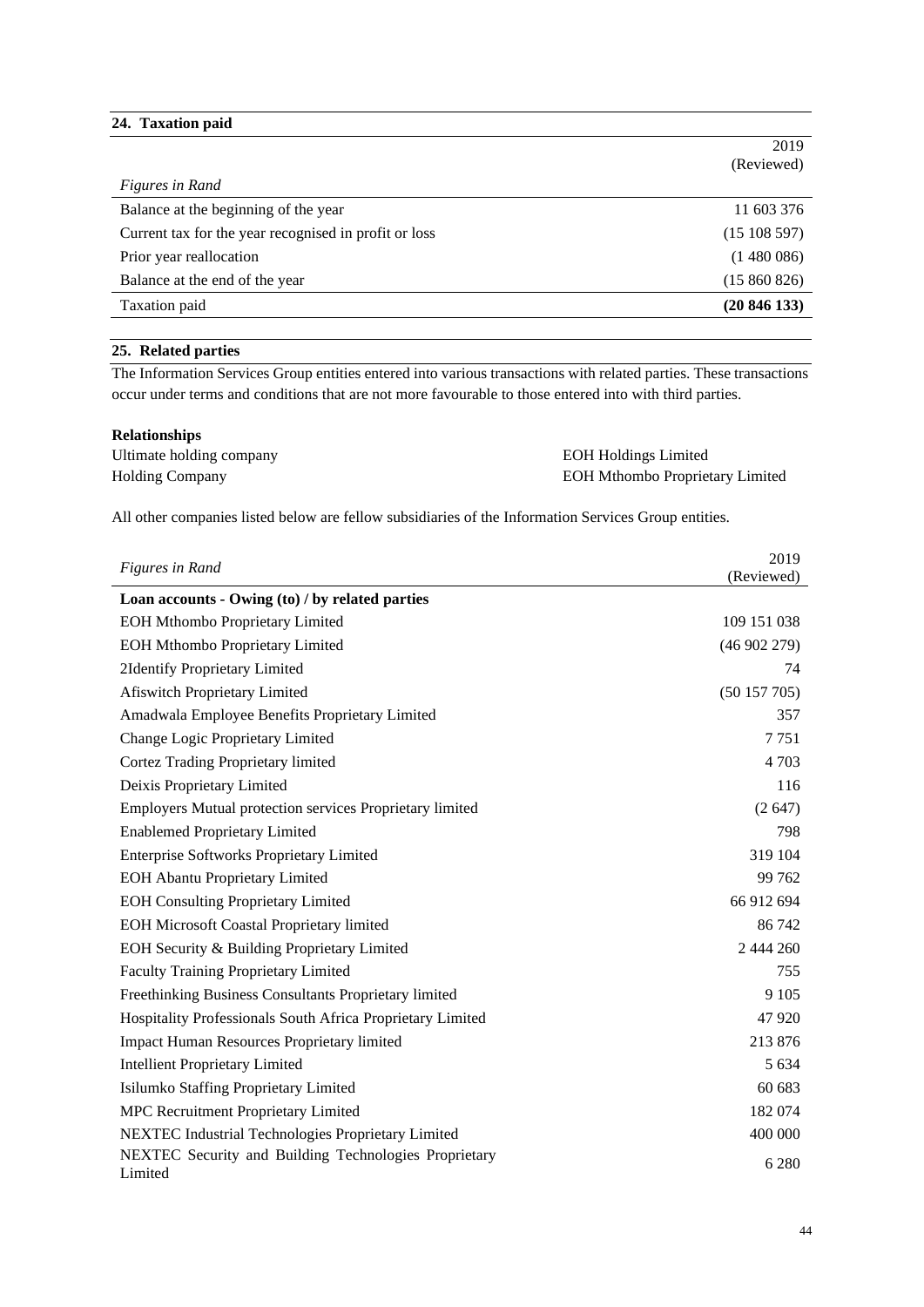| <b>Figures in Rand</b>                                     | 2019                  |
|------------------------------------------------------------|-----------------------|
| Regro Techology Proprietary Limited                        | (Reviewed)<br>3 2 1 7 |
| Scientia Optimate Financial Services Proprietary Limited   | 106                   |
| Sybrin Systems                                             | 23 000                |
| Change logic Proprietary Limited                           | (41 400)              |
| Deixis Proprietary Limited                                 | (192109)              |
| <b>Enterprise Softworks Proprietary Limited</b>            | (950)                 |
|                                                            |                       |
| <b>EOH Abantu Proprietary Limited</b>                      | (357947)              |
| <b>EOH Consulting Proprietary Limited</b>                  | (1760675)             |
| <b>EOH Microsoft Coastal Proprietary Limited</b>           | (24785)               |
| <b>IMQS</b> Software Proprietary Limited                   | (91498)               |
| <b>Impression Signatures Proprietary Limited</b>           | (139 288)             |
| <b>NEXTEC Advisory Proprietary Limited</b>                 | (2185)                |
| NEXTEC Industrial Technologies Proprietary Limited         | (3855904)             |
| Sybrin Systems                                             | (7071657)             |
| <b>Related Party Trade Receivables / (Trade Payables)</b>  |                       |
| Afiswitch Proprietary Limited                              | 552 641               |
| Afiswitch Proprietary Limited                              | (9484852)             |
| CA Southern Africa Proprietary Limited                     | 426                   |
| Combined Systems Proprietary Limited                       | 351                   |
| <b>Cortez Trading Proprietary Limited</b>                  | 3 0 4 6               |
| Deixis (Pty) Ltd                                           | 192                   |
| Dental information System Proprietary Limited              | 2512                  |
| Dihlase Consulting Engineers Proprietary Limited           | 116                   |
| Emid Proprietary Limited                                   | 275                   |
| <b>Enterprise Softworks Proprietary Limited</b>            | 1 2 2 9               |
| <b>EOH Abantu Proprietary Limited</b>                      | 60 254                |
| <b>EOH Consulting Proprietary Limited</b>                  | 1 0 8 4               |
| <b>EOH Microsoft Coastal Proprietary Limited</b>           | 197 142               |
| <b>EOH Mthombo Proprietary Limited</b>                     | (159915)              |
| <b>EOH Network Solutions Proprietary Limited</b>           | (3162)                |
| Exigo Sustainability Proprietary Limited                   | 719                   |
| Flent pay Proprietary Limited                              | 2422                  |
| <b>GLS Consulting Proprietary Limited</b>                  | 7017                  |
| Hospitality Professionals South Africa Proprietary Limited | 113 950               |
| <b>Impact Human Resources Proprietary Limited</b>          | (27858)               |
| <b>Impression Signatures Proprietary Limited</b>           | 2 3 8 1               |
| <b>IOCO</b> Software Distribution Proprietary Limited      | 9 2 8 1               |
| Joat Sales and Services Proprietary Limited                | 77                    |
| Medical Services Organisation Proprietary Limited          | 159 008               |
| MPC Recruitment Proprietary Limited                        | (12795)               |
| NEXTEC Advisory Proprietary Limited                        | 6934                  |
| PCI Africa Proprietary Limited                             | 2827                  |
| Regro Technology Proprietary Limited                       | 231                   |
| Rosstone Consulting Proprietary Limited                    | 116                   |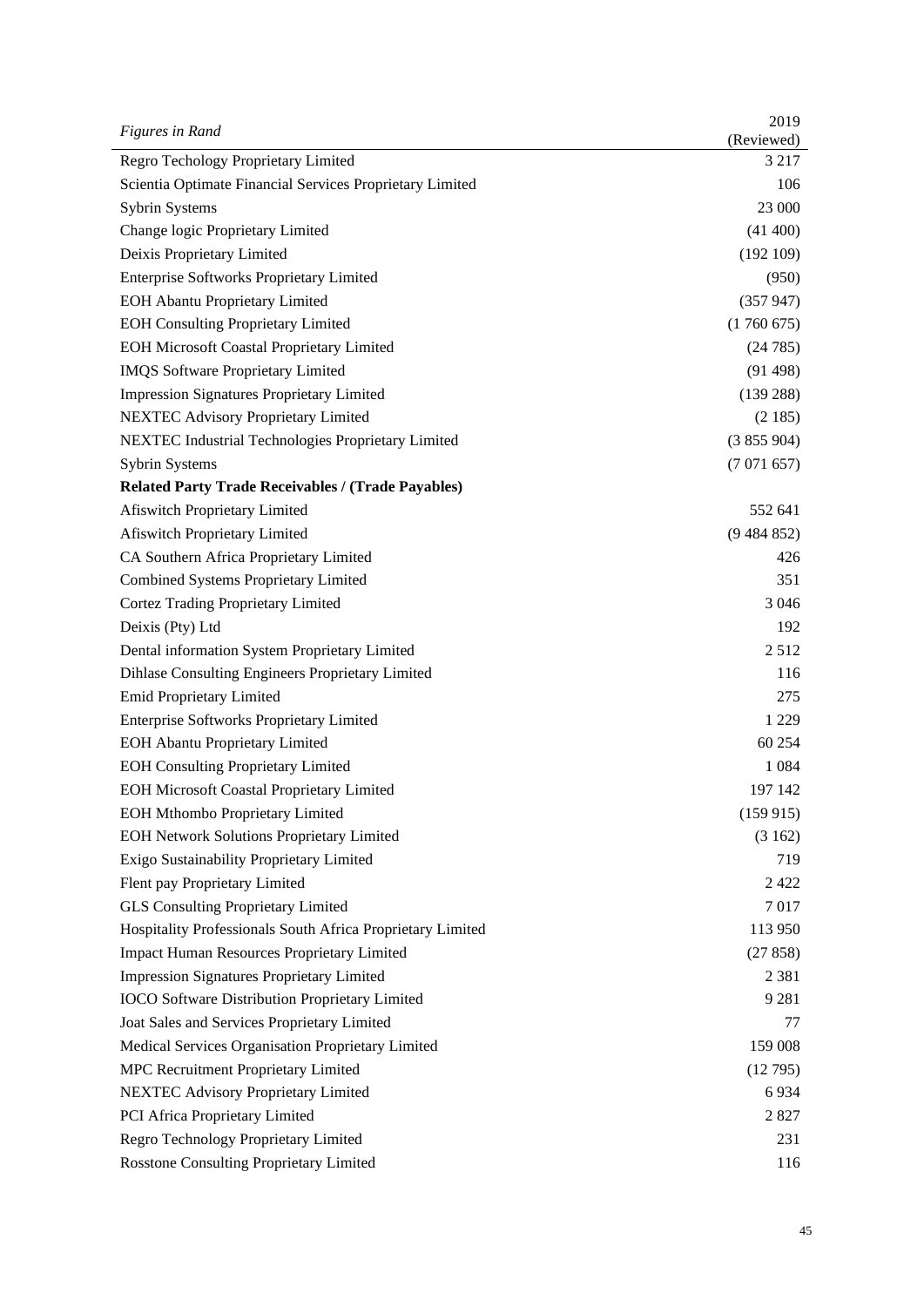| Figures in Rand                                                | 2019<br>(Reviewed) |
|----------------------------------------------------------------|--------------------|
| <b>SCAN RF Projects Proprietary Limited</b>                    | 61 411             |
| Sybrin Systems Proprietary Limited                             | (1237400)          |
| Triclinium Clinical Development Proprietary Limited            | (601)              |
| Purchases from (Sales to) related parties                      |                    |
| 2Identify Proprietary Limited                                  | (225116)           |
| <b>Afiswitch Proprietary Limited</b>                           | 49 255 837         |
| <b>Aptronics Proprietary Limited</b>                           | (371)              |
| Coastal and Environmental Systems Proprietary Limited          | (6448)             |
| Change Logic Proprietary Limited                               | (305)              |
| Cornerstone Proprietary Limited                                | (7410)             |
| Cortez Trading Proprietary Limited                             | 99 4 65            |
| Deixis Proprietary Limited                                     | (17625)            |
| Digital Industries Proprietary Limited                         | (165)              |
| Dihlase Consulting Engineers Proprietary Limited               | (239)              |
| Emid Proprietary Limited                                       | 55                 |
| <b>Employers Mutual Protection Service Proprietary Limited</b> | (288 776)          |
| <b>Enterprise Softworks Proprietary Limited</b>                | (148125)           |
| <b>EOH Abantu Proprietary Limited</b>                          | 17 010             |
| <b>EOH Abantu Proprietary Limited</b>                          | (391)              |
| EOH Infrastructure Technologies Proprietary Limited            | (76371)            |
| <b>EOH Microsoft Coastal Proprietary Limited</b>               | 2 675 625          |
| <b>EOH Mthombo Proprietary Limited</b>                         | (27936795)         |
| <b>EOH Network Solutions Proprietary Limited</b>               | (684)              |
| Exigo Sustainability Proprietary Limited                       | (1120)             |
| Flent pay Proprietary Limited                                  | (15711)            |
| <b>GLS Consulting Proprietary Limited</b>                      | (17456)            |
| Highvest PFS ado EOH Abandu Proprietary Limited                | (6102)             |
| Hospitality Professionals South Africa Proprietary Limited     | (317143)           |
| Impact Human Resources Proprietary Limited                     | 193 792            |
| <b>IMQS</b> Software Proprietary Limited                       | (330922)           |
| <b>IOCO</b> Software Distribution Proprietary Limited          | (76211)            |
| LSD Information Technology Proprietary Limited                 | (67)               |
| Medical Service Organisation Proprietary Limited               | (500101)           |
| NEXTEC Industrial Technologies Proprietary Limited             | (2 830)            |
| NEXTEC Security & Building Technology Proprietary<br>Limited   | (1142)             |
| Regro Technology Proprietary Limited                           | (5255)             |
| Rinedata SA Proprietary Limited                                | (201)              |
| <b>Rosstone Consulting Proprietary Limited</b>                 | (9316)             |
| Purchases from (Sales to) related parties (continued)          |                    |
| Scientia Optimate Financial Services Proprietary Limited       | (193)              |
| Sybrin Systems Proprietary Limited                             | 1 368 952          |
| <b>Syntell Proprietary Limited</b>                             | (945 123)          |
| XTND Proprietary Limited                                       | (128142)           |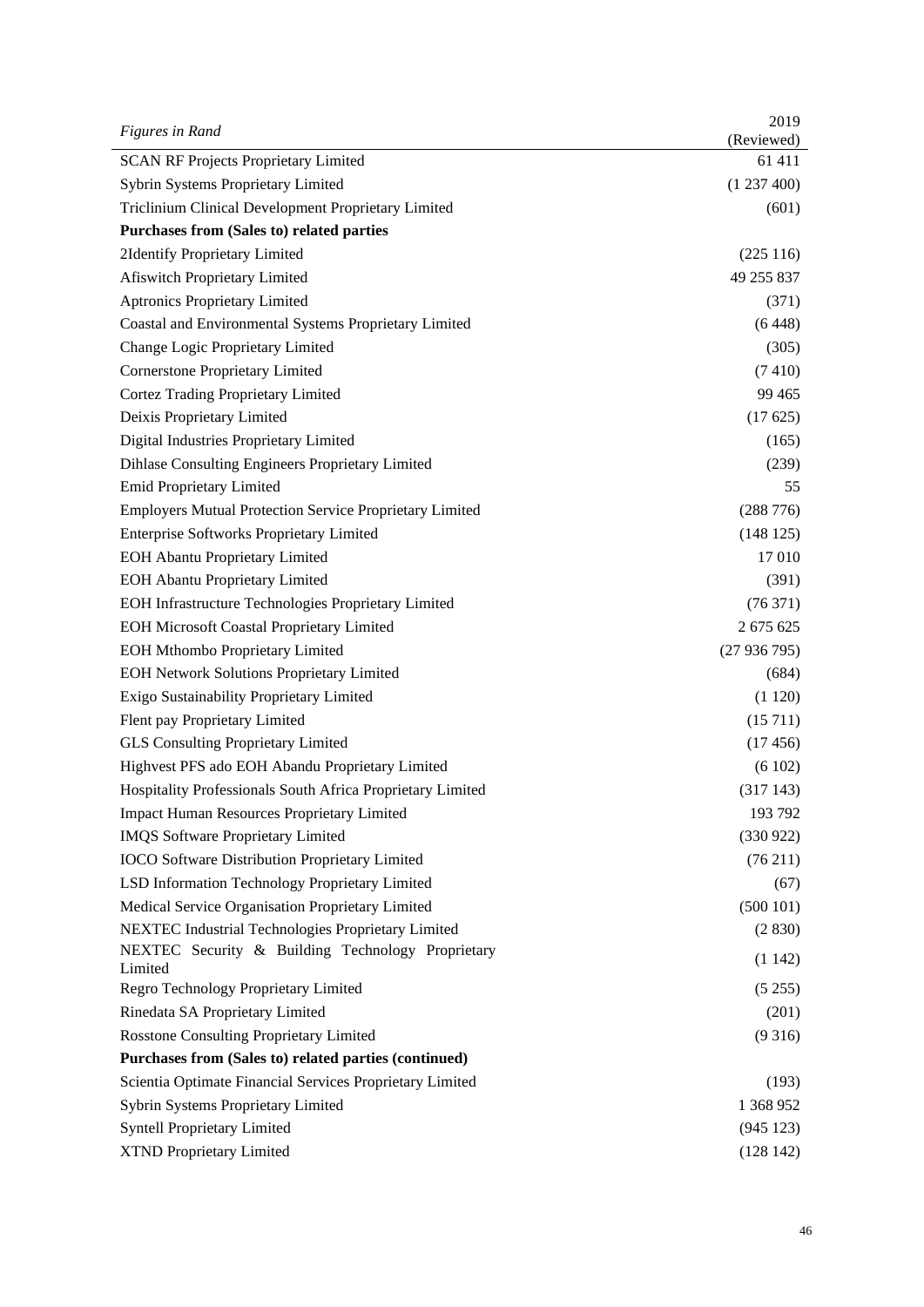| Figures in Rand                                  | 2019       |
|--------------------------------------------------|------------|
|                                                  | (Reviewed) |
| Corporate overhead costs paid to related parties |            |
| <b>EOH Mthombo Proprietary Limited</b>           | 11 643 865 |
| <b>EOH Mthombo Proprietary Limited</b>           |            |
| Treasury interest income / (cost)                |            |
| <b>EOH Treasury Proprietary Limited</b>          |            |
| Loans to directors                               |            |
| V Pather                                         | 789 901    |
|                                                  |            |

The remuneration for directors of the Information Services Group paid during the year has been disclosed in note 27.

Directors are defined as key management personnel.

#### **26. Share-based compensation**

Certain employees are entitled to share-based compensation based on the shares of the ultimate holding company, EOH Holdings Limited. The EOH Group has two share option incentive schemes, the EOH Share Trust and the Mthombo Trust as well as a share ownership scheme. The three share incentive schemes allow directors, executive management and employees to benefit from the EOH share price performance.

For the share trusts, the participant needs to be in the employ of the Group in order to exercise vested options. The Mthombo Trust restricts participation to qualifying previously disadvantaged directors, executive management and employees. For both trusts, the participant needs to be in the employment of the EOH Group in order to exercise vested options. Under the terms of the current schemes, EOH Group reserved up to 18 000 000 of issued shares for share options for any affiliated EOH entities. The share options are equity-settled and there is no requirement to reimburse the holding company when the shares are issued.

## **The EOH Share Trust**

The scheme is governed by a trust deed approved by shareholders and the JSE Limited. The option strike price is equal to the share price at the date of the offer less 40% discount. The share options will lapse 10 years after the grant date. Shares granted vest in tranches from the date of award as set out below:

- 25% after two years
- 25% after three years
- 25% after four years
- 25% after five years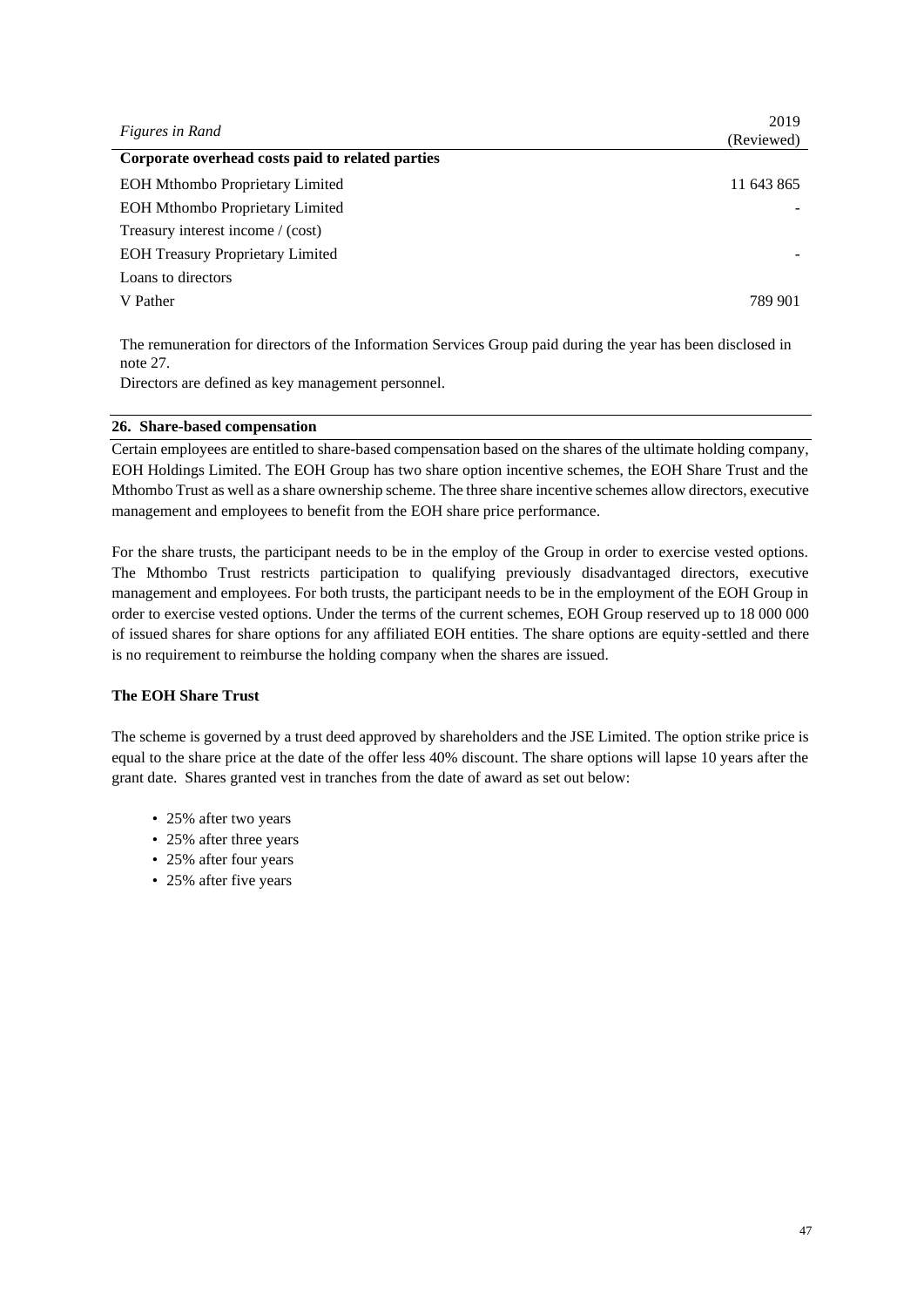A reconciliation of the movement of all share options relative to the Information Services Group in is detailed below:

|                                                         | <b>The EOH Share</b><br><b>Trust</b> |
|---------------------------------------------------------|--------------------------------------|
| <b>Number of options</b>                                | 2019                                 |
|                                                         | (Reviewed)                           |
| Opening balance                                         | 7 500                                |
| Granted during the year                                 |                                      |
| - to management                                         |                                      |
| – to directors                                          |                                      |
| Replaced in exchange for shares in Share Ownership Plan | (3625)                               |
| Forfeited during the year                               |                                      |
| Shares granted but not issued up to the end of the year | 3875                                 |
| <b>Vesting of shares</b>                                |                                      |
| Number of shares exercisable at year end                | 3875                                 |
|                                                         | 3875                                 |

*\* Shares granted include transfers from The EOH Share Trust and The Mthombo Trust.*

|                                                         | 2019<br>(Reviewed) |
|---------------------------------------------------------|--------------------|
| Weighted average share price (cents)                    |                    |
| Opening balance                                         | 59.04              |
| Granted during the year                                 |                    |
| - to management                                         |                    |
| – to directors                                          |                    |
| Replaced in exchange for shares in Share Ownership Plan | 66.31              |
| Shares granted but not issued up to the end of the year | 80.28              |
| <b>Vesting of shares</b>                                |                    |
| Price of shares exercisable at year end                 | 80.28              |

There were no new share options granted during 2019 for The EOH Share Trust.

The after-tax risk-free rate applied was the zero-swaps curve at the grant date of the option.

### **The Mthombo Trust**

The scheme is governed by a trust deed approved by shareholders and the JSE Limited. The option strike price is equal to the share price at date of the offer less 40% discount. The share options will lapse eight years after the grant date.

- 33.33% after three years
- 33.33% after four years
- 33.33% after five years

A reconciliation of the movement of all share options relative to the Information Services Group in is detailed below: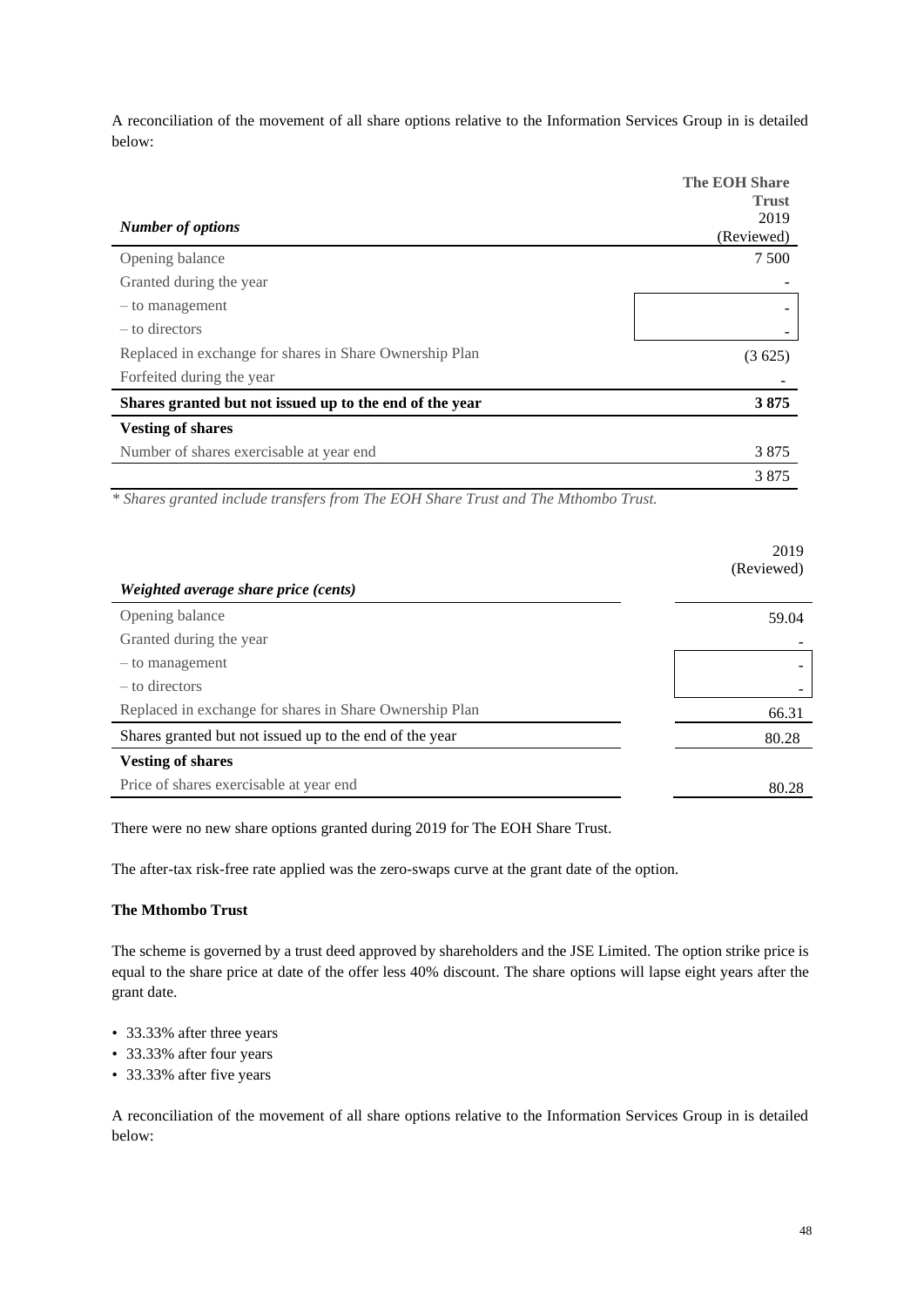|                                                         | <b>The Mthombo Trust</b> |
|---------------------------------------------------------|--------------------------|
| <b>Number of options</b>                                | 2019                     |
| Opening balance                                         | 124 500                  |
| Granted during the year                                 |                          |
| - to management                                         |                          |
| – to directors                                          |                          |
| Replaced in exchange for shares in Share Ownership Plan | (21 500)                 |
| Forfeited during the year                               |                          |
| Shares granted but not issued up to the end of the year | 103 000                  |
| <b>Vesting of shares</b>                                |                          |
| Number of shares exercisable at year end                | 5 6 6 7                  |
| Vesting date within one year                            | 15 666                   |
| Vesting date between two and five years                 | 81 667                   |
|                                                         | 103 000                  |
| Weighted average share price (cents)                    |                          |
| Opening balance                                         | 57.48                    |
| Granted during the year*                                |                          |
| - to management                                         |                          |
| – to directors                                          |                          |
| Replaced in exchange for shares in Share Ownership Plan | 65.24                    |
| Forfeited during the year                               |                          |
| Shares granted but not issued up to the end of the year | 57.71                    |
| <b>Vesting of shares</b>                                |                          |
| Price of shares exercisable at year end                 | 56.64                    |

There were no new share options granted during 2019 for The Mthombo Trust.

The after-tax risk-free rate applied was the zero-swaps curve at the grant date of the option.

Balances in respect of the share option schemes are accounted for as share-based payment reserves. Changes in the valuation of share-based payment reserves are recognised in the statement of profit or loss and other comprehensive income.

|                                                       | 2019      |
|-------------------------------------------------------|-----------|
| <b>Reconciliation of share-based payment reserve:</b> |           |
| Opening balance                                       | 3632869   |
| Share-based payment expenses                          | 2 177 864 |
| <b>Closing balance</b>                                | 5 810 733 |

### **The Share Ownership Plan**

The Share Ownership Plan was adopted in 2018. The scheme awards participants with shares and is determined to be cash settled. Shares awards granted vest in tranches from the date of the awarded. set out below.

- 25% after two years
- 25% after three years
- 25% after four years
- 25% after five years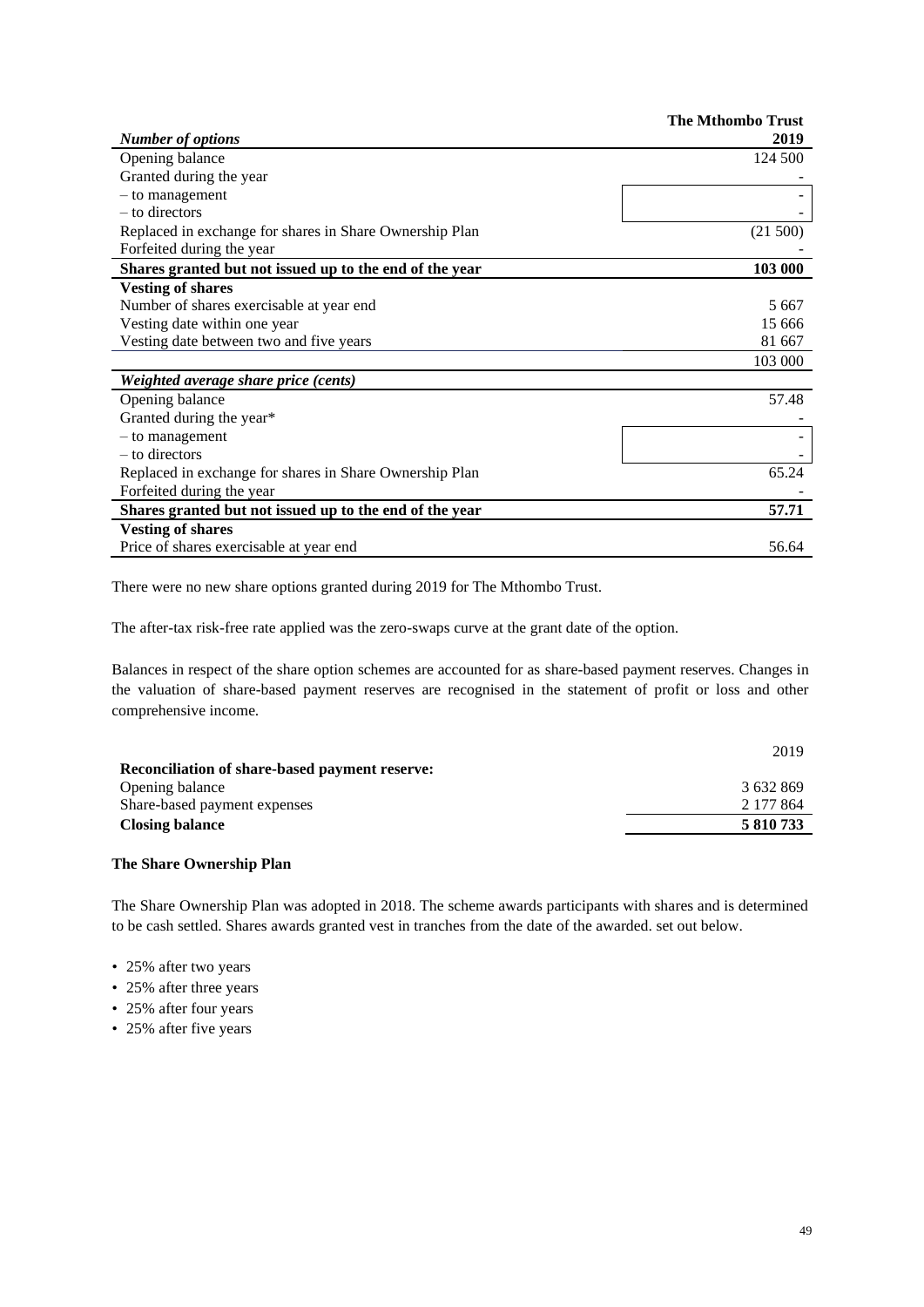|                                                         | <b>The Share Ownership Plan</b> |         |
|---------------------------------------------------------|---------------------------------|---------|
| <b>Number of shares</b>                                 |                                 | 2019    |
| Opening balance                                         |                                 |         |
| Granted during the year*                                |                                 | 202 787 |
| $-$ to management                                       |                                 | 168 534 |
| – to directors                                          |                                 | 34 253  |
| Forfeited during the year                               |                                 |         |
| Shares granted but not issued up to the end of the year |                                 |         |
| <b>Vesting of shares</b>                                |                                 |         |
| Number of shares exercisable at year end                |                                 |         |
| Vesting date within one year                            |                                 | 46      |
|                                                         | 099                             |         |
| Vesting date between two and five years                 |                                 | 156     |
|                                                         | 688                             |         |
|                                                         |                                 | 202     |
|                                                         | 787                             |         |

\* *Shares granted include transfers from The EOH Share Trust and The Mthombo Trust.*

|                                                         | 2019       |
|---------------------------------------------------------|------------|
| Weighted average share price (cents)                    | (Reviewed) |
| Opening balance                                         |            |
| Granted during the year                                 | 34.83      |
| $-$ to management                                       | 34.82      |
| – to directors                                          | 34.83      |
| Forfeited during the year                               |            |
| Shares granted but not issued up to the end of the year | 34.83      |
| <b>Vesting of shares</b>                                |            |
| Price of shares exercisable at year end                 |            |

The volatility of the share price at the grant date was determined using the share trading history of EOH prior to the grant date.

The Share Ownership Plan does not grant employees options, therefore a binomial option pricing model is not used.

Balances in respect of the share ownership plan are accounted for as share-based payment liabilities. Changes in the valuation of share-based payment liabilities are recognised in the statement of profit or loss and other comprehensive income.

|                                                         | 2019       |
|---------------------------------------------------------|------------|
|                                                         | (Reviewed) |
| <b>Reconciliation of share-based payment liability:</b> |            |
| Opening balance                                         |            |
| Share-based payment expenses                            | 696 145    |
| Closing balance                                         | 696 145    |
|                                                         |            |

## **27. Key management compensation**

The Information Services Group considers the key management for the 2019 financial years to be the Chief Executive Officer of the combined entity as a single CGU, who is considered to be the management tasked with the authority and responsibility for planning, directing and controlling activities of the combined entity. Directors' emoluments have been excluded due to the Information Services Group not constituting a combined legal group for the historical reporting periods and not having a separate board of directors.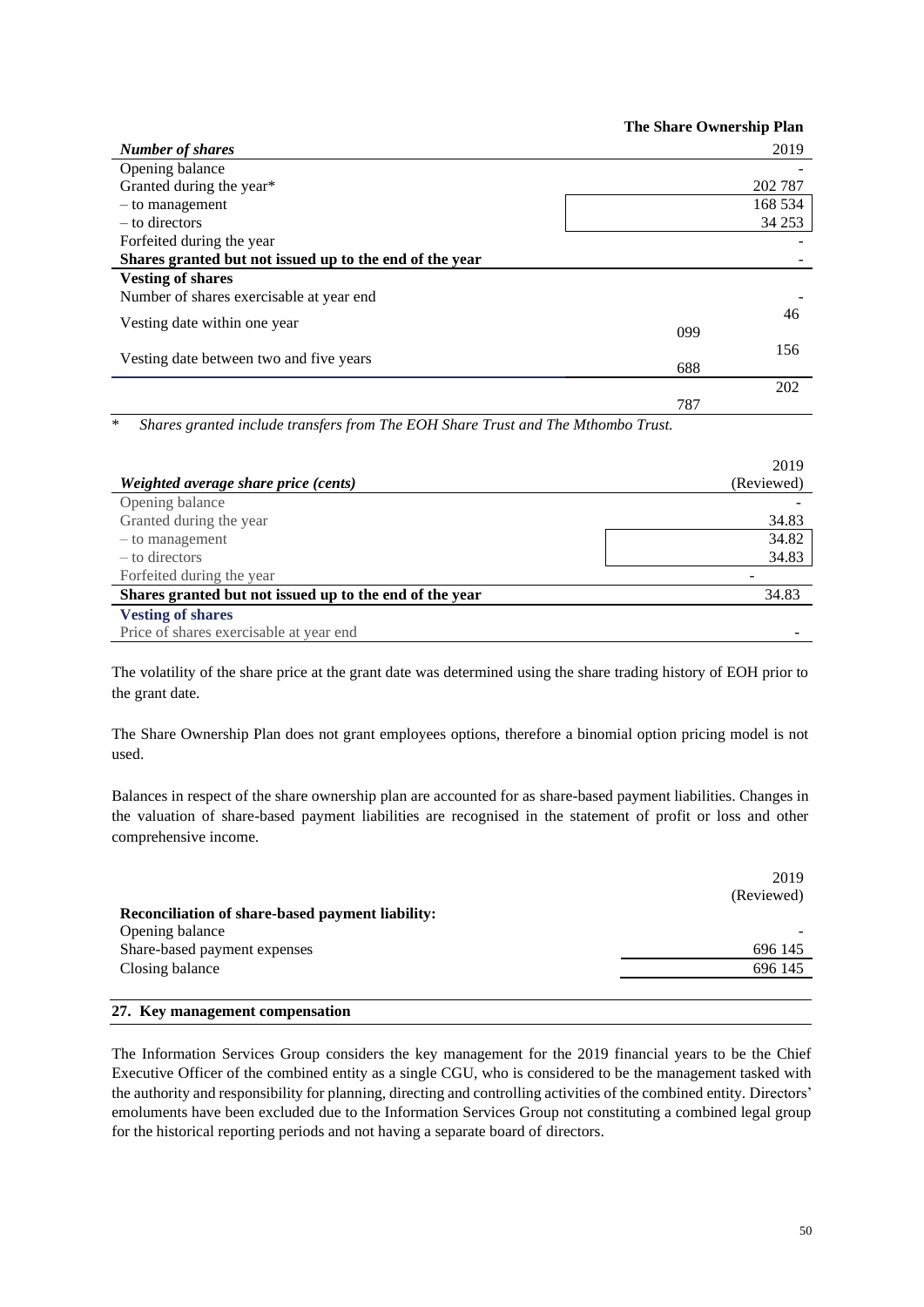The compensation in respect of these members of Key Management is represented below:

| 2019          |  |
|---------------|--|
| (Reviewed)    |  |
| R             |  |
|               |  |
| 3 4 5 1 7 5 8 |  |
|               |  |
|               |  |
|               |  |
|               |  |
| 3 451 758     |  |
|               |  |